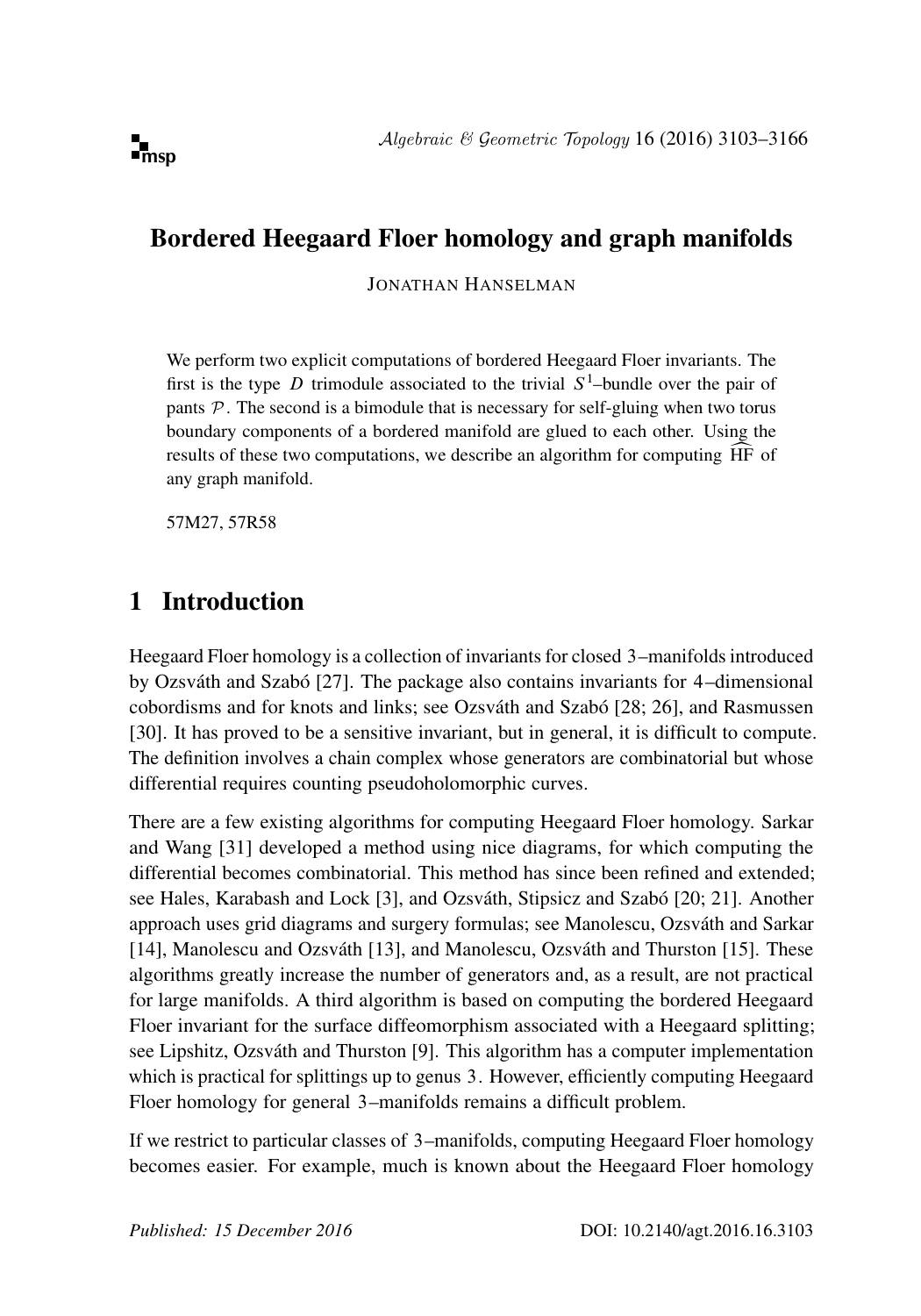of manifolds which are obtained by plumbing circle bundles according to a negative definite tree  $\Gamma$ . Ozsváth and Szabó [\[25\]](#page-62-7) gave a combinatorial description of HF<sup>+</sup> of these manifolds when the tree  $\Gamma$  has at most one "bad" vertex. This class of manifolds includes all Seifert fibered rational homology spheres. Their algorithm for computing  $HF<sup>+</sup>$  has been useful, for instance, in determining the existence of tight contact structures on Seifert fibered spaces; see Lisca and Stipsicz [\[12\]](#page-62-8). Némethi [\[17\]](#page-62-9) introduced an invariant for negative definite plumbings, *lattice homology*, which is combinatorially computable and conjecturally equivalent to  $HF^+$ . Recent work has explored this conjectured equivalence; there is a spectral sequence from lattice cohomology to  $HF^+$ , and they are known to be isomorphic for plumbings with at most two bad vertices; see Ozsváth, Stipsicz and Szabó [\[22;](#page-62-10) [23;](#page-62-11) [24\]](#page-62-12).

There has been significant interest in understanding  $L$ –spaces (manifolds with minimal Heegaard Floer homology) and the relationship between this condition and the existence of taut foliations and left orderability of the fundamental group. The conjectured relationship between these conditions is known to hold for particular classes of 3– manifolds, including Seifert fibered manifolds; see Peters [\[29\]](#page-63-4), and Boyer, Gordon and Watson  $[2]$ . These geometric conditions can help us determine the  $L$ –space condition of a manifold even if we cannot compute HF directly. Mauricio [\[16\]](#page-62-13) used<br>lattice homology and the existence of taut foliations to give sufficient conditions on the weights of a negative definite tree  $\Gamma$  under which a plumbing is or is not an  $L$ –space.

The plumbings of negative definite trees mentioned above are special cases of graph manifolds. A *graph manifold* is a 3–manifold whose JSJ decomposition contains only Seifert fibered pieces. The non-Seifert fibered pieces in a JSJ decomposition are hyperbolic, so with respect to geometrization, a graph manifold is a manifold with no hyperbolic pieces in its geometric decomposition. Thus graph manifolds represent an important subclass of 3–manifolds. For a brief overview of graph manifolds and their place in 3–manifold topology, see Neumann [\[19\]](#page-62-14). In this paper, we present a method for computing HF for any graph manifold, which is based on computing bordered<br>Heegaard Floer invariants for certain fundamental building blocks from which graph manifolds can be constructed.

This method finds a middle ground between the approaches mentioned above. It is more general than results restricted to negative definite plumbing trees, since it works for arbitrary graph manifolds. At the same time, it is more computationally practical than current algorithms for general 3–manifolds. There is a computer implementation of this algorithm that is capable of handling quite complicated manifolds; it can been used, for instance, to show that the rank of  $\overline{HF}$  of the graph manifold represented by the weighted tree in [Figure 24](#page-60-0) is 213;312.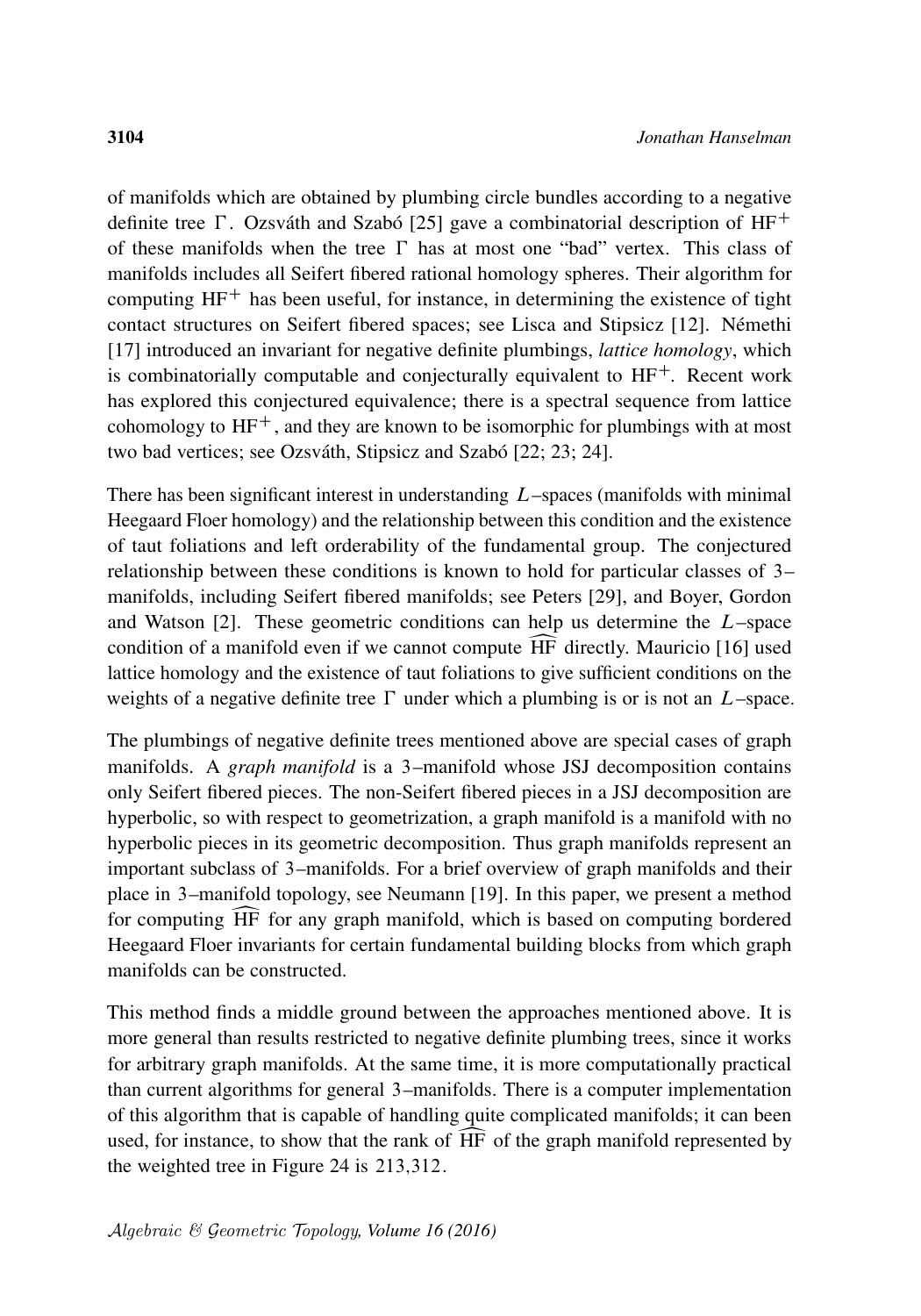Let us recall some important facts and terminology concerning graph manifolds, following the notation found in Neumann [\[18\]](#page-62-15). A graph manifold can be encoded by a decorated graph:

**Definition 1.1** A *connected closed plumbing graph* is a finite connected graph  $\Gamma$ decorated as follows:

- each vertex *i* carries two integer weights,  $g_i$  and  $e_i$ ;
- each edge carries a sign,  $+$  or  $-$ .

We allow  $\Gamma$  to have multiple edges connecting two vertices or edges connecting a vertex to itself.

A connected closed plumbing graph  $\Gamma$  specifies a (prime) graph manifold  $M(\Gamma)$  as follows: For each vertex i of  $\Gamma$ , let  $d_i$  be the degree of the vertex. Let  $F_i$  be the compact surface of genus  $g_i$  with  $d_i$  boundary components, where if  $g_i < 0$  we mean that  $F_i$  is nonorientable of genus  $|g_i|$ . Let  $E_i$  be the circle bundle with orientable total space over  $F_i$  with a chosen trivialization on the boundary and Euler number  $e_i$  (the Euler number is well defined once the trivialization on the boundary is chosen). The edges of  $\Gamma$  dictate how the  $E_i$  are glued together. For each edge connecting vertices i and j, a component  $S^1 \times S^1$  of  $\partial E_i$  is glued to a component  $S^1 \times S^1$  of  $\partial E_j$ . The gluing always exchanges base and fiber directions; for  $(+)$ –edges the gluing map is  $\begin{pmatrix} 0 & 1 \\ 1 & 0 \end{pmatrix}$ , and for  $(-)$ -edges the gluing map is  $\begin{pmatrix} 0 & -1 \\ -1 & 0 \end{pmatrix}$ . In either case, the gluing map is orientation reversing, and so  $M(\Gamma)$  inherits consistent orientations from all of the  $E_i$ . For each edge connecting a vertex i to itself, two components of  $\partial E_i$  are glued with the appropriate gluing map.

Every prime graph manifold can be represented by a connected closed plumbing graph (for nonprime graph manifolds we allow disconnected graphs). The representation is not unique, but [\[18,](#page-62-15) Section 4] gives a well developed calculus for manipulating plumbing graphs. In particular, plumbing graphs can be reduced to a normal form, and graphs of this form represent manifolds uniquely. A few additional facts are worth mentioning here:

- Often changing the sign of an edge does not change the resulting 3–manifold. In fact, all that matters is the total sign around each loop in  $\Gamma$ . In particular, for acyclic graphs we may ignore the decoration on the edges.
- It is possible to represent any graph manifold with a plumbing graph such that no vertex is assigned a negative genus.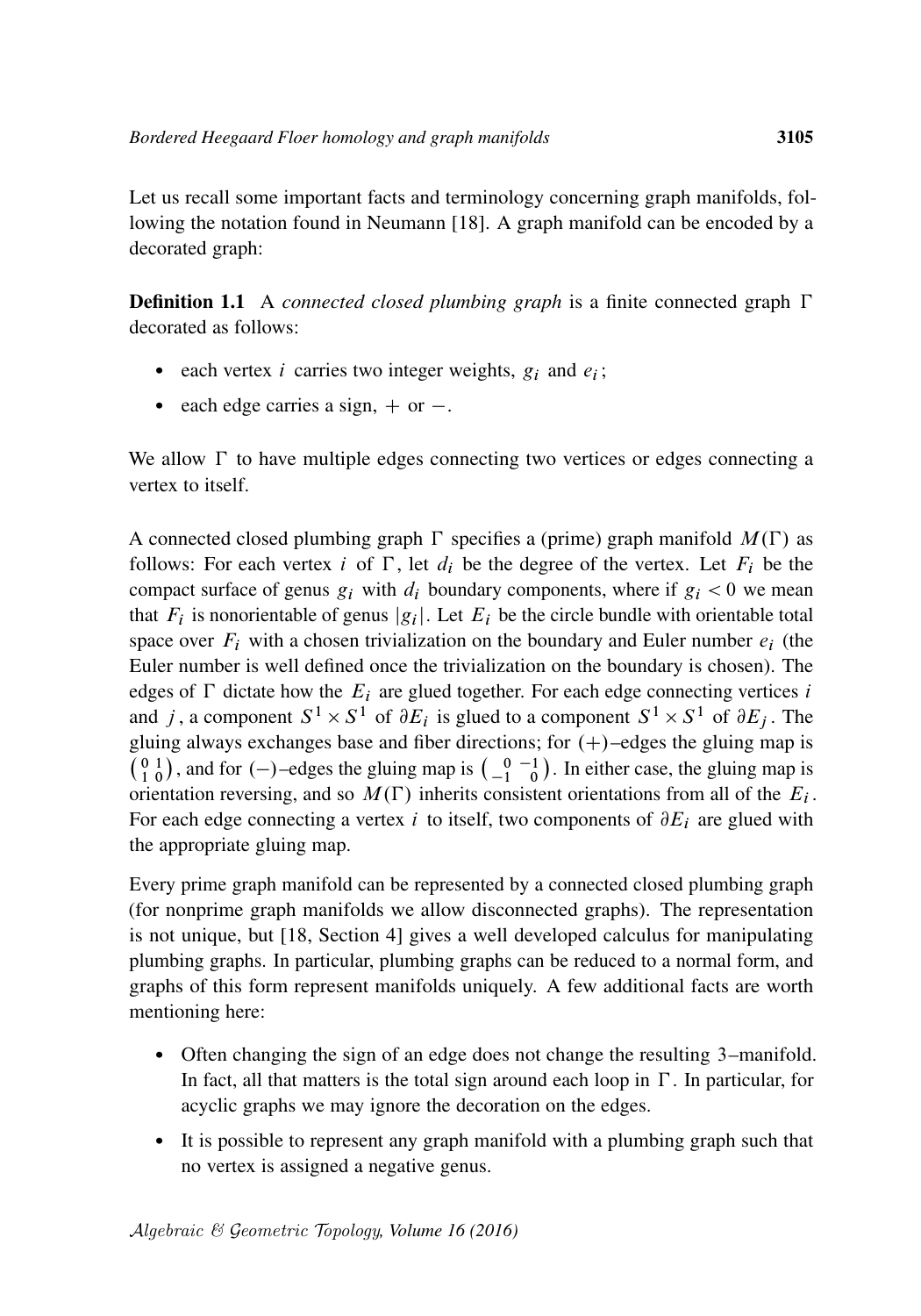We can describe graph manifolds with boundary by adding an additional weight  $b_i$  to each vertex i. In the construction,  $F_i$  is the genus  $g_i$  surface with  $b_i + d_i$ boundary components.  $E_i$  is the appropriate circle bundle over  $F_i$ , and  $b_i$ components of  $\partial E_i$  are not glued to anything.

Bordered Heegaard Floer homology is an extension of Heegaard Floer homology to manifolds with boundary; see Lipshitz, Ozsváth and Thurston [\[8\]](#page-61-2). Because graph manifolds decompose so nicely, bordered Heegaard Floer homology provides a natural approach for computing their  $\widehat{HF}$ . The key ingredient is to compute the bordered approach for computing their HF. The key ingredient is to compute the bordered invariants for arbitrary  $S^1$ -bundles over surfaces, the building blocks of graph manifolds. Changing the Euler number of one of these bundles is equivalent to changing the parametrization of the boundary, which can be accomplished by tensoring with a well understood bimodule; see Lipshitz, Ozsváth and Thurston [\[10,](#page-62-16) Section 10.2]. As a result, we only need to compute invariants for trivial bundles over surfaces. As noted above, it is sufficient to consider bundles over orientable surfaces. Furthermore, any orientable surface has a pants decomposition— it can be obtained by gluing together copies of the pair of pants  $P = S^3 \setminus \{$ three open disks}. The trivial  $S^1$ -bundle over the surface can be obtained by gluing copies of the trivial  $S^1$ -bundle over  $P$ . Thus we see that the trivial bundle  $\mathcal{Y}_P = \mathcal{P} \times S^1$  is the fundamental building block for graph manifolds.

In [Section 2](#page-4-0) we will review the relevant background from bordered Heegaard Floer homology. The trimodule  $\widehat{\text{CFD}}^3(\mathcal{Y}_P)$  will be explicitly computed in [Section 3,](#page-22-0) proving the following: the following:

<span id="page-3-0"></span>**Theorem 1.2** The summand of the type D trimodule  $\widehat{CFD}^3(\mathcal{Y}_P)$  in the middle spin<sup>c</sup>–<br>structure has five generators as a projective module:  $v, w, x, y$  and z. Up to quasistructure has five generators as a projective module:  $v, w, x, y$  and z. Up to quasiisomorphism, the differential is given by the following diagram:



Algebraic & Geometric Topology*, Volume 16 (2016)*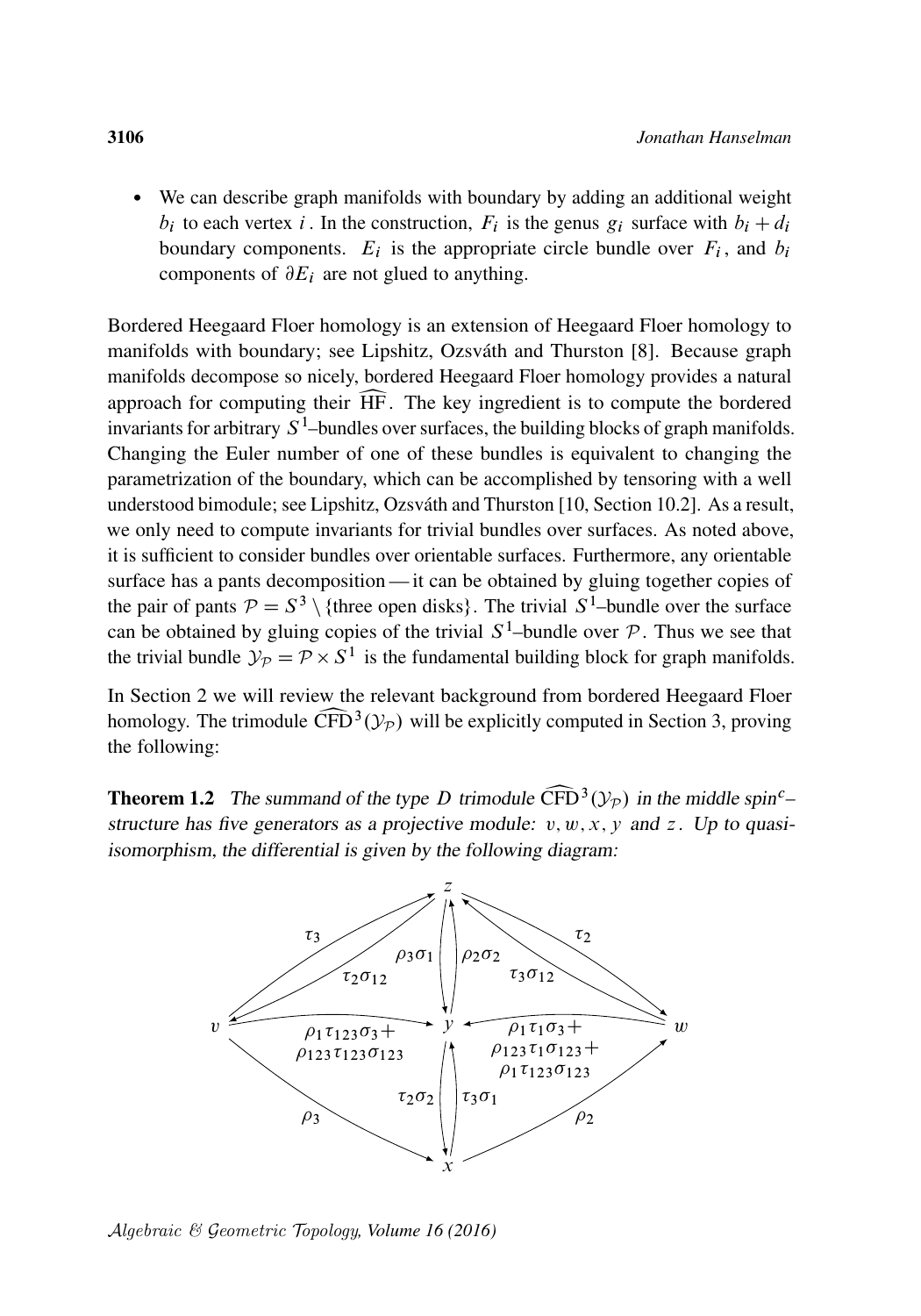$\widehat{\text{CFD}}^3(\mathcal{Y}_P)$  in the other spin<sup>c</sup>-structures will also be computed. For acyclic plumbing graphs with only genus-0 vertices,  $\widehat{\text{HF}}$  of the corresponding graph manifold can be graphs with only genus-<sup>0</sup> vertices, bHF of the corresponding graph manifold can be obtained from the trimodule in [Theorem 1.2](#page-3-0) and bimodules for mapping classes of the torus. If the graph has a cycle or some vertex has genus  $g_i > 0$ , then an additional bimodule is needed. A bordered Heegaard diagram for this bimodule was described by Lipshitz and Treumann in [\[11,](#page-62-17) Section 4.4], but the bimodule was not computed. In [Section 4](#page-41-0) we explicitly compute this bimodule, using the bordered Heegaard diagram  $H_{SG}$  in [Figure 15.](#page-42-0)

**Theorem 1.3** The bimodule CFDD ( $H_{SG}$ ) in the middle spin<sup>c</sup>–structure is given by [Figure 20.](#page-52-0) In the extremal spin<sup>c</sup>–structures, it is quasi-isomorphic to zero.

Finally, given an arbitrary plumbing graph, [Section 5](#page-55-0) will describe the procedure for piecing together the relevant bordered invariants to obtain  $\widehat{HF}$  of the corresponding graph manifold.

Acknowledgments I would like to thank Robert Lipshitz for suggesting this problem and for many helpful conversations about these computations. I am also grateful to Adam Levine, Peter Ozsváth, Dylan Thurston and Liam Watson for helpful conversations. I especially thank Adam Levine for suggesting a finger move isotopy which simplified the computation in [Section 3.](#page-22-0) This work partially supported by NSF Research Training Groups grant number DMS-0739392.

## <span id="page-4-0"></span>2 Background on Heegaard Floer homology

We begin by recalling the essential definitions and properties concerning the bordered Heegaard Floer invariants developed by Lipshitz, Ozsváth and Thurston. For a full treatment of these invariants, see [\[8;](#page-61-2) [10\]](#page-62-16). We discuss only the details that will be needed in the rest of the paper. In particular, we restrict to the case of manifolds with toroidal boundary components, which simplifies many of the definitions.

## 2A Algebraic definitions

Let  $(\mathcal{A}, d)$  be a unital differential algebra over  $\mathbb{F}_2$ , with a subring of idempotents  $\mathcal{I}$ , and let  $\{i_i\}$  be the indecomposable idempotents, with  $1 = \sum_i i_i$ .

A *(left)* type D structure over A is a vector space N over  $\mathbb{F}_2$  with a left action of T and a map

<span id="page-4-1"></span>
$$
\delta_1\colon N\to \mathcal{A}\otimes_{\mathcal{I}} N
$$

satisfying the relation

(1) 
$$
(\mu \otimes id_N) \circ (id_{\mathcal{A}} \otimes \delta_1) \circ \delta_1 + (d \otimes id_N) \circ \delta_1 = 0,
$$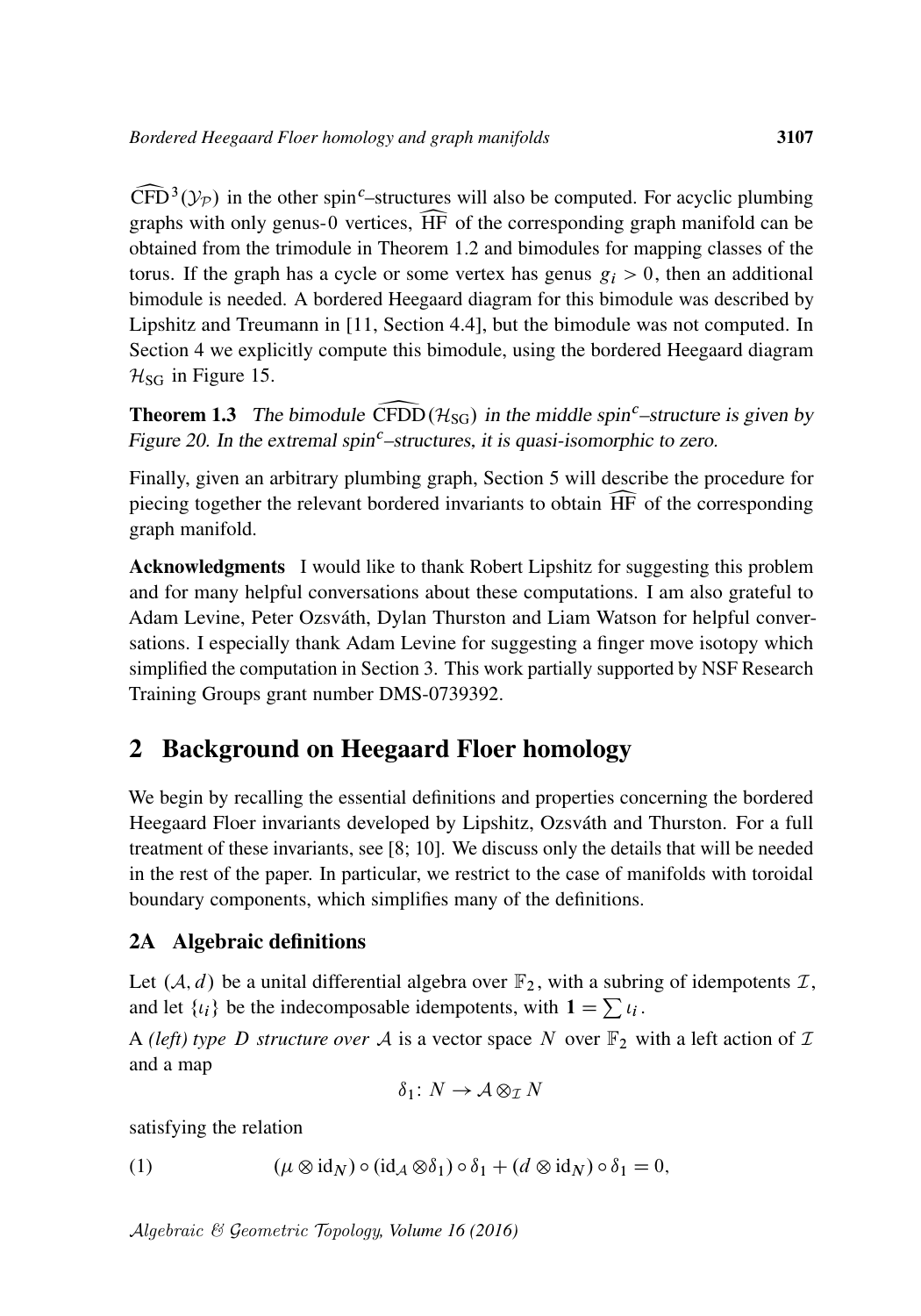where  $\mu: A \otimes A \rightarrow A$  is multiplication on A. The tensor product  $A \otimes_{\mathcal{I}} N$  is a left differential A module, with module structure  $a \cdot (b \otimes x) = ab \otimes x$  and differential given by  $\partial(a \otimes x) = a \cdot \delta_1(x) + d(a) \otimes x$ . The relation [\(1\)](#page-4-1) ensures that  $\partial^2 = 0$ . Given the map  $\delta_1$ , define

$$
\delta_k \colon N \to \underbrace{\mathcal{A} \otimes_{\mathcal{I}} \cdots \otimes_{\mathcal{I}} \mathcal{A}}_{k \text{ times}} \otimes_{\mathcal{I}} N
$$

inductively by  $\delta_0 = id_N$  and  $\delta_k = (id_{\mathcal{A}^{\otimes k-1}} \otimes \delta_1) \circ \delta_{k-1}$  for  $k > 0$ . We say that the type D structure N is *bounded* if  $\delta_k = 0$  for all k sufficiently large.

We will need to work with modules with multiple left actions. Let  $A_1, \ldots, A_k$  be differential algebras, with rings of idempotents  $\mathcal{I}_1, \ldots, \mathcal{I}_k$ . A  $k$ -fold type D structure *over*  $A_1, \ldots, A_k$  is a type D structure over  $A_1 \otimes \cdots \otimes A_k$ . We will call the module  $(A_1 \otimes \cdots \otimes A_k) \otimes_{(\mathcal{I}_1 \otimes \cdots \otimes \mathcal{I}_k)} N$  a type D multimodule over A.

A (right)  $A_{\infty}$  module (or type A structure) over A is a vector space M over  $\mathbb{F}_2$  with a right action of  $I$  and maps

$$
m_{k+1} : M \otimes_{\mathcal{I}} \underbrace{\mathcal{A} \otimes_{\mathcal{I}} \cdots \otimes_{\mathcal{I}} \mathcal{A}}_{k \text{ times}} \to M
$$

satisfying the following  $A_{\infty}$  relation for any  $x \in M$  and any  $a_1, \ldots, a_n \in A$ :

(2) 
$$
0 = \sum_{i=0}^{n} m_{n-i+1} (m_{i+1}(x, a_1, \dots, a_i), a_{i+1}, \dots, a_n)
$$
  
+ 
$$
\sum_{i=1}^{n-1} m_n (x, a_1, \dots, a_{i-1}, \mu(a_i, a_{i+1}), a_{i+2}, \dots, a_n)
$$
  
+ 
$$
\sum_{i=1}^{n} m_{n+1} (x, a_1, \dots, a_{i-1}, d(a_i), a_{i+1}, \dots, a_n).
$$

An informal statement of the  $A_{\infty}$  relations may be easier to remember: for any ordered set of inputs, the sum of all ways of combining those inputs using two steps (where each step is  $\mu$ , d or some  $m_i$ ) is zero. We also require that  $m_2(x, 1) = x$  and  $m_k(x, \ldots, 1, \ldots) = 0$  for all  $k > 2$ . If  $m_k = 0$  for all sufficiently large k, we say that the  $A_{\infty}$  module M is *bounded*.

More generally, we can define an  $A_{\infty}$  *multimodule* M *over*  $A_1, \ldots, A_k$  as follows: M is a vector space over  $\mathbb{F}_2$  with a right action of  $\mathcal{I}_1 \otimes \cdots \otimes \mathcal{I}_k$ . Also, M is equipped with maps

$$
m_{1,i_1,\ldots,i_k} \colon M \otimes_{\mathcal{I}_1 \otimes \cdots \otimes \mathcal{I}_k} \mathcal{A}_1^{\otimes i_1} \otimes \cdots \otimes \mathcal{A}_k^{\otimes i_k} \to M
$$

satisfying an appropriate version of the  $A_{\infty}$  relation (we will generally suppress the subscripts on  $m$  from the notation). To define the relation, we introduce the following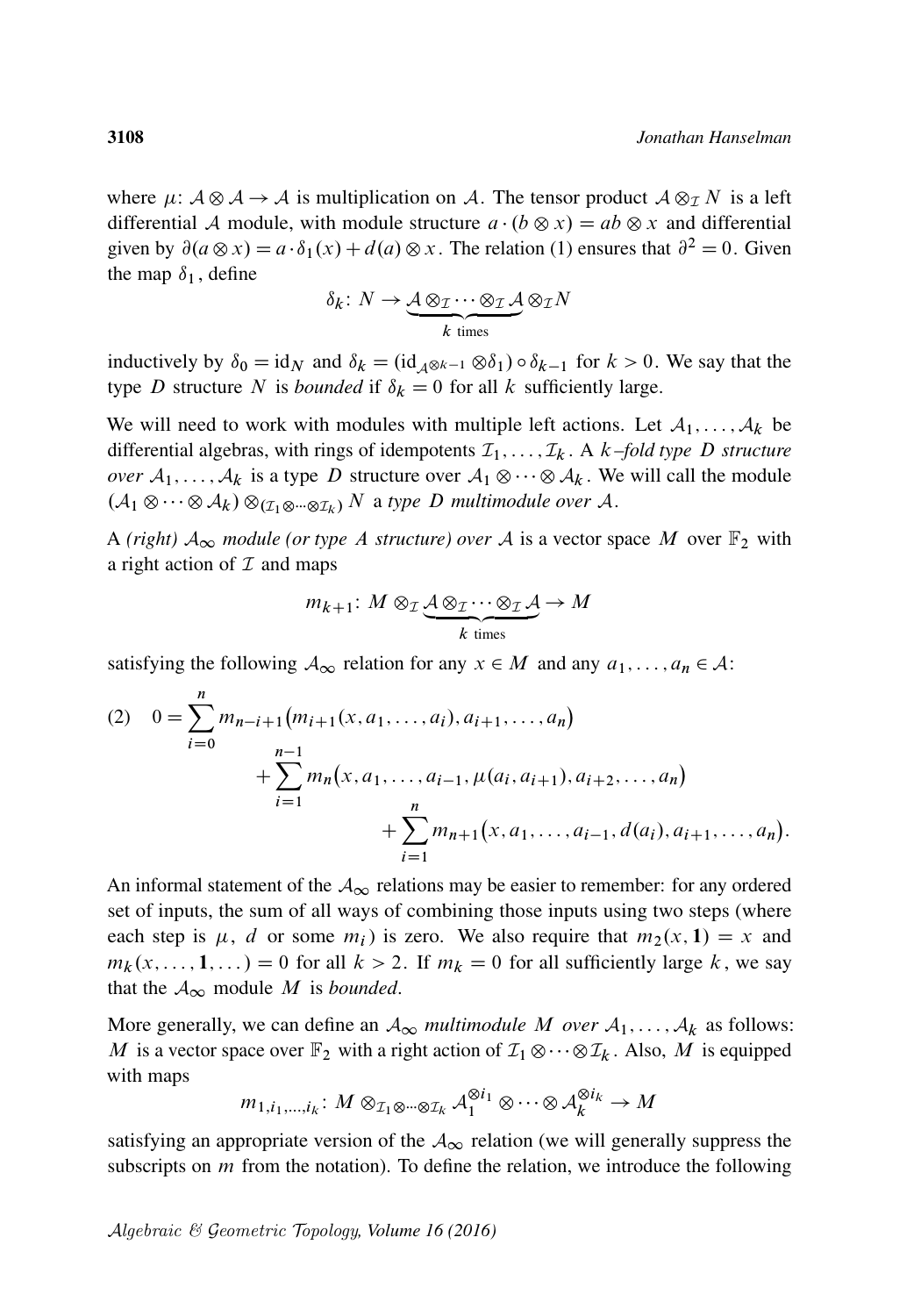functions. For  $\vec{a}_{\ell} = (a_{\ell}^1)$  $\frac{1}{\ell}, \ldots, a_{\ell}^k$  $\binom{k}{\ell} \in \mathcal{A}_{\ell}^{\otimes k}$  $\underset{\ell}{\otimes}$  k and  $0 \le j \le k$ , define

$$
T_j(\vec{a}_{\ell}) := (a_{\ell}^1, \dots, a_{\ell}^j) \in \mathcal{A}_{\ell}^{\otimes j},
$$
  
\n
$$
T^j(\vec{a}_{\ell}) := (a_{\ell}^{j+1}, \dots, a_{\ell}^k) \in \mathcal{A}_{\ell}^{\otimes k-j},
$$
  
\n
$$
\overline{\mu}(\vec{a}_{\ell}) := \sum_{j=1}^{k-1} (a_{\ell}^1, \dots, a_{\ell}^{j-1}, a_{\ell}^j a_{\ell}^{j+1}, a_{\ell}^{j+2}, \dots, a_{\ell}^k) \in \mathcal{A}_{\ell}^{\otimes k-1},
$$
  
\n
$$
\overline{d}(\vec{a}_{\ell}) := \sum_{j=1}^k (a_{\ell}^1, \dots, a_{\ell}^{j-1}, d(a_{\ell}^j), a_{\ell}^{j+1}, \dots, a_{\ell}^k) \in \mathcal{A}_{\ell}^{\otimes k}.
$$

<span id="page-6-0"></span>Now we can write down the  $A_{\infty}$  relation for multimodules. For any  $x \in M$  and any  $\vec{a}_1, \ldots, \vec{a}_k$  in  $\mathcal{A}^{\otimes i_1}, \ldots, \mathcal{A}^{\otimes i_k}$ , we have

(3) 
$$
0 = \sum_{j_1,\dots,j_k} m(m(x, T_{j_1}(\vec{a}_1),\dots,T_{j_k}(\vec{a}_k)), T^{j_1}(\vec{a}_1),\dots,T^{j_k}(\vec{a}_k)) + \sum_{j=1}^k m(x,\vec{a}_1,\dots,\vec{a}_{j-1},\overline{\mu}(\vec{a}_j),\vec{a}_{j+1},\dots,\vec{a}_k) + \sum_{j=1}^k m(x,\vec{a}_1,\dots,\vec{a}_{j-1},\overline{d}(\vec{a}_j),\vec{a}_{j+1},\dots,\vec{a}_k).
$$

It is possible to define combination multimodules, with some type  $D$  actions and some type  $A$  actions. Such a multimodule  $N$  is equipped with maps

$$
\delta_1^{1,i_{k+1},\dots,i_{\ell}}: N \otimes \mathcal{A}_1^{\otimes i_{k+1}} \otimes \dots \otimes \mathcal{A}_k^{\otimes i_{\ell}} \to \mathcal{A}_{k+1} \otimes \dots \otimes \mathcal{A}_{k+\ell} \otimes N
$$

satisfying the appropriate versions of [\(1\)](#page-4-1) and [\(3\).](#page-6-0) Type  $DD$ , AA and DA bimodules are discussed in [\[10\]](#page-62-16), and the generalization to more algebra actions is straightforward.

If M is an  $A_{\infty}$  module over A and N is a type D module over A, and if at least one of them is bounded, we may define the *box tensor product*  $M \boxtimes N$  to be the vector space  $M \otimes_{\mathcal{I}} N$  equipped with the differential

$$
\partial^{\boxtimes}(x\otimes y)=\sum_{k=0}^{\infty}(m_{k+1}\otimes id_N)(x\otimes \delta_k(y)).
$$

If M is a multimodule over  $A_1, \ldots, A_k$  such that the action of  $A_k$  is type A, and N is a multimodule over  $A_k, A_{k+1}, \ldots, A_{k+\ell}$  such that the action of  $A_k$  is type D, and either M or N is bounded, then a box tensor product with respect to  $A_k$  can be defined in a similar way (see [\[10,](#page-62-16) Section 2.3.2] for the case when  $N$  and  $M$  are bimodules).  $M \boxtimes_{\mathcal{A}_k} N$  is a multimodule over  $\mathcal{A}_1, \ldots, \mathcal{A}_{k-1}, \mathcal{A}_{k+1}, \ldots, \mathcal{A}_{k+l}$ , and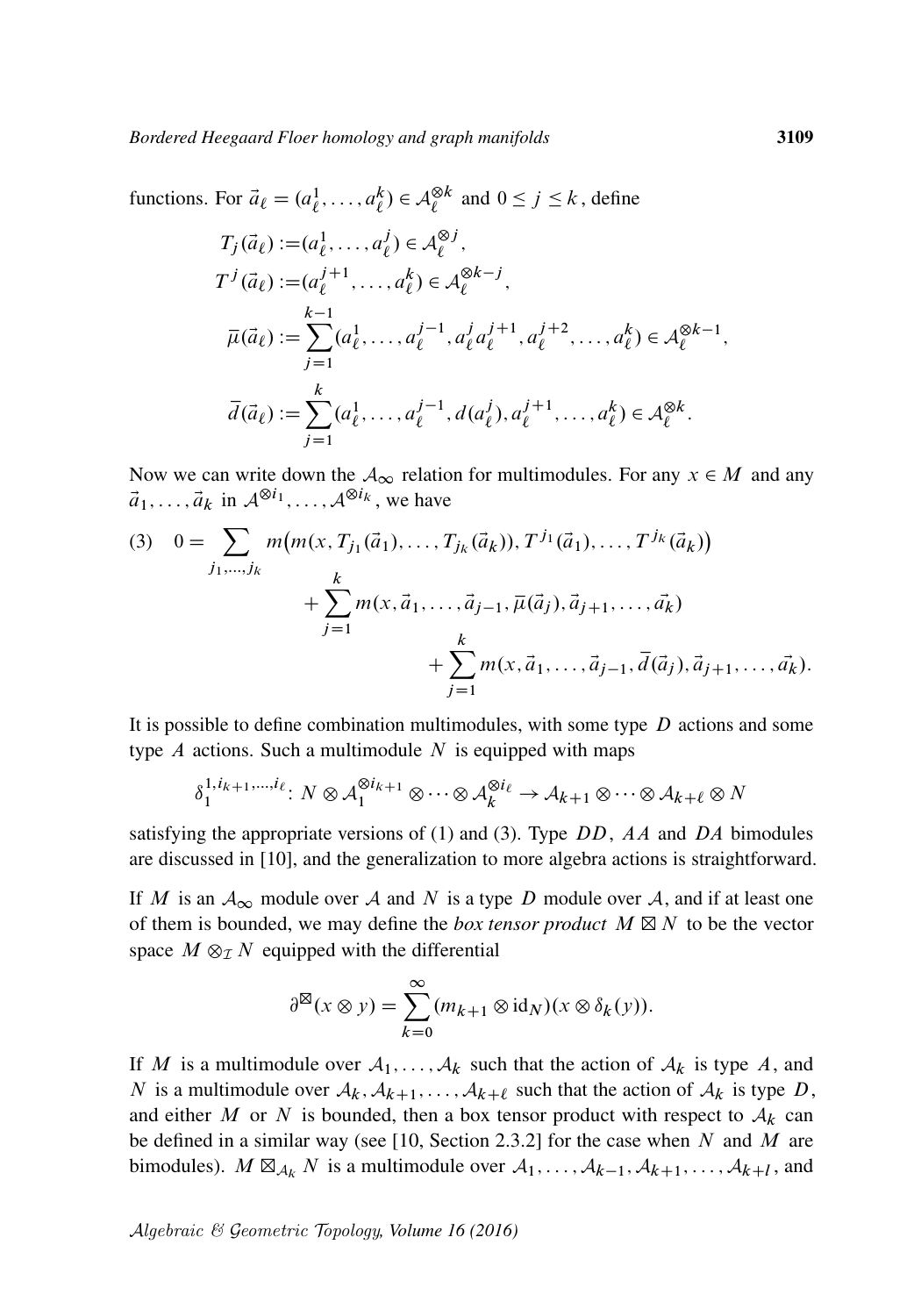the operations on  $M \boxtimes N$  are determined by pairing operations on M with sequences of operations in N such that the  $A_k$  outputs of the operations on N match the  $A_k$ inputs of the operation on  $M$ .

<span id="page-7-0"></span>**Remark 2.1** We will often represent a  $k$ -fold type D multimodule M as a labeled, directed graph, where vertices correspond to the generators of  $M$ , and there is an arrow from  $x_i$  to  $x_j$  labeled by  $a_{ij}$  if  $a_{ij} \neq 0$  is the coefficient of  $x_j$  in  $\partial(x_i)$ . Here  $a_{ij}$  is an element of  $A_1 \otimes \cdots \otimes A_k$ , the tensor product of k copies of the torus algebra. We omit the edge label when  $a_{ij} = 1$ . We sometimes refer to an unlabeled arrow from  $x_i$ to  $x_j$  as a *differential* from  $x_i$  to  $x_j$ . Graphs with unlabeled edges can be simplified by a well known edge reduction algorithm [\[6,](#page-61-3) Section 2.6]: we eliminate the endpoints  $x_i$ and  $x_i$  of the unlabeled edge and all edges attached to these two vertices, and for each "zig-zag"

$$
x_k \xrightarrow{a_{kj}} x_j \longleftarrow x_i \xrightarrow{a_{i\ell}} x_\ell
$$

we add an edge

$$
x_k \xrightarrow{a_{kj} a_{i\ell}} x_{\ell},
$$

or if there is already an edge from  $x_k$  to  $x_\ell$  we add  $a_{kj}a_{i\ell}$  to the label of that edge. The resulting graph represents a type  $D$  multimodule that is quasi-isomorphic to  $M$ .

#### 2B The torus algebra

To define bordered Heegaard Floer invariants, we associate a differential algebra to each boundary component of a 3–manifold with boundary. The algebra associated to the torus splits into a direct sum

$$
\mathcal{A}(T^2) = \mathcal{A}(T^2, -1) \oplus \mathcal{A}(T^2, 0) \oplus \mathcal{A}(T^2, 1).
$$

 $\mathcal{A}(T^2, -1)$  is  $\mathbb{F}_2$ , and  $\mathcal{A}(T^2, 1)$  is quasi-isomorphic to  $\mathbb{F}_2$ , so we need only discuss  $\mathcal{A}(T^2,0).$ 

The algebra  $A(T^2, 0)$  is generated as a vector space over  $\mathbb{F}_2$  by eight elements: two idempotents,  $\iota_0$  and  $\iota_1$ , and six Reeb elements  $\rho_1$ ,  $\rho_2$ ,  $\rho_3$ ,  $\rho_{12}$ ,  $\rho_{23}$  and  $\rho_{123}$ . The idempotents satisfy  $\iota_i \iota_j = \delta_{ij} \iota_i$ , and the identity element is  $1 = \iota_0 + \iota_1$ . The Reeb elements interact with idempotents on either side as follows:

$$
\iota_0 \rho_1 = \rho_1 \iota_1 = \rho_1, \quad \iota_1 \rho_2 = \rho_2 \iota_0 = \rho_2, \quad \iota_0 \rho_3 = \rho_3 \iota_1 = \rho_3,
$$
  

$$
\iota_0 \rho_{12} = \rho_{12} \iota_0 = \rho_{12}, \quad \iota_1 \rho_{23} = \rho_{23} \iota_1 = \rho_{23}, \quad \iota_0 \rho_{123} = \rho_{123} \iota_1 = \rho_{123}.
$$

The only nonzero products of Reeb elements are  $\rho_1 \rho_2 = \rho_{12}$ ,  $\rho_2 \rho_3 = \rho_{23}$  and  $\rho_1 \rho_{23} = \rho_{12} \rho_3 = \rho_{123}$ . Although  $A(T^2)$  is a differential algebra, the differential on  $A(T^2, 0)$  is zero. For more on the torus algebra and how it arises in bordered Heegaard Floer homology, see [\[8,](#page-61-2) Section 11.1].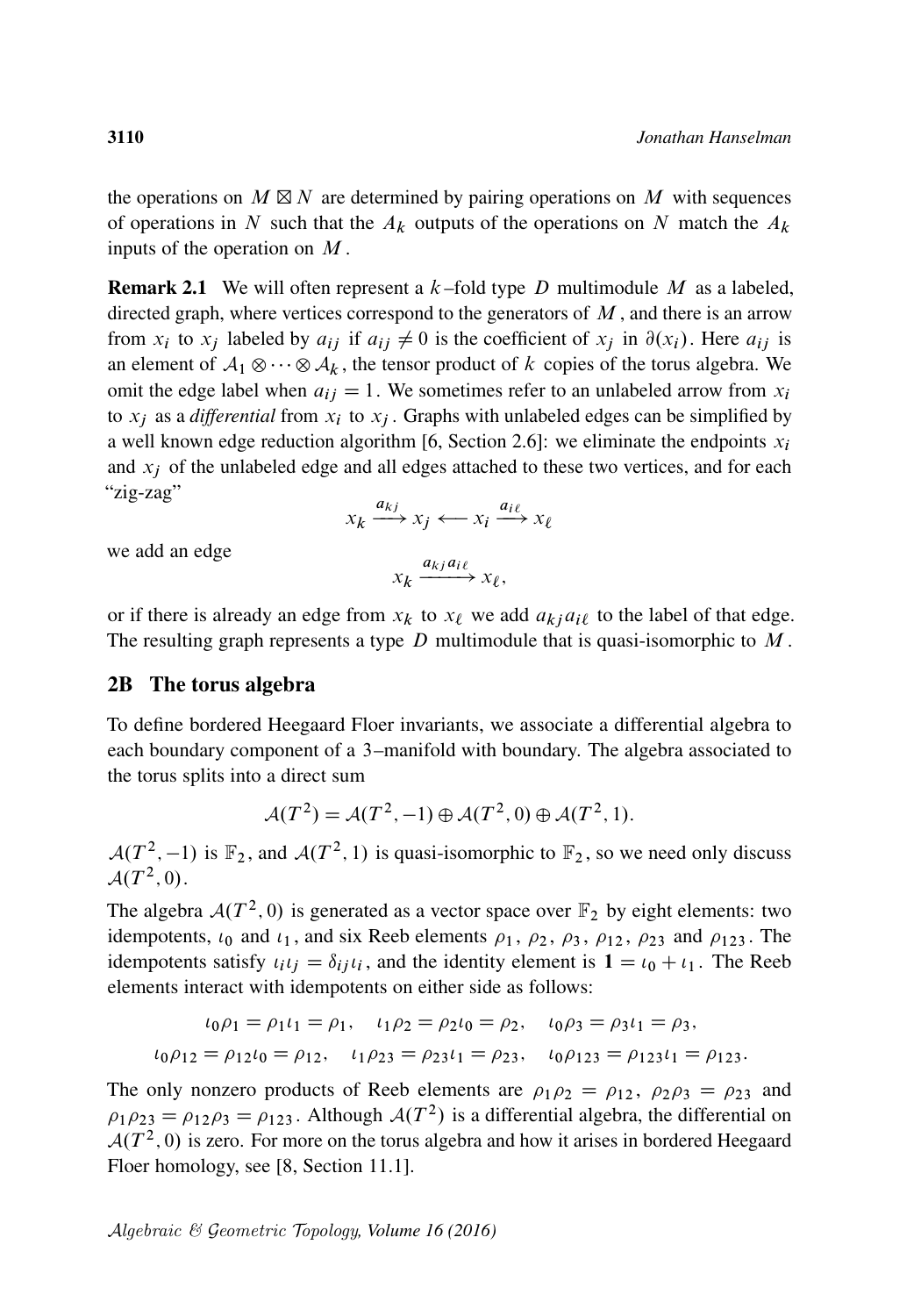#### 2C Bordered manifolds and bordered diagrams

A bordered 3–manifold with  $k$  torus boundary components is an oriented 3–manifold  $Y$ , where  $\partial Y$  is a disjoint union of k tori  $F_1, \ldots, F_k$ , along with diffeomorphisms  $\phi_i: T^2 \to F_i$ . If  $\phi_i$  is orientation reversing, then the corresponding boundary component is said to be type  $D$ ; otherwise it is said to be type  $A$ . In this paper, we will deal almost exclusively with type  $D$  boundaries.

A bordered 3–manifold can be represented by an arced bordered Heegaard diagram.

Definition 2.2 An *arced bordered Heegaard diagram with k (torus) boundary components* is a quadruple  $(\Sigma, \alpha, \beta, z)$ , where

- $\Sigma$  is a compact surface of genus g with k boundary components;
- $\alpha = {\alpha_1^1, \alpha_2^1, \alpha_1^2, \alpha_2^2, \dots, \alpha_1^k, \alpha_2^k, \alpha_1, \alpha_2, \dots, \alpha_{g-k}}$ , where  $\alpha_1^i$  and  $\alpha_2^i$  are arcs embedded in  $\Sigma$  with boundary on the i<sup>th</sup> component of  $\partial \Sigma$ ,  $\alpha_j$  is an embedded circle in  $\Sigma$ , and the  $\alpha$  circles/arcs are pairwise disjoint;
- $\beta$  is g–tuple of disjoint circles in  $\Sigma$ ;
- z is a basepoint z in  $\Sigma \setminus (\alpha \cup \beta)$  together with arcs in  $\Sigma \setminus (\alpha \cup \beta)$  connecting z to each boundary component of  $\Sigma$ .

We also require that  $\alpha$  and  $\beta$  intersect transversely and  $\Sigma \setminus \alpha$  and  $\Sigma \setminus \beta$  are connected.

An arced bordered Heegaard diagram gives rise to a bordered 3–manifold by attaching 2–handles to a thickened version of the Heegaard surface  $\Sigma$ . The one and two boundary cases are described in Constructions 5.3 and 5.6 of [\[10\]](#page-62-16), and the construction for more boundary components is completely analogous.

To define bordered invariants, we will also need to equip a bordered Heegaard diagram with labels on the boundary, as in [Figure 1.](#page-9-0) Each component of  $\partial \Sigma$  is divided into four segments by the arcs  $\alpha_1^i$  and  $\alpha_2^i$ , with one containing a basepoint, an endpoint of an arc in z. Progressing from the basepointed segment in the direction which agrees with the boundary orientation on  $\partial \Sigma$ , we label the three remaining segments on the *i*<sup>th</sup> boundary component by  $\rho_1^i$ ,  $\rho_2^i$  and  $\rho_3^i$  for type A boundaries, or by  $\rho_3^i$ ,  $\rho_2^i$  and  $\rho_1^i$  for type D boundaries. In each case,  $\rho_{12}^i$ ,  $\rho_{23}^i$  and  $\rho_{123}^i$  refer to the relevant concatenations. We call these oriented arcs *Reeb chords*. The assumption that  $\Sigma \setminus \alpha$  is connected implies that the endpoints of  $\alpha_1^i$  and  $\alpha_2^i$  alternate. We assume that the first endpoint after the basepoint (following the boundary orientation) is  $\alpha_1^i$  for type A boundaries and  $\alpha_2^i$  for type  $D$  boundaries.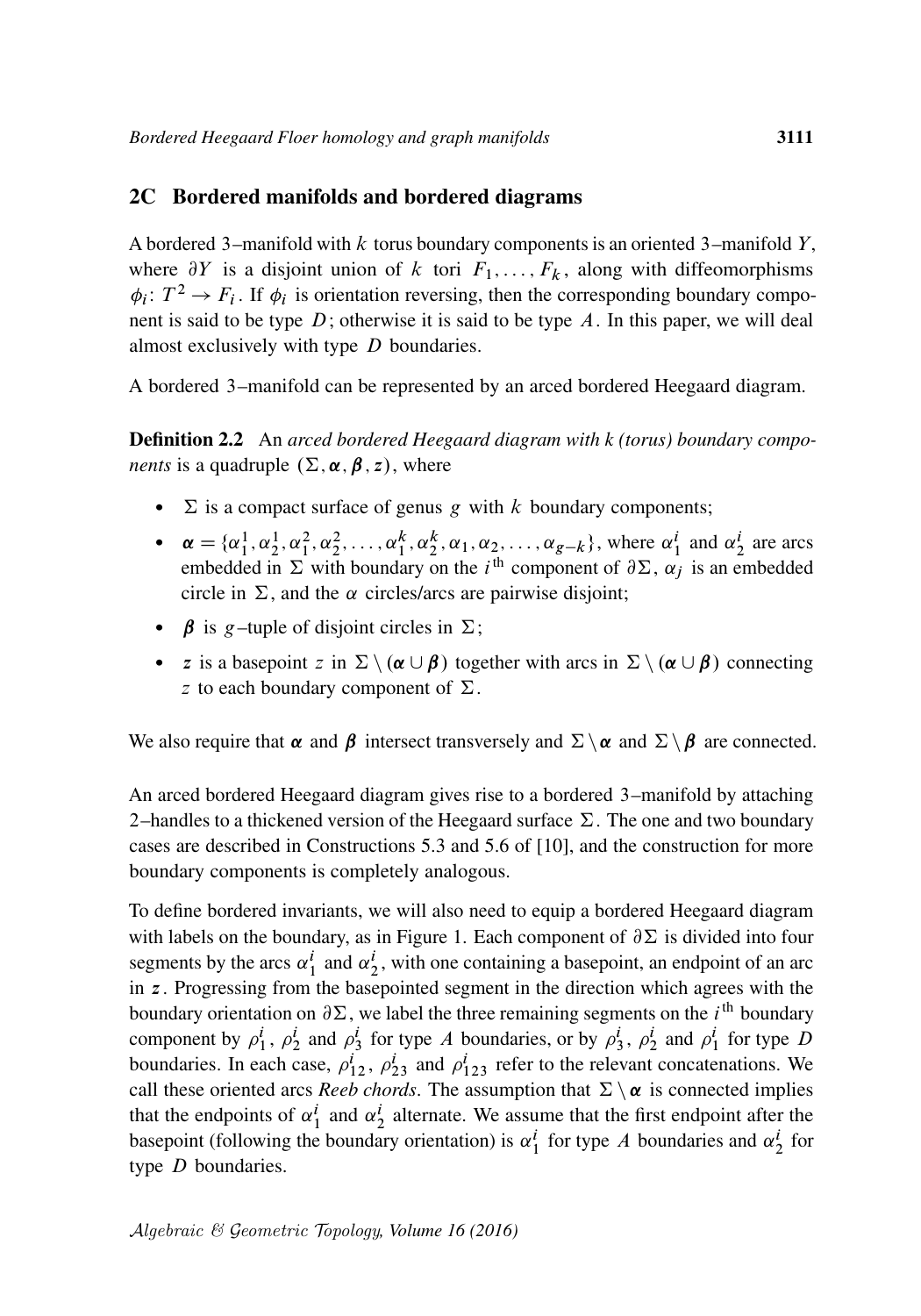<span id="page-9-0"></span>

Figure 1: Boundary markings for type  $A$  (left) and  $D$  (right) boundaries on a bordered Heegaard diagram

We can associate a copy of the torus algebra to each boundary component, so that the Reeb chords on  $\partial \Sigma$  correspond directly to the Reeb elements of the algebra. By abuse of notation, we often use  $\rho_I^i$  to refer both to the Reeb chord on  $\partial \Sigma$  and the corresponding algebra element in the corresponding copy of the torus algebra.

#### 2D Type D invariants

Let Y be a bordered 3–manifold with k boundary components, and let  $\mathcal H$  be an arced bordered Heegaard diagram representing  $Y$  which is provincially admissible in the sense of [\[8,](#page-61-2) Definition 4.23]. Choose a complex structure  $J$  on  $\Sigma \times [0, 1] \times \mathbb{R}$ . To ensure transversality, the choice of  $J$  must be generic; however, for the computations in this paper we may assume that J splits as  $J_{\Sigma} \times J_D$ , where  $J_{\Sigma}$  is a generic complex structure on  $\Sigma$  and  $J_D$  is a generic complex structure on [0, 1]  $\times \mathbb{R}$ . Split complex structures provide enough flexibility for transversality when the projections to  $\Sigma$  of all curves being considered are somewhere injective [\[7,](#page-61-4) Proposition 3.9]. Given these choices, we will associate to  $H$  a type  $D$  multimodule  $\widehat{\text{CFD}}^k(\mathcal{H}, J)$  over  $k$  copies of the torus algebra  $\mathcal{A}(T^2)$ . We will often suppress  $J$  from the notation. the torus algebra  $A(T^2)$ . We will often suppress J from the notation.

Let  $\mathfrak{S}(\mathcal{H})$  be the set of unordered g–tuples  $\mathbf{x} = (x_1, \dots, x_g)$  which contain exactly one point on each  $\beta$  curve, exactly one point on each  $\alpha$  curve, and at most one point on each  $\alpha$  arc. Elements of  $\mathfrak{S}(\mathcal{H})$  fall into different spin<sup>c</sup>–structures according to how many  $\alpha$  arcs are occupied on each boundary.  $\widehat{CFD}^k(\mathcal{H})$  is generated by  $\mathfrak{S}(\mathcal{H})$  as a vector space over  $\mathbb{F}_2$ , and it splits as a direct sum over spin<sup>c</sup>–structures on Y [8, as a vector space over  $\mathbb{F}_2$ , and it splits as a direct sum over spin<sup>c</sup>–structures on Y [\[8,](#page-61-2) Lemma 4.21]. Each generator  $x \in \mathfrak{S}(\mathcal{H})$  comes equipped with an idempotent in the algebra associated to each boundary component; if x has exactly one  $\alpha^{i}$  arc occupied,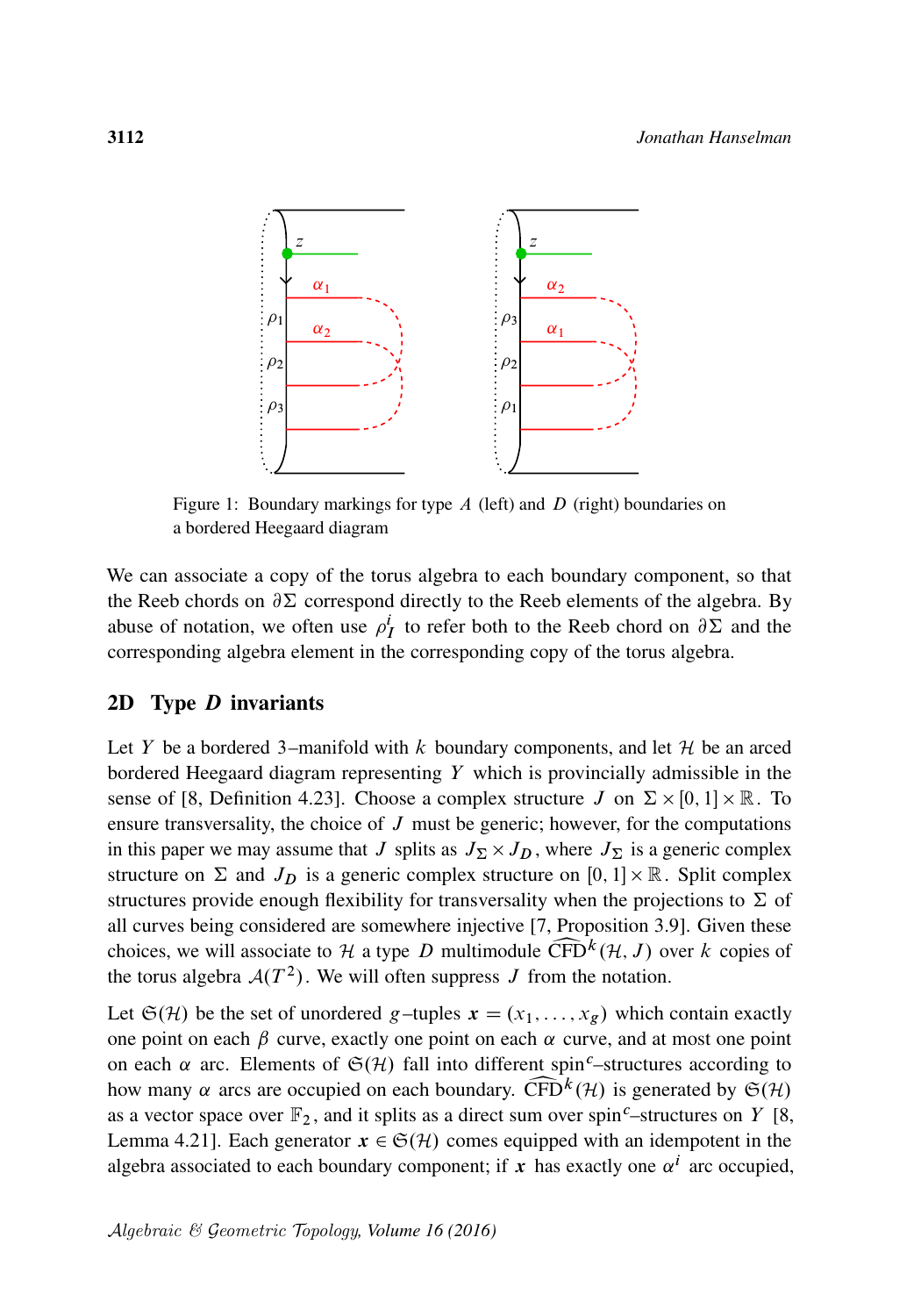then the corresponding idempotent in  $A_i = A(T^2)$  is  $\iota_1^i$  if x contains a point on  $\alpha_1^i$ and  $\iota_0^i$  if x contains a point on  $\alpha_2^i$ .

The differential on  $\widehat{\text{CFD}}^k(\mathcal{H})$  counts *J*-holomorphic curves in  $\Sigma \times [0, 1] \times \mathbb{R}$  with appropriate boundary conditions (for precise statements of these conditions, see [8, appropriate boundary conditions (for precise statements of these conditions, see [\[8,](#page-61-2) Section 5.2]). These curves can be sorted into relative homology classes. For any  $x, y \in \mathfrak{S}(\mathcal{H})$ , let  $\pi_2(x, y)$  denote the set of homology classes of curves in  $\Sigma \times [0, 1] \times \mathbb{R}$ with boundary conditions consistent with a differential connecting  $x$  to  $y$ . Computing the differential involves counting the holomorphic representatives for each homology class.

Under the projection  $\Sigma \times [0, 1] \times \mathbb{R} \to \Sigma$ , a homology class  $B \in \pi_2(x, y)$  projects to an element of  $H_2(\Sigma, \alpha \cup \beta \cup \partial \Sigma)$ , called the *domain* of B. The class B is determined by its domain. A domain is a linear combination of components of  $\Sigma \setminus (\alpha \cup \beta)$ , which we call *regions*. Furthermore, the domain of any  $B \in \pi_2(x, y)$  must satisfy the following conditions:

- <span id="page-10-0"></span>• The multiplicity of the region containing the basepoint  $z$  is 0.
- At each  $p \in \alpha \cap \beta$ , let  $n_1(p), \ldots, n_4(p)$  be the multiplicities of the four regions with corners at  $p$ , counting counterclockwise starting from an  $\alpha$ . Then

(4) 
$$
n_1(p) - n_2(p) + n_3(p) - n_4(p) = \begin{cases} 1 & \text{if } p \in \mathbf{x} \setminus \mathbf{y}, \\ -1 & \text{if } p \in \mathbf{y} \setminus \mathbf{x}, \\ 0 & \text{otherwise.} \end{cases}
$$

A domain is called *positive* if every region has nonnegative multiplicity. Only positive domains can support holomorphic representatives. Because the Heegaard diagram  $H$  is provincially admissible, there are a finite number of positive domains with multiplicity at most 1 in the regions adjacent to  $\partial \Sigma$  (we will see that only these are relevant for computing  $\widehat{\text{CFD}}^k$ ). Finding them is a simple matter of linear algebra.<br>In addition to its damain,  $R$ , a halomomhic sums that contributes to the

In addition to its domain  $B$ , a holomorphic curve that contributes to the differential of  $x$ also specifies a sequence of Reeb chords  $\vec{\rho} = (\vec{\rho}^1, \dots, \vec{\rho}^k)$ , where  $\vec{\rho}^i = (\rho_{I_1}^i, \dots, \rho_{I_n}^i)$ are sequences corresponding to each boundary component of  $\Sigma$ . For each boundary component with one  $\alpha^{i}$  arc occupied by x, the pair  $(B, \vec{\rho}^{i})$  will satisfy the following conditions:

- the initial point (with respect to the boundary orientation) of  $\rho_{I_1}^i$  lies on the same  $\alpha^i$  arc as  $x$ ;
- for each  $m > 1$ , the initial point of  $\rho_{I_m}^i$  lies on the same  $\alpha^i$  arc as the terminal point of  $\rho^i_{I_{m-1}}$ .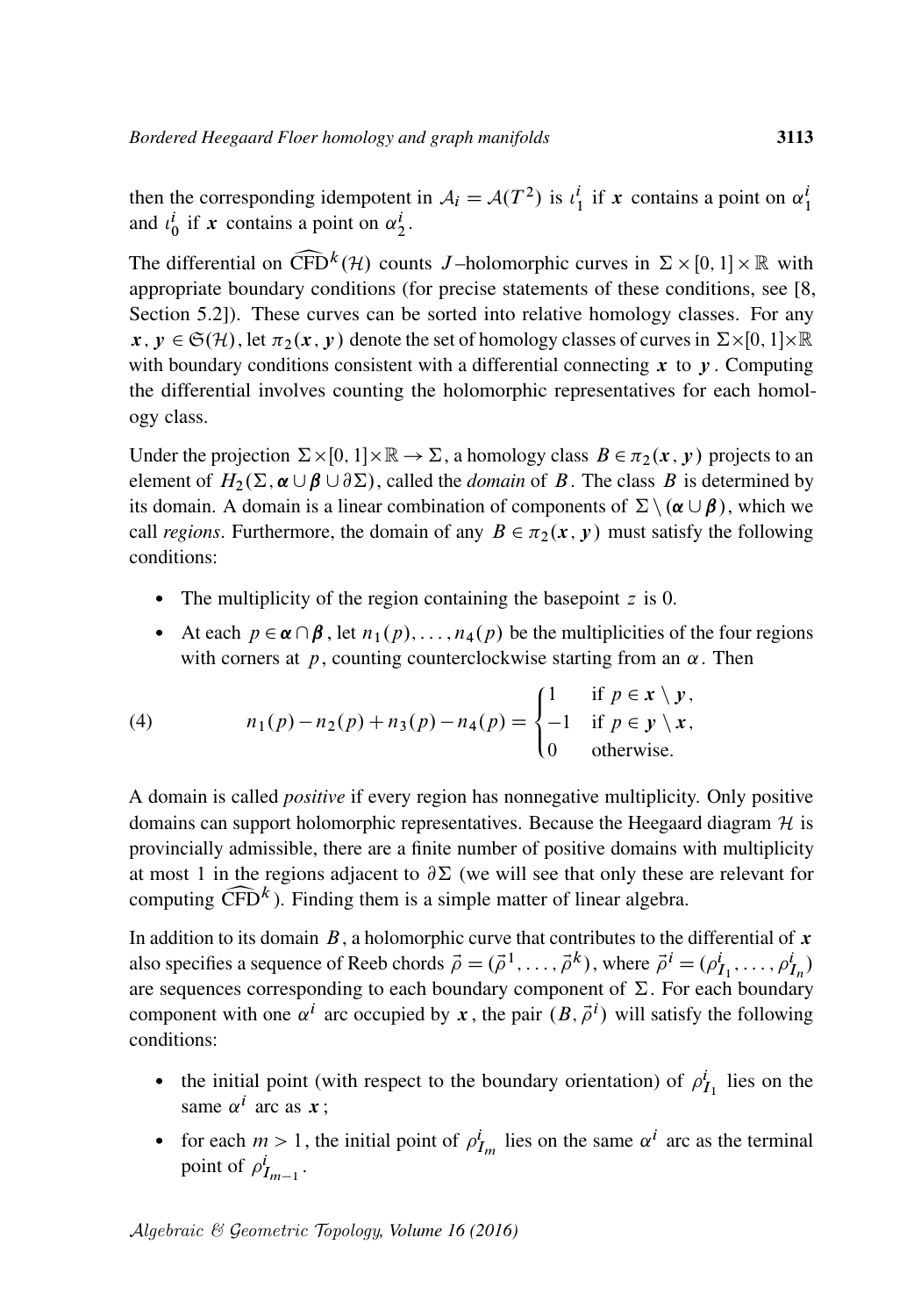A pair  $(B, \vec{\rho}^i)$  satisfying the above conditions is called *strongly boundary monotonic*. For each boundary component with zero or two  $\alpha^{i}$  arcs occupied by x, we may assume that  $\vec{\rho}^i = ($ . The pair  $(B, \vec{\rho})$  coming from a holomorphic curve will also satisfy the following property:

• the intersection of B with the i<sup>th</sup> component of  $\partial \Sigma$  is equal to the sum of the Reeb chords in  $\vec{\rho}^i$  as elements of  $H_1(\partial \Sigma, \boldsymbol{\alpha} \cap \partial \Sigma)$ .

We say that the pair  $(B, \vec{\rho})$  is *compatible* if it satisfies this condition and each  $(B, \vec{\rho}^i)$ is strongly boundary monotonic (compare [\[8,](#page-61-2) Definition 5.68]).

Given generators  $x, y \in \mathfrak{S}(\mathcal{H})$ , a homology class  $B \in \pi_2(x, y)$ , and a sequence of Reeb chords  $\vec{\rho}$  such that  $(B, \vec{\rho})$  is compatible, we can define  $\mathcal{M}^B(x, y, \vec{\rho})$  to be the moduli space of J-holomorphic curves in  $\Sigma \times [0, 1] \times \mathbb{R}$  with domain B and whose asymptotics specify the initial generator  $x$ , the final generator  $y$ , and the sequence of Reeb chords  $\vec{\rho}$  (for the full definition, see [\[8,](#page-61-2) Section 5]).

The dimension of the moduli space  $\mathcal{M}^B(x, y, \vec{\rho})$  is one less than the index ind $(B, \vec{\rho})$ , defined in [\[8,](#page-61-2) Definition 5.68]. In the special case of toroidal boundary, the index is given by

<span id="page-11-0"></span>(5) 
$$
\text{ind}(B, \vec{\rho}) = e(B) + n_{\mathbf{x}}(B) + n_{\mathbf{y}}(B) + \sum_{1 \leq i \leq k} \left[ \frac{1}{2} |\vec{\rho}^i| + \sum_{j < l} L(\rho_{I_j}^i, \rho_{I_l}^i) \right],
$$

where

 $e(B) = \chi(B) - \frac{1}{4}$  $\frac{1}{4}$  # acute corners  $+\frac{1}{4}$  # obtuse corners

is the Euler measure of B,  $n_x(B)$  (respectively  $n_y(B)$ ) is the sum over  $x_i \in x$ (respectively  $y_i \in y$ ) of the average multiplicity in B of the four regions incident to  $x_i$ (respectively  $y_i$ ),  $|\vec{\rho}^i|$  is the number of Reeb chords in the part of  $\vec{\rho}$  associated to the *i*<sup>th</sup> component of  $\partial \Sigma$ , and  $L(\rho_{I_j}, \rho_{I_l})$  is a linking term for Reeb chords defined as follows:

$$
\frac{1}{2} = L(\rho_1, \rho_2) = L(\rho_2, \rho_3) = L(\rho_{12}, \rho_3) = L(\rho_1, \rho_{23}),
$$
  
\n
$$
-\frac{1}{2} = L(\rho_2, \rho_1) = L(\rho_3, \rho_2) = L(\rho_3, \rho_{12}) = L(\rho_{23}, \rho_1),
$$
  
\n
$$
1 = L(\rho_{12}, \rho_{23}),
$$
  
\n
$$
-1 = L(\rho_{23}, \rho_{12}),
$$
  
\n
$$
0 = L(\rho_{I_j}, \rho_{I_l}) \text{ for all other pairs of } I_j \text{ and } I_l.
$$

The differential counts  $J$ -holomorphic curves in moduli spaces with dimension  $0$ , so we only need to consider domains and Reeb chords with  $ind(B, \vec{\rho}) = 1$ .

To define the differential we need one more piece of notation. If  $\rho_I^i$  represents a Reeb chord on the *i*<sup>th</sup> boundary component of  $\Sigma$ , let  $a(\rho_I^i)$  denote the corresponding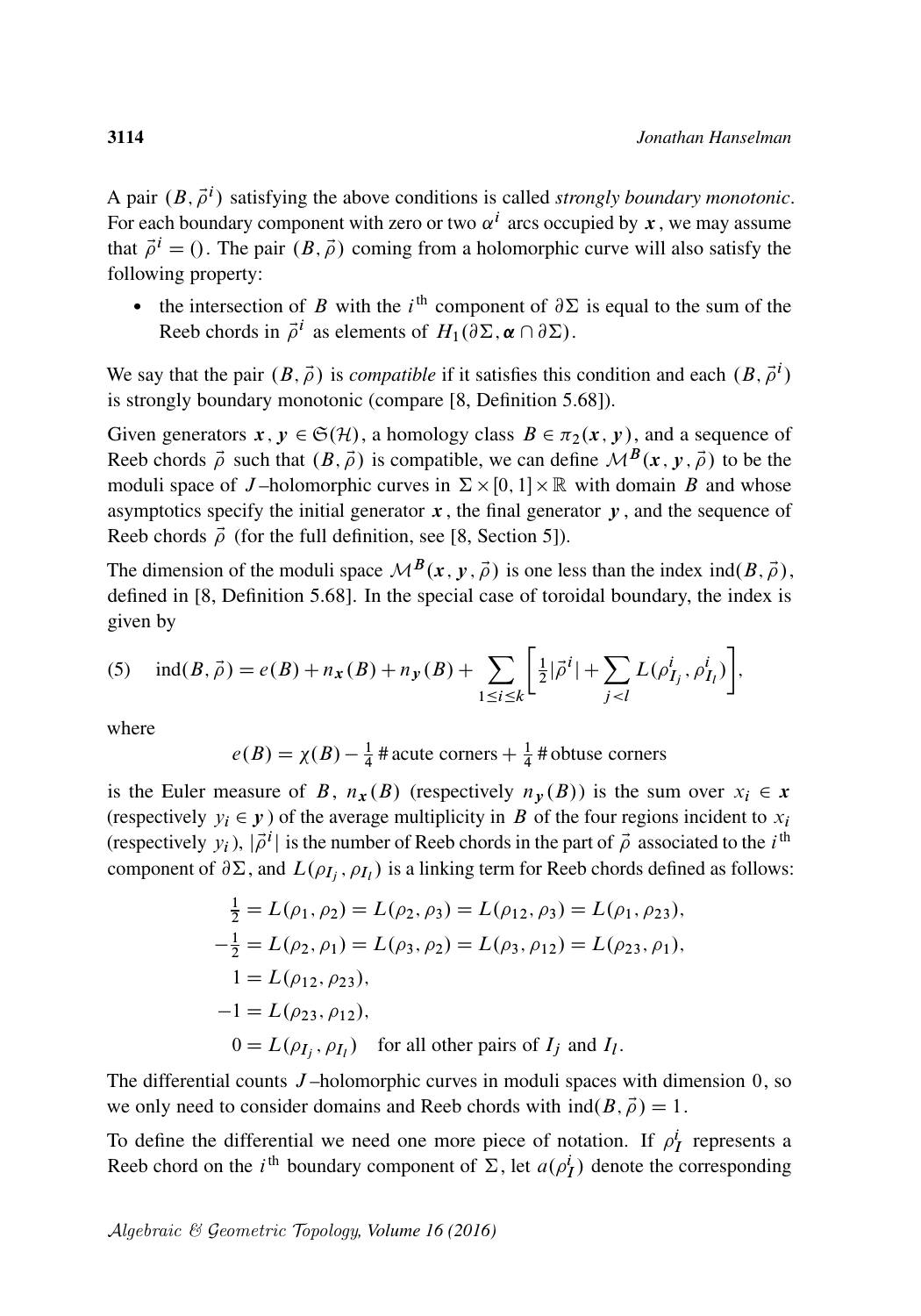element of  $A_i$ , the copy of the torus algebra associated to the  $i<sup>th</sup>$  boundary component. If  $\vec{\rho}^i = (\rho_{I_1}^i, \dots, \rho_{I_n}^i)$  is a sequence of Reeb chords on the *i*<sup>th</sup> boundary, let  $a(\vec{\rho}^i)$ denote the element  $\rho^i_{I_1} \rho^i_{I_2} \cdots \rho^i_{I_n} \in A_i$ , and if  $\vec{\rho} = (\vec{\rho}^1, \ldots, \vec{\rho}^k)$ , let  $a(\vec{\rho})$  denote the element  $a(\vec{\rho}^1) \otimes \cdots \otimes a(\vec{\rho}^k) \in A_1 \otimes \cdots \otimes A_k$ . We now define the differential on  $\widehat{\text{CFD}}^k$  as follows: For any  $x \in \mathfrak{S}(\mathcal{H}),$ 

$$
\partial(x) = \sum_{y \in \mathfrak{S}(\mathcal{H})} \sum_{B \in \pi_2(x,y)} \sum_{\substack{\{\vec{\rho} \mid \text{ind}(B,\vec{\rho})=1,\\(B,\vec{\rho}) \text{ is compatible}\}}} (\# \mathcal{M}^B(x,y,\vec{\rho})) a(\vec{\rho}) \otimes y,
$$

where the count of a moduli space is taken mod 2.

Given a domain B and a sequence of Reeb chords  $\vec{\rho}$ , we will say that the pair  $(B, \vec{\rho})$ contributes to the differential from  $x$  to  $y$  if the mod 2 count of the relevant moduli space is nonzero; note, however, that the contribution may be zero if  $a(\vec{\rho}) \otimes y$  is zero. Thus a pair may either contribute a nonzero term to the differential, contribute zero to the differential, or not contribute to the differential (while the effect on the differential is the same in the last two cases, we find it helpful to distinguish them). Similarly, we will say that a sequence of Reeb chords  $\vec{\rho}$  contributes  $a(\vec{\rho}) \otimes y$  to the differential from x to y if the sum of the counts of the relevant moduli space for all compatible B in  $\pi_2(x, y)$  is nonzero.

Note that the multimodule  $\widehat{CFD}^k(\mathcal{H}, J)$  depends on the choices of  $\mathcal H$  and  $J$ . However, its quasi-isomorphism type is an invariant of the bordered manifold  $Y$ . We denote its quasi-isomorphism type is an invariant of the bordered manifold  $Y$ . We denote this quasi-isomorphism class by  $\widehat{CFD}^k(Y)$ . We will deviate slightly from the notation introduced here when  $k \leq 2$  in order to agree with existing notation. That is, we will this quasi-isomorphism class by  $\widehat{\text{CFD}}^k(Y)$ . We will deviate slightly from the notation omit the superscript in  $\widehat{CFD}^1$ , and we will write  $\widehat{CFDD}$  instead of  $\widehat{CFD}^2$ .

#### $2E$  Type  $\Lambda$  invariants

Let Y be a bordered 3–manifold with k boundary components and let  $H$  be a provincially admissible arced bordered Heegaard diagram representing  $Y$  and  $J$  a chosen complex structure, as before. We can define a type  $A$  multimodule over  $k$  copies of the torus algebra, denoted  $\widehat{CFA}^k(\mathcal{H})$ . In this paper, we will never need to compute  $\widehat{CFA}^k(\mathcal{H})$ . However, as a computational trick we will make use of the relationship  $\widehat{\text{CFA}}^k$ <br>betwe  $\widehat{CFA}^k(\mathcal{H})$ . However, as a computational trick we will make use of the relationship between  $\widehat{\text{CFA}}^k(\mathcal{H})$  and  $\widehat{\text{CFD}}^k(\mathcal{H})$ , so it will be helpful to state the definition.<br> $\widehat{\text{CEA}}^k(\mathcal{H})$  is concerted by the same set  $\mathfrak{S}(\mathcal{H})$  that concertes  $\widehat{\text{CED}}^k(\mathcal{H})$ . In the

 $\widehat{CFA}^k(\mathcal{H})$  is generated by the same set  $\mathfrak{S}(\mathcal{H})$  that generates  $\widehat{CFD}^k(\mathcal{H})$ . In the torus boundary case, the definition of the differential and higher multiplications involves boundary case, the definition of the differential and higher multiplications involves the same moduli spaces of J-holomorphic curves that are considered for  $\widehat{\text{CFD}}^k(\mathcal{H})$ .<br>We will assume for the sake of comparison that the Reeb chords on the boundary the same moduli spaces of J-holomorphic curves that are considered for  $\overline{CFD}^k(\mathcal{H})$ . are labeled the same as if we were computing  $\widehat{\text{CFD}}^k(\mathcal{H})$ , so that for a given domain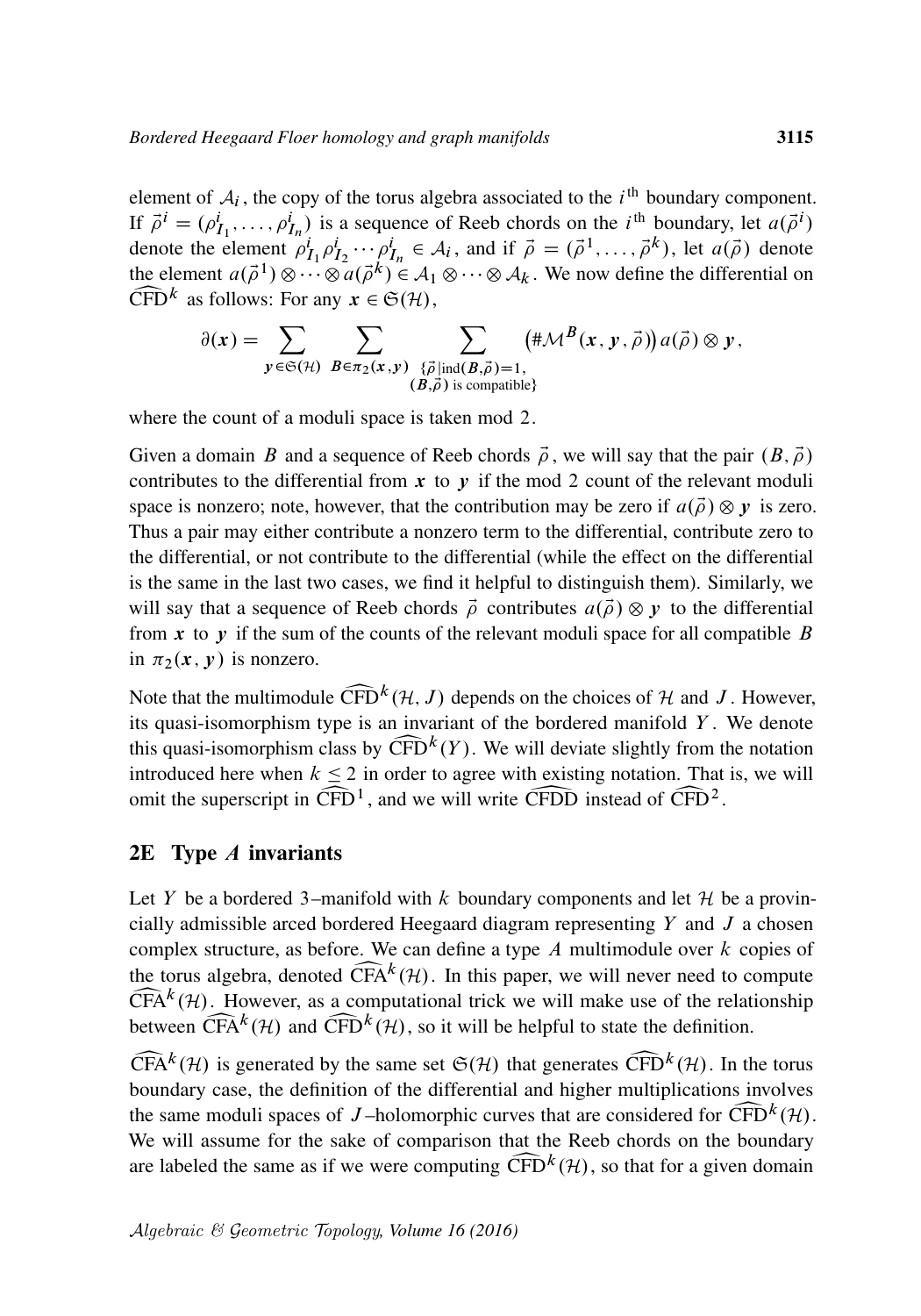the compatible sequences of Reeb chords  $\vec{\rho}$  and the moduli spaces  $\mathcal{M}^{B}(x, y, \vec{\rho})$  are exactly the same. However, with this convention we must change the algebra elements in the  $A_{\infty}$  operation, since normally the Reeb chords are labeled in the opposite order for type A Heegaard diagrams. Let the function  $\overline{a}$  be the same as a except that it also interchanges  $\rho_1^i$  with  $\rho_3^i$  and  $\rho_{12}^i$  with  $\rho_{23}^i$ . Then given a generator  $\mathbf{x} \in \mathfrak{S}(\mathcal{H})$  and sequence of Reeb chords  $\vec{\rho} = (\vec{\rho}^1, \dots, \vec{\rho}^k)$ ,

$$
m(x, \overline{a}(\overrightarrow{\rho}^{1}), \ldots, \overline{a}(\overrightarrow{\rho}^{k})) = \sum_{\substack{y \in \mathfrak{S}(\mathcal{H}) \\ \text{ind}(B, \overrightarrow{\rho}) = 1, \\ (B, \overrightarrow{\rho}) \text{ compatible}}} (\sharp \mathcal{M}^{B}(x, y, \overrightarrow{\rho})) y,
$$

where we think of  $\overline{a}(\overrightarrow{\rho}^i)$  as an element of  $\mathcal{A}_i^{\otimes |\overrightarrow{\rho}^i|}$  $\frac{\partial \phi}{\partial t}$ , and where the moduli space counts are taken mod 2.

#### 2F Tensor products and the pairing theorem

For a bordered manifold with many boundary components, we can define bordered invariants which are type  $D$  with respect to some boundaries and type  $A$  with respect to others. These invariants can be obtained from  $\widehat{CFD}^k$  by taking the box tensor product with the bimodule  $\widehat{CFAA}(\mathbb{I})$ , which can be found in [10, Figure 21]. An alternative with the bimodule CFAA $(I)$ , which can be found in [\[10,](#page-62-16) Figure 21]. An alternative shorthand algorithm for converting to type D boundaries to type A is described in [\[4,](#page-61-5) Section 2.3].

Bordered invariants satisfy a pairing theorem [\[10,](#page-62-16) Theorem 11]. Given a bordered invariant for  $Y_1$  which is type A with respect to the  $i<sup>th</sup>$  boundary component and a bordered invariant for  $Y_2$  which is type D with respect to the  $j<sup>th</sup>$  boundary component, we can compute the box tensor product of the two multimodules with respect to the corresponding copies of the torus algebra, assuming the modules are appropriately bounded. The pairing theorem states that up to  $A_{\infty}$ –homotopy equivalence, the result is the bordered invariant for the manifold obtained by gluing the  $i<sup>th</sup>$  boundary of  $Y_1$  to the  $j^{\text{th}}$  boundary of  $Y_2$ .

In this paper, we will work primarily with type  $D$  modules, and convert only one boundary component at a time to type  $\Lambda$  in order to tensor with another type  $D$  module.

#### 2G Useful results for computation

This section collects a handful of results that are useful when explicitly computing a type D bordered invariant.

<span id="page-13-0"></span>The first is a slight rephrasing of [\[6,](#page-61-3) Proposition 2.1]: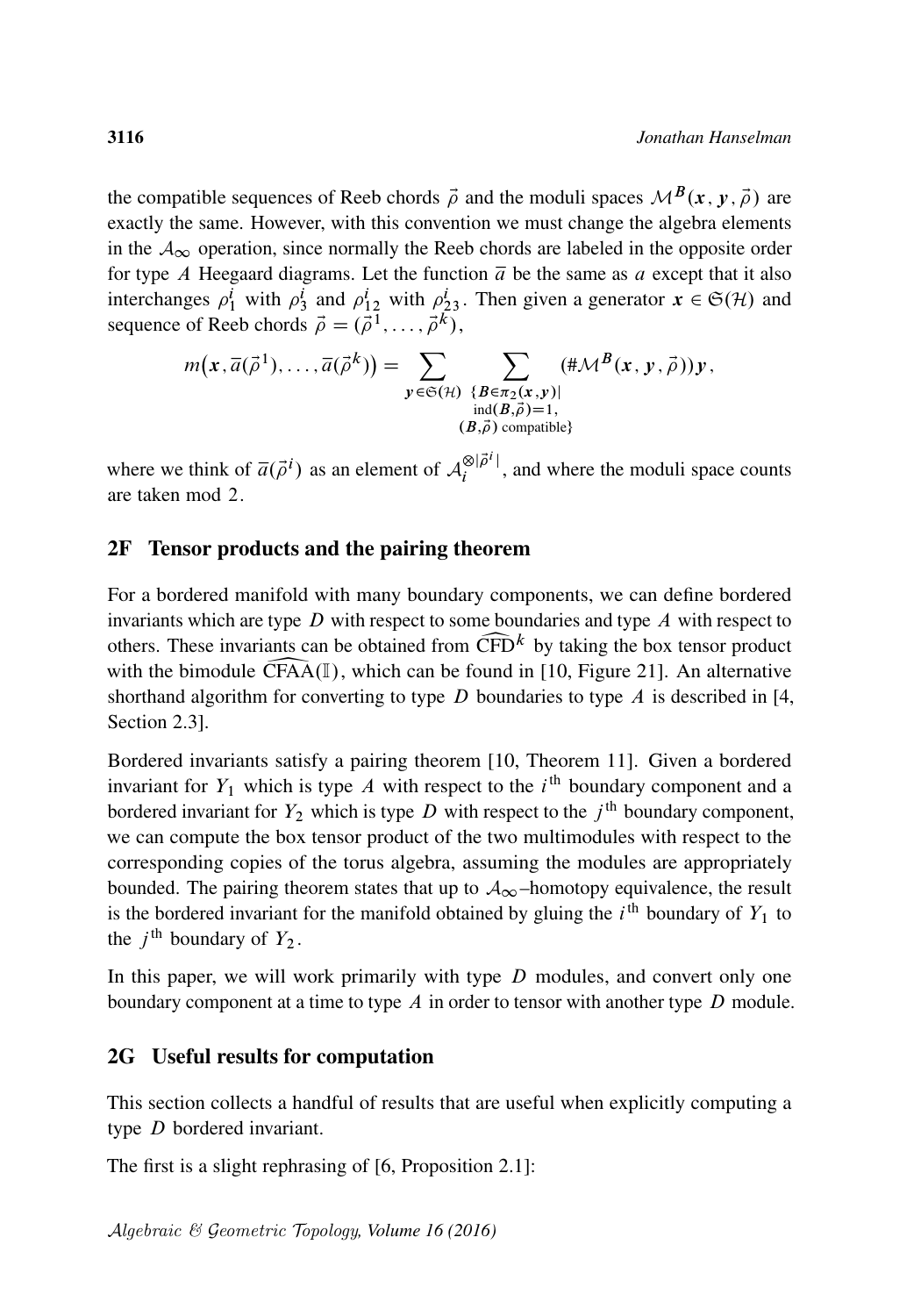(b) Furthermore, if  $B \in \pi_2(x, y)$  contributes with  $\vec{\rho}^i = (\rho_2^i)$  or  $\vec{\rho}^i = (\rho_1^i, \rho_2^i)$ , then y contains a point on  $\alpha_2^i$ . If B contributes and  $\vec{\rho}^i$  is  $(\rho_1^i)$ ,  $(\rho_3^i)$ ,  $(\rho_{123}^i)$  or  $(\rho_2^i, \rho_3^i)$ , then y contains a point on  $\alpha_1^i$ .

In particular, this proposition implies that only domains with multiplicity 0 or 1 in every region that intersects  $\partial \Sigma$  can contribute nontrivially to the differential in  $\widehat{\text{CFD}}^k$ .<br>For provincially admissible Heegaard diagrams this ensures that there is a finite number For provincially admissible Heegaard diagrams this ensures that there is a finite number of positive domains to consider.

<span id="page-14-0"></span>[Proposition 2.3](#page-13-0) also implies that  $(5)$  can be simplified for type D computations.

**Lemma 2.4** If the pair  $(B, \vec{\rho})$  contributes a nonzero term to the differential of  $\widehat{CFD}^k$ , then the index of the pair is given by then the index of the pair is given by

(6) 
$$
\operatorname{ind}(B, \vec{\rho}) = \operatorname{ind}(B) = e(B) + n_x(B) + n_y(B) + \frac{1}{2} \# \{ Z \in \pi_0(\partial \Sigma) \mid Z \cap B \neq \emptyset \}.
$$

In particular, the index depends only on B.

**Proof** We examine the term in brackets in [\(5\).](#page-11-0) For the *i*<sup>th</sup> component of  $\partial \Sigma$ , there is a contribution to the index of

<span id="page-14-1"></span>
$$
\frac{1}{2}|\vec{\rho}^i| + \sum_{j < l} L(\rho^i_{I_j}, \rho^i_{I_l}).
$$

We can evaluate this term for each of the sequences of Reeb chords allowed by [Proposition 2.3.](#page-13-0) If  $\vec{\rho}^i$  is  $(\rho_1^i)$ ,  $(\rho_2^i)$ ,  $(\rho_3^i)$  or  $(\rho_{123}^i)$ , then  $|\vec{\rho}^i| = 1$  and there are no linking terms. If  $\vec{\rho}^i$  is  $(\rho_1^i, \rho_2^i)$  or  $(\rho_2^i, \rho_3^i)$ , then  $|\vec{\rho}^i| = 2$ , and there is one linking term, with a value of  $-\frac{1}{2}$  $\frac{1}{2}$ . If  $\vec{\rho}^i$  is  $(\rho_1^i, \rho_2^i, \rho_3^i)$ , then  $|\vec{\rho}^i| = 3$ , and the two nonzero linking terms  $L(\rho_1^i, \rho_2^i)$  and  $L(\rho_2^i, \rho_3^i)$  evaluate to  $-\frac{1}{2}$  $\frac{1}{2}$ . In any of these cases, the total contribution to the index is  $\frac{1}{2}$ . The only other possibility is that  $\vec{\rho}^i = ()$ , which happens when  $B$  does not contain any regions adjacent to the  $i<sup>th</sup>$  boundary component of  $\Sigma$ . In this case, the contribution of  $\vec{\rho}^i$  to the index is 0. Summing over all boundary components yields

$$
\sum_{1 \le i \le k} \left[ \frac{1}{2} |\vec{\rho}^i| + \sum_{j < l} L(\rho^i_{I_j}, \rho^i_{I_l}) \right] = \frac{1}{2} \# \{ Z \in \pi_0(\partial \Sigma) \mid Z \cap B \ne \emptyset \}.
$$

[Lemma 2.4](#page-14-0) allows us to exclude a domain B from consideration in computing  $\widehat{\text{CFD}}^k$  if  $\text{ind}(B) \neq 1$ , without needing to consider all sequences of Reeb chords compatible with  $B$ .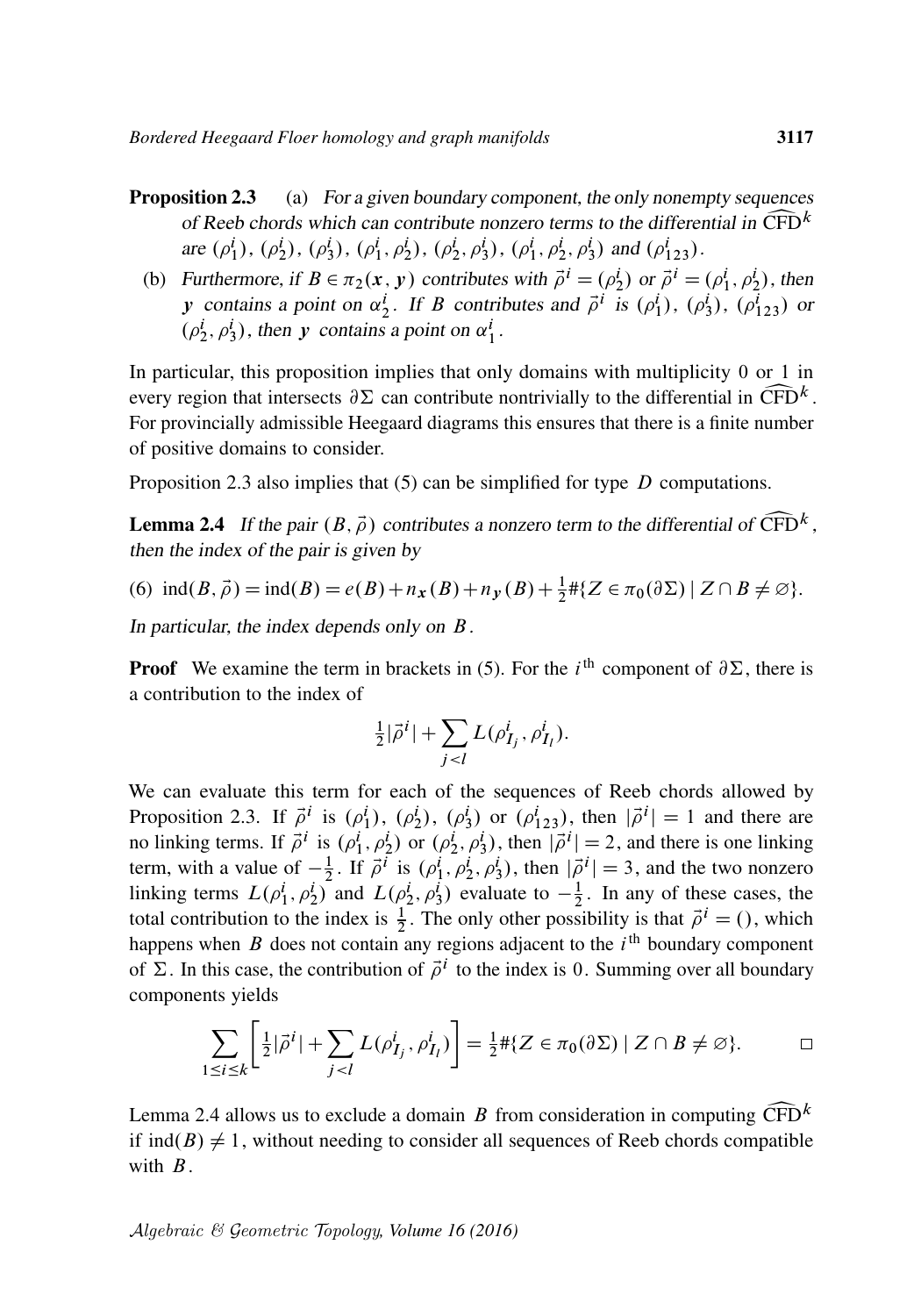In practice, computing  $\widehat{\text{CFD}}^k$  from a Heegaard diagram begins by writing down all positive domains  $B \in \pi_2(x, y)$  for each pair of generators x and y, and then all positive domains  $B \in \pi_2(x, y)$  for each pair of generators x and y, and then eliminating as many domains as possible using [Proposition 2.3](#page-13-0) and [Lemma 2.4.](#page-14-0) At some point, however, it is necessary to prove that a given domain/Reeb chord pair *does* contribute to the differential. The following proposition asserts that a domain which can be realized as an immersed polygon always contributes.

<span id="page-15-0"></span>**Proposition 2.5** Let P be a  $2n$ -gon with edges numbered consecutively, and suppose that there is map  $P \stackrel{u}{\rightarrow} \Sigma$  satisfying the following conditions:

- $u|_{\partial P}$  takes even edges of P to  $\beta$ , odd edges of P to  $\alpha \cup \partial \Sigma$ , and corners to acute corners;
- u is an immersion, except at the preimages of  $\alpha \cap \partial \Sigma$ ;
- for each boundary component of  $\Sigma$ , at most one edge of P maps to  $\alpha_1^i \cup \alpha_2^i$ , and for each  $\beta \in \beta$ , at most one edge of P maps to  $\beta$ .

The image of u covers each region in  $\Sigma$  with a certain multiplicity; let  $B(u)$  be the corresponding positive domain. The image of  $\partial P$  determines a sequence of Reeb chords  $\vec{\rho}(u)$ , with the chords in the image of a single edge ordered according to the boundary orientation on  $\partial P$ . If  $B(u) \in \pi_2(x, y)$  for some generators x and y in the middle spin<sup>c</sup>–structure, then  $(B(u), \vec{\rho}(u))$  is compatible, and  $\#\mathcal{M}^{B}(x, v, \vec{\rho}) \equiv$  $1 \pmod{2}$ .

**Proof** A holomorphic curve in  $\Sigma \times [0, 1] \times \mathbb{R}$  is equivalent to a holomorphic map of a Riemann surface with boundary into  $\Sigma$  along with a branched covering map of that surface over the unit disk  $D^2 \subset \mathbb{C}$ ; see [\[27,](#page-63-0) Lemma 3.6]. For a specific domain, we look at Riemann surfaces which map onto the given domain in  $\Sigma$ , such that the preimages of the  $\alpha$  arcs (together with boundary Reeb chords) and  $\beta$  arcs map to the right and left boundaries, respectively, in the projection to  $D^2$ , and the preimages of the x and y corners map to  $-i$  and i, respectively.

In this case, we already have a map from the polygon P to  $\Sigma$ . There is a unique choice of complex structure on  $P$  that makes  $u$  holomorphic (induced by pulling back the complex structure on  $\Sigma$ ). So we need to show that with this fixed complex structure, there is a unique *n*–fold branched covering map to  $D^2$  up to an R action.

First choose a biholomorphic map from P to the upper half plane  $\mathbb{H}$ , which takes one of the y corners to  $\infty$ , and the other corners to points  $x_1, x_2, \ldots, x_{2n-1}$  along the real axis. We now want to find a degree *n* map  $\mathbb{H} \to \mathbb{H}$  which takes  $x_i$  to 0 for *i* odd and to  $\infty$  for i even, and takes  $\infty$  to  $\infty$ . Such a map is given by

$$
z \mapsto \frac{(z-x_1)(z-x_3)\cdots(z-x_{2n-1})}{(z-x_2)(z-x_4)\cdots(z-x_{2n-2})}.
$$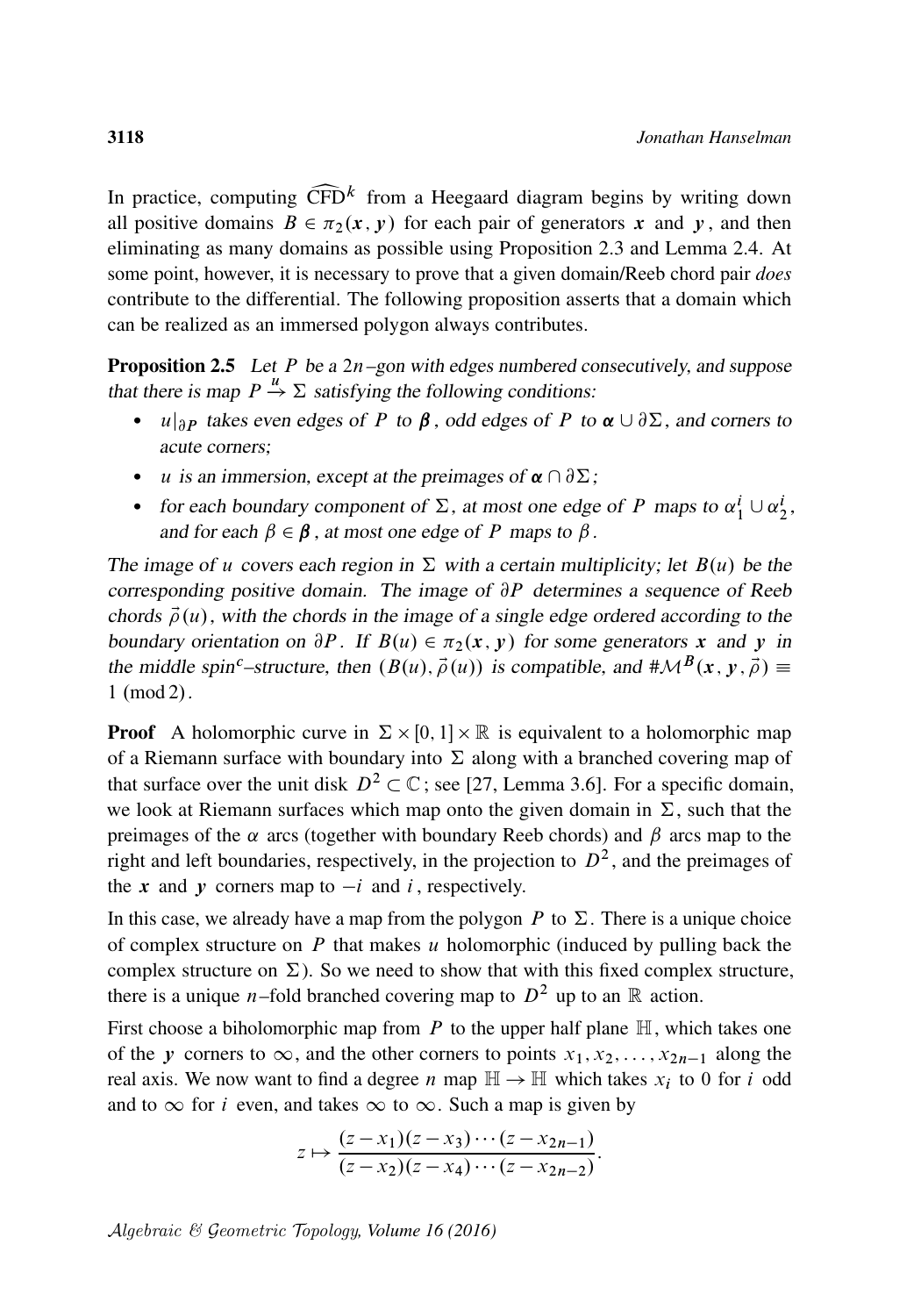<span id="page-16-1"></span>

Figure 2: The annuli in [Proposition 2.6](#page-16-0) have the form of the annulus A above combined with one of the bigons  $B_i$ , where the  $\alpha$  arcs in the boundary of the annulus may contain segments of  $\partial \Sigma$ .

This map is unique up to scaling. Finally we can find a biholomorphic map from  $\mathbb H$ to  $D^2$  which takes 0 to  $-i$  and  $\infty$  to  $+i$ . Composing these three maps gives the desired k-fold branched cover  $P \to D^2$ .  $\Box$ 

Another common situation in which the moduli space of holomorphic curves can be understood is pictured in [Figure 2.](#page-16-1) The following appears in [\[6\]](#page-61-3), but we recall the proof here in order to introduce notation and reasoning that will be useful later.

<span id="page-16-0"></span>Proposition 2.6 Suppose a Heegaard diagram contains (an immersed copy of) an annulus A, as in [Figure 2,](#page-16-1) and one or more of the bigons  $B_1, \ldots, B_4$ , where  $\alpha$  arcs may contain segments of  $\partial \Sigma$ , and where the ends of  $\alpha_1$  leave A by crossing  $\beta_0$  and the ends of  $\beta_1$  leave A by crossing  $\alpha_0$ . Let  $D_i$  denote the domain corresponding to the union of A and  $B_i$ . Then either  $D_1$  and  $D_3$  count toward the differential and  $D_2$ and  $D_4$  do not, or vice versa, depending on the choice of complex structure J on  $\Sigma$ .

**Proof** Let  $A_r$  denote the standard annulus,  $S^1 \times [0, r]$  with a fixed complex structure. For a unique positive number r there is a holomorphic map u:  $A_r \to A$  taking  $S^1 \times \{0\}$ to the inner boundary of D, namely  $D \cap (\alpha_0 \cup \beta_0)$ , and taking  $S^1 \times \{r\}$  to the outer boundary  $D \cap (\alpha_1 \cup \beta_1)$ . This map is unique up to rotation in the  $S^1$  factor. Let  $a_0$ and  $b_0$  denote the inverse images in  $S^1 \times \{0\}$  of  $\alpha_0$  and  $\beta_0$ , respectively. Let  $a_1$ and  $b_1$  denote the respective inverse images of  $\alpha_1$  and  $\beta_1$  in  $S^1 \times \{r\}$ . Define  $\Theta_A^{x,y}$ to be  $l(a_0)/l(b_0)$ , the ratio of the lengths of the preimages of the  $\alpha$  and  $\beta$  arcs on the boundary of A which contains x and y. Similarly, define  $\Theta_A^{p_0,q_0}$  to be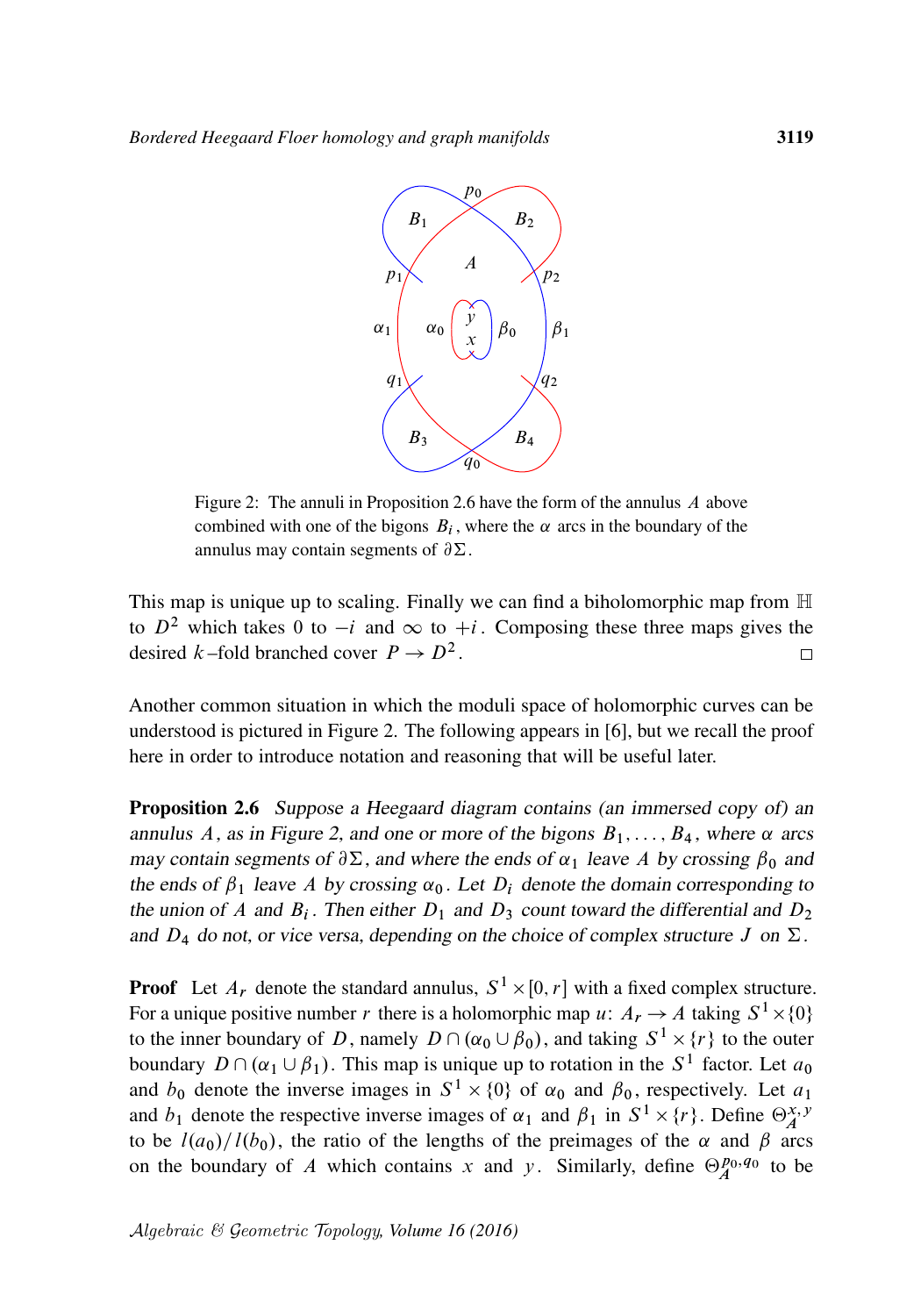$l(a_1)/l(b_1)$ . The domain A will have a holomorphic representative if  $\Theta_A^{x,y} = \Theta_A^{p_0,q_0}$ [\[27,](#page-63-0) Lemma 9.3], but for a generic choice of complex structure this will not be the case.

Now consider the domain  $D_1$ . It is an annulus with one obtuse corner at  $p_1$ . There is a one parameter family of conformal structures depending on how much we cut into the annulus along the  $\alpha$  or  $\beta$  arc at the obtuse corner. We specify the length of this cut by a parameter c, where  $c < 0$  corresponds to cutting along  $\alpha_1$  and  $c > 0$  corresponds to cutting along  $\beta_1$ . The cut approaches  $p_0$  as  $c \rightarrow -\infty$  and it approaches  $\alpha_0$  as  $c \to \infty$ . For any value of c there is a holomorphic map  $U^c$ :  $A_r \to D_1$ , unique up to rotation in the S<sup>1</sup> factor of  $A_r$ . We can define  $\theta_{D_1}^{x,y}(c)$  and  $\theta_{D_1}^{p_1,q_0}$  $\frac{p_1, q_0}{D_1}(c)$  analogously to  $\Theta_A^{x,y}$  and  $\Theta_A^{p_0,q_0}$ , as the ratio of the lengths of the  $\alpha$  and  $\beta$  components on the corresponding boundary of  $D_1$ .

As the cutting parameter varies,  $D_1$  will have a holomorphic representative each time  $\theta_{D_1}^{x,y}(c) = \theta_{D_1}^{p_1,q_0}$  $D_1^{p_1,q_0}(c)$ , and thus the number of holomorphic representatives is determined by the number of zeros of  $\theta_{D_1}^{x,y} - \theta_{D_1}^{p_1,q_0}$  $D_1^{p_1,q_0}$ . The end behavior of  $\theta_{D_1}^{x,y} - \theta_{D_1}^{p_1,q_0}$  $D_1^{p_1,q_0}$  determines the mod 2 count of these zeros. As c approaches  $\infty$ , the cut along  $\beta_1$  from  $p_1$ approaches  $\alpha_0$ . In this limit  $\theta_{D_1}^{x,y}$  becomes very large and  $\theta_{D_1}^{p_1,q_0}$  $D_1^{p_1,q_0}$  becomes very small, so  $\theta_{D_1}^{x,y} - \theta_{D_1}^{p_1,q_0} \rightarrow +\infty$ . In the other extreme, we cut along  $\alpha_1$  from  $p_1$  to  $p_0$ . The limit is a broken flow where the bigon  $B_1$  is pinched off from the annulus A. In this limit  $\theta_{D_1}^{x,y} = \Theta_A^{x,y}$  and  $\theta_{D_1}^{p_1,q_0}$  $D_1^{p_1,q_0} = \Theta_A^{p_0,q_0}$ . Therefore, the domain  $D_1$  will contribute to the differential in  $\widehat{\text{CFD}}^k$  if and only if  $\Theta_A^{p_0, q_0} > \Theta_A^{x, y}$ .

The domains  $D_2$ ,  $D_3$  and  $D_4$  can be analyzed in the same way. For  $D_3$  the results are the same: cutting along  $\beta_1$  from  $q_1$  to  $\alpha_0$  makes  $\theta_{D_3}^{x,y} - \theta_{D_3}^{p_0,q_1}$  $\frac{p_0, q_1}{D_3}$  approach  $+\infty$ , and cutting along  $\alpha_1$  from  $q_1$  to  $q_0$  yields  $\Theta_{D_3}^{x,y} - \theta_{D_3}^{p_0,q_1}$  $D_3^{p_0, q_1} = \Theta_A^{x, y} - \Theta_A^{p_0, q_0}$ , so  $D_3$ contributes if and only if  $\Theta_A^{p_0,q_0} > \Theta_A^{x,y}$ . The domains  $D_2$  and  $D_4$ , on the other hand, contribute if and only if  $\Theta_A^{\overline{x},y} > \Theta_A^{p_0,q_0}$ .  $\Box$ 

Note that since annulus in [Figure 2](#page-16-1) is only required to be immersed, some points or segments of arcs may be identified. For instance, it may be that x and y map to the same point on the Heegaard diagram; see [Figure 3.](#page-18-0)

<span id="page-17-0"></span>We will often encounter annular domains that fit the form of the annuli in [Proposition 2.6](#page-16-0) except that one boundary component has more than one  $\alpha$  segment and more than one  $\beta$  segment. For instance, the bigon  $B_1$  might be replaced with a quadrilateral. In practice, quadrilaterals behave like bigons in this context, but it is not immediately apparent how to extend the proof of [Proposition 2.6](#page-16-0) for more general annuli. Instead, we will use the following proposition to simplify a domain by pinching off an extra  $\alpha$ or  $\beta$  arc.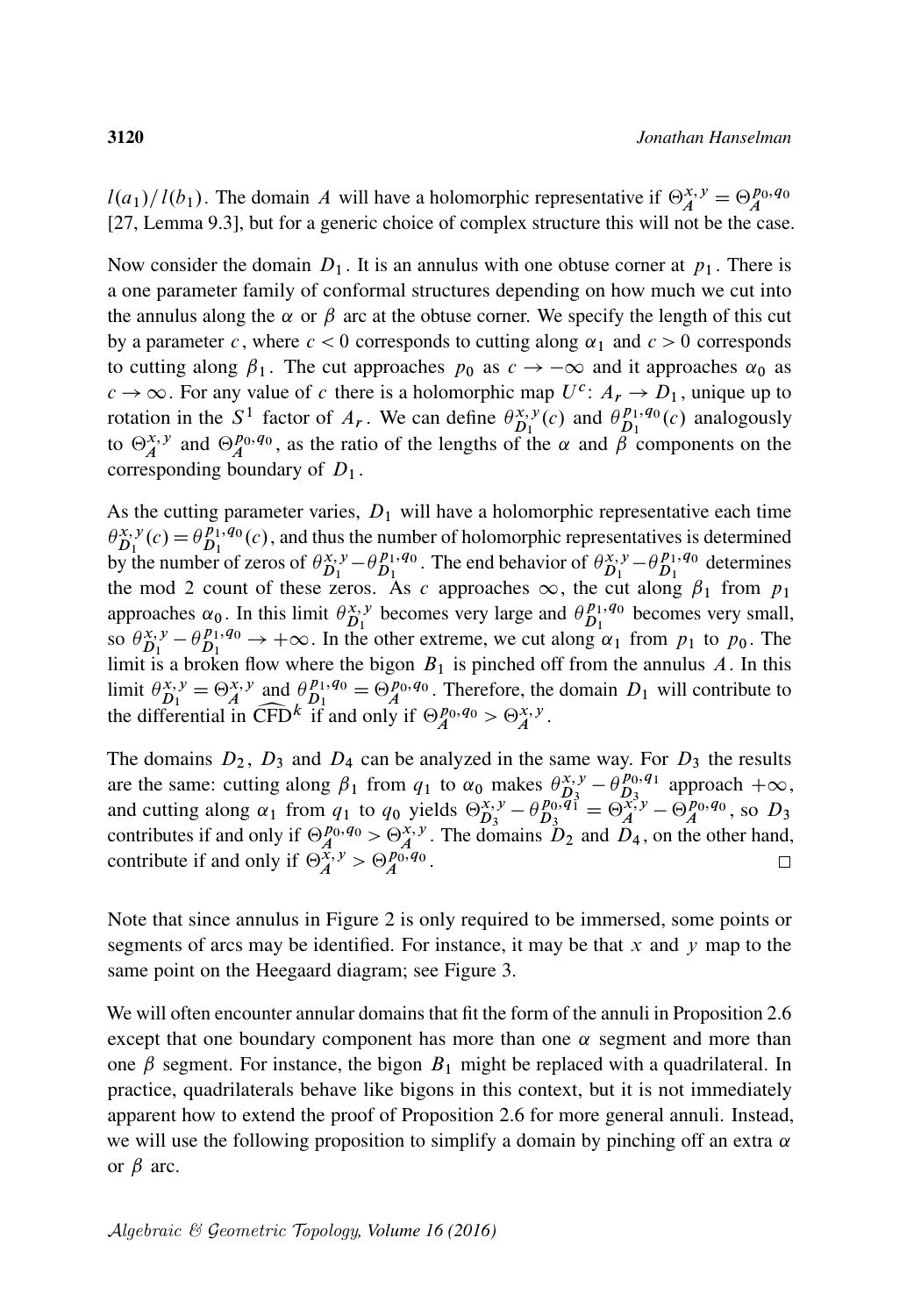<span id="page-18-0"></span>

Figure 3: The partial Heegaard diagram pictured on the left contains an annulus A in the sense of [Proposition 2.6.](#page-16-0) The straight black lines represent segments of  $\partial \Sigma$ . The annulus is immersed (except at the preimages of  $\alpha \cap \partial \Sigma$ ), but not embedded; in particular, x and y in [Figure 2](#page-16-1) map to the same point,  $x$ . To realize this domain in the form of [Figure 2,](#page-16-1) cut along the arc  $\alpha_0$  from x to  $\partial \Sigma$ , producing the picture on the right.

**Proposition 2.7** Let  $\gamma$  be an arc in a domain D which is a small push off of one of the  $\beta$  segments or one of the  $\alpha$  segments (possibly containing Reeb chords) in  $\partial D$ , as pictured here:



Assume that  $\gamma$  only passes through regions with multiplicity 1 in D. Let D' be the domain which results from collapsing  $\gamma$  to a point and removing the bigon on the left. Let  $\vec{\rho}$  be a sequence of Reeb chords compatible with D, and let  $\vec{\rho}'$  be obtained from  $\vec{\rho}$  by removing any Reeb chords on the bigon on the left. Then for an appropriate choice of complex structure, namely one in which the arc  $\gamma$  is sufficiently short,  $(D, \vec{\rho})$ contributes to  $\widehat{\text{CFD}}^k$  if and only if  $(D', \vec{\rho}')$  would contribute.

**Proof** Fix a neighborhood  $U_{\gamma}$  of  $\gamma$  in D. Given any complex structure J on D, there is some (unique)  $\epsilon > 0$  such that  $U_{\gamma}$  maps holomorphically to [0, 1]  $\times$  ( $-\epsilon$ ,  $\epsilon$ ) with  $U_{\gamma}|_{\partial D}$  mapping to  $\{0, 1\} \times (-\epsilon, \epsilon)$ . On  $U_{\gamma}$ , we have that J is equivalent to the pullback of the standard complex structure on this rectangle.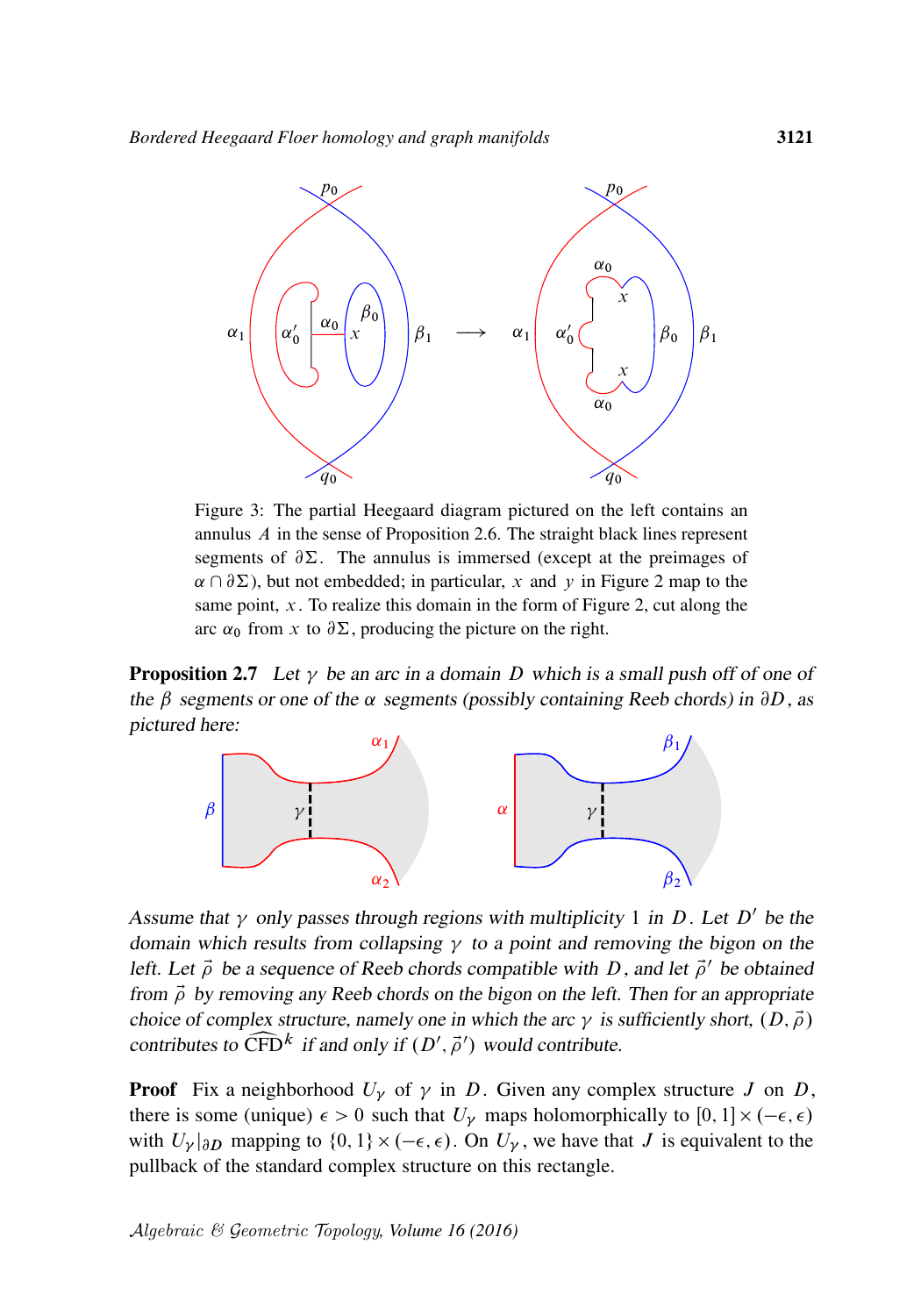Consider the one parameter family of complex structures  $J_t$ , for  $t > 0$ , such that  $J_t$ agrees with J outside of  $U_{\gamma}$ , and  $J_t$  is scaled on  $U_{\gamma}$  so that  $U_{\gamma}$  is identified with the rectangle [0, 1]  $\times$  (-t, t). As t goes to infinity,  $U_{\gamma}$  is pinched in the direction of  $\gamma$ and stretched in the direction transverse to  $\gamma$  — effectively the arc  $\gamma$  becomes shorter. The limiting complex structure  $J_{\infty}$  corresponds to  $\gamma$  being pinched to a single point, resulting in a bigon B and the domain D' joined at a point. A  $J_{\infty}$ -holomorphic curve with domain  $D$  splits as a holomorphic map to the bigon and a holomorphic curve with domain  $D'$ . By the Riemann mapping theorem, there is an  $\mathbb R$  family of holomorphic maps from the standard bigon to  $B$ , and precisely one once the point of contact with the preimage of D' is determined. Therefore the existence of  $J_{\infty}$ -holomorphic curves with domain D is equivalent to the existence of  $J_{\infty}$ -holomorphic curves with domain D'.

 $J_{\infty}$  is not a valid complex structure to choose when computing  $\widehat{\text{CFD}}^k$ , but we can choose  $J_t$  for arbitrarily large t and standard compactness and gluing arguments imply choose  $J_t$  for arbitrarily large t and standard compactness and gluing arguments imply that for t sufficiently large, D has a  $J_t$ -holomorphic representative if and only if it has a  $J_{\infty}$ -holomorphic representative (this follows from the same argument used in the proof of [\[8,](#page-61-2) Proposition 9.6], making use of [\[1,](#page-61-6) Theorem 10.3] and [\[7,](#page-61-4) Propsition A.2]). Thus for a complex structure with the arc  $\gamma$  sufficiently pinched, the statement of the proposition holds.  $\Box$ 

Finally, we discuss how  $A_{\infty}$  relations can be used to deduce which domains count toward the differential, even if we are computing  $\widehat{CFD}^k$ . The key is the following observation, which was implicitly used in the proof of [10, Proposition 10.5] to determine servation, which was implicitly used in the proof of [\[10,](#page-62-16) Proposition 10.5] to determine the contribution of  $\rho_{123}$ .

<span id="page-19-0"></span>**Lemma 2.8** A sequence of Reeb chords  $\vec{\rho} = (\vec{\rho}^1, \dots, \vec{\rho}^k)$  contributes  $a(\vec{\rho}) \otimes y$  to the differential of x in  $\widehat{\text{CFD}}^k$  if and only if  $m(x, \overline{a}(\overrightarrow{\rho}^1), \dots, \overline{a}(\overrightarrow{\rho}^k)) = y$  in  $\widehat{\text{CFA}}^k$ .

**Proof** This follows directly from the definitions of  $\widehat{CFD}^k$  and  $\widehat{CFA}^k$ , since both **Proof** This follows directly from the definitions of  $\widehat{CFD}^k$  and  $\widehat{CFA}^k$ , since both involve counts of the same moduli spaces. For a given domain  $B \in \pi_2(x, y)$  that is compatible with  $\vec{\rho}$ , the pair  $(B, \vec{\rho})$  may contribute  $a(\vec{\rho}) \otimes y$  to  $\partial x$  in  $\widehat{\text{CFD}}^k$ , and it may compatible with  $\vec{\rho}$ , the pair  $(B, \vec{\rho})$  may contribute  $a(\vec{\rho}) \otimes y$  to  $\partial x$  in  $\widehat{\text{CFD}}^k$ , and it may contribute the operation  $m(x, \overline{a}(\vec{\rho}^1), \dots, \overline{a}(\vec{\rho}^k)) = y$  to  $\widehat{\text{CFA}}^k$ . In both cases, the pair contribute the operation  $m(x, \overline{a}(\overrightarrow{\rho}^1), \dots, \overline{a}(\overrightarrow{\rho}^k)) = y$  to  $\widehat{CFA}^k$ . In both cases, the pair contributes if and only if  $\#(\mathcal{M}^B(x, y, \overrightarrow{\rho})) \equiv 1 \pmod{2}$ . Summing over all domains B compatible with  $\vec{\rho}$  gives the total contribution of  $\vec{\rho}$  and completes the proof.  $\Box$ 

Recall that we say  $\vec{\rho}$  contributes  $a(\vec{\rho}) \otimes y$  to the differential of  $\widehat{\text{CFD}}^k$  if the relevant counts of moduli spaces are nonzero, even if the contribution is zero. It is possible that counts of moduli spaces are nonzero, even if the contribution is zero. It is possible that  $\vec{\rho}$  contributes nontrivially to  $\widehat{CFA}^k$  while the contribution to  $\widehat{CFD}^k$  is zero.<br>Lamma 2.8 is most useful for checking if domains contribute to  $\widehat{CFD}^k$  when  $\vec{\phi}$ 

[Lemma 2.8](#page-19-0) is most useful for checking if domains contribute to  $\widehat{CFD}^k$  when  $\vec{\rho}$  contains the long chord  $\rho_{123}^i$  for some boundary component. For example, suppose in the one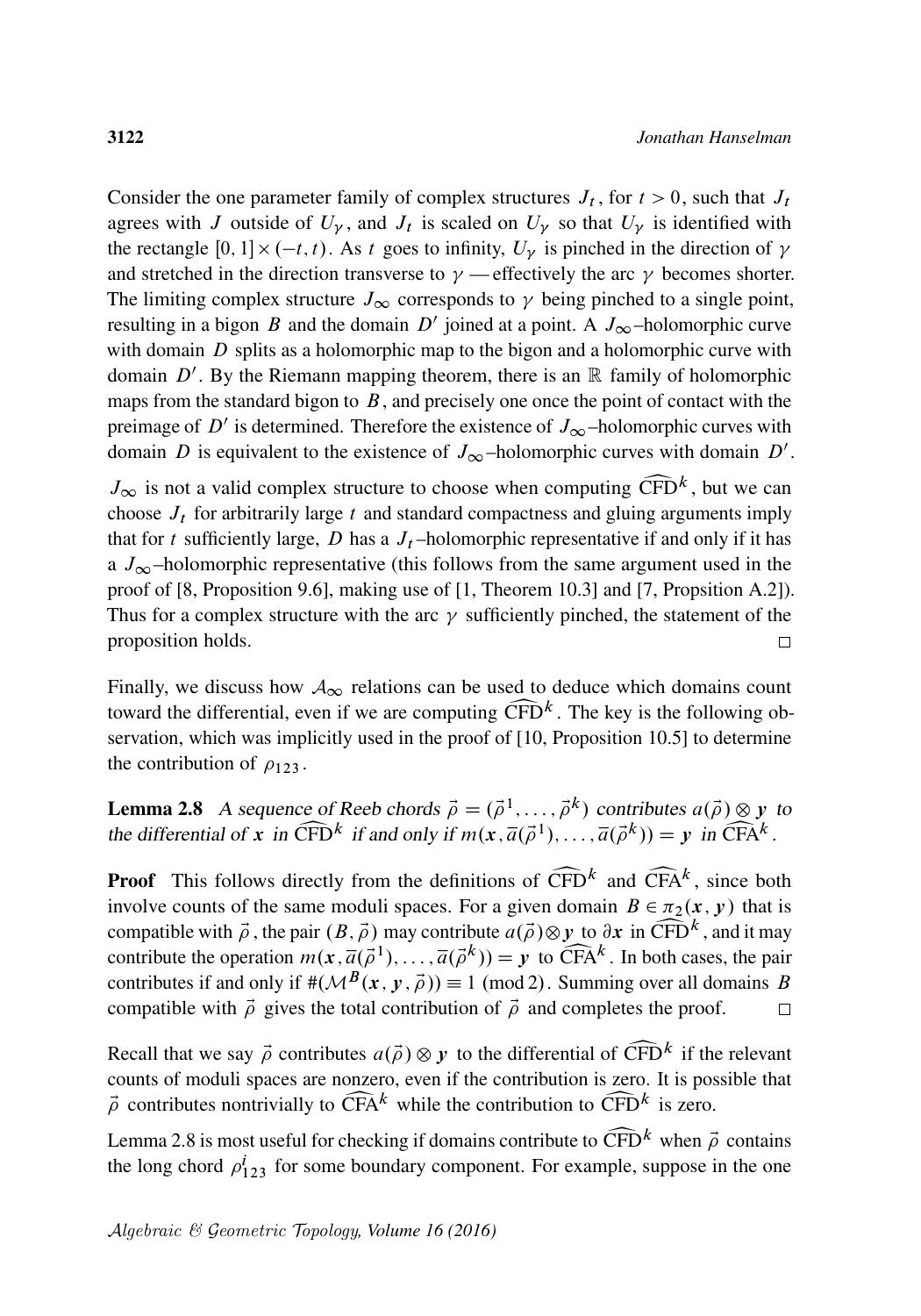boundary case that  $\vec{\rho} = (\rho_{123})$  is compatible with a domain B from x to y. If the domain is too complicated to understand the moduli space  $\mathcal{M}^{B}(x, y, \vec{\rho})$  directly, we can instead ask whether  $(B, \vec{\rho})$  contributes the operation  $m(x, \rho_{123}) = y$  to CFA. To answer this, we consider the  $\mathcal{A}_{\infty}$  relation [\(3\)](#page-6-0) corresponding to x and  $\vec{\rho}' = (\rho_{12}, \rho_3)$ . The relation says that

$$
0 = m(x, \mu(\rho_{12}, \rho_3)) + m(m(x, \rho_{12}), \rho_3).
$$

The first term is just  $m(x, \rho_{123})$ , the operation we are interested in, and the second term might be easier to analyze. If  $m(x, \rho_{12}) = 0$ , for instance, then the second term in the relation is 0, and thus  $(B, \vec{\rho})$  does not contribute to CFA or to CFD.

#### <span id="page-20-0"></span>2H Gradings

Bordered Heegaard Floer invariants can be equipped with a relative grading on each spin<sup>c</sup>–structure as described in [\[8,](#page-61-2) Chapter 10] and [\[10,](#page-62-16) Section 6.5]. We recall here the construction of these gradings for manifolds with only torus boundary components. We will only discuss the refined grading.

Let Y be a bordered manifold represented by a bordered Heegaard diagram  $H$ . Let  $CF(\mathcal{H})$  denote the relevant bordered Heegaard Floer invariant. The gradings for  $CF(\mathcal{H})$ lie in a noncommutative group which depends on the number and type of boundary components. We will denote this group  $G_{n,m}$  where *n* is the number of type *D* boundary components of  $Y$  and  $m$  is the number of type  $A$  boundary components.  $G_{n,m}$  is generated by tuples  $(j; a_1, b_1; a_2, b_2; \ldots; a_{n+m}, b_{n+m})$ , where every entry is in  $\frac{1}{2}\mathbb{Z}$ , and  $a_i + b_i \in \mathbb{Z}$  for each i. We refer to j as the *Maslov component* of the grading. Multiplication on this group is defined as follows:

$$
(j; a_1, b_1; a_2, b_2; \ldots; a_{n+m}, b_{n+m}) \cdot (j'; a'_1, b'_1; a'_2, b'_2; \ldots; a'_{n+m}, b'_{n+m}) =
$$
  

$$
(j + j' + C; a_1 + a'_1, b_1 + b'_1; a_2 + a'_2, b_2 + b'_2; \ldots; a_{n+m} + a'_{n+m}, b_{n+m} + b'_{n+m}),
$$

where the correction term  $C$  is given by

$$
C = \begin{vmatrix} a_1 & a'_1 \\ b_1 & b'_1 \end{vmatrix} + \dots + \begin{vmatrix} a_n & a'_n \\ b_n & b'_n \end{vmatrix} + \begin{vmatrix} a'_{n+1} & a_{n+1} \\ b'_{n+1} & b_{n+1} \end{vmatrix} + \dots + \begin{vmatrix} a'_{n+m} & a_{n+m} \\ b'_{n+m} & b_{n+m} \end{vmatrix}.
$$

Given generators x and y, a domain in  $B \in \pi_2(x, y)$  can be given a grading in  $G_{n,m}$ [\[8,](#page-61-2) Definition 10.1]. The Maslov component of  $gr(B)$  is given by

$$
-e(B) - n_x(B) - n_y(B),
$$

where  $e(B)$ ,  $n_x(B)$  and  $n_y(B)$  are the same quantities that appear in the index formula [\(5\).](#page-11-0) For each  $1 \le i \le n + m$ , let  $\gamma_i$  denote the intersection of  $\partial B$  with the i<sup>th</sup>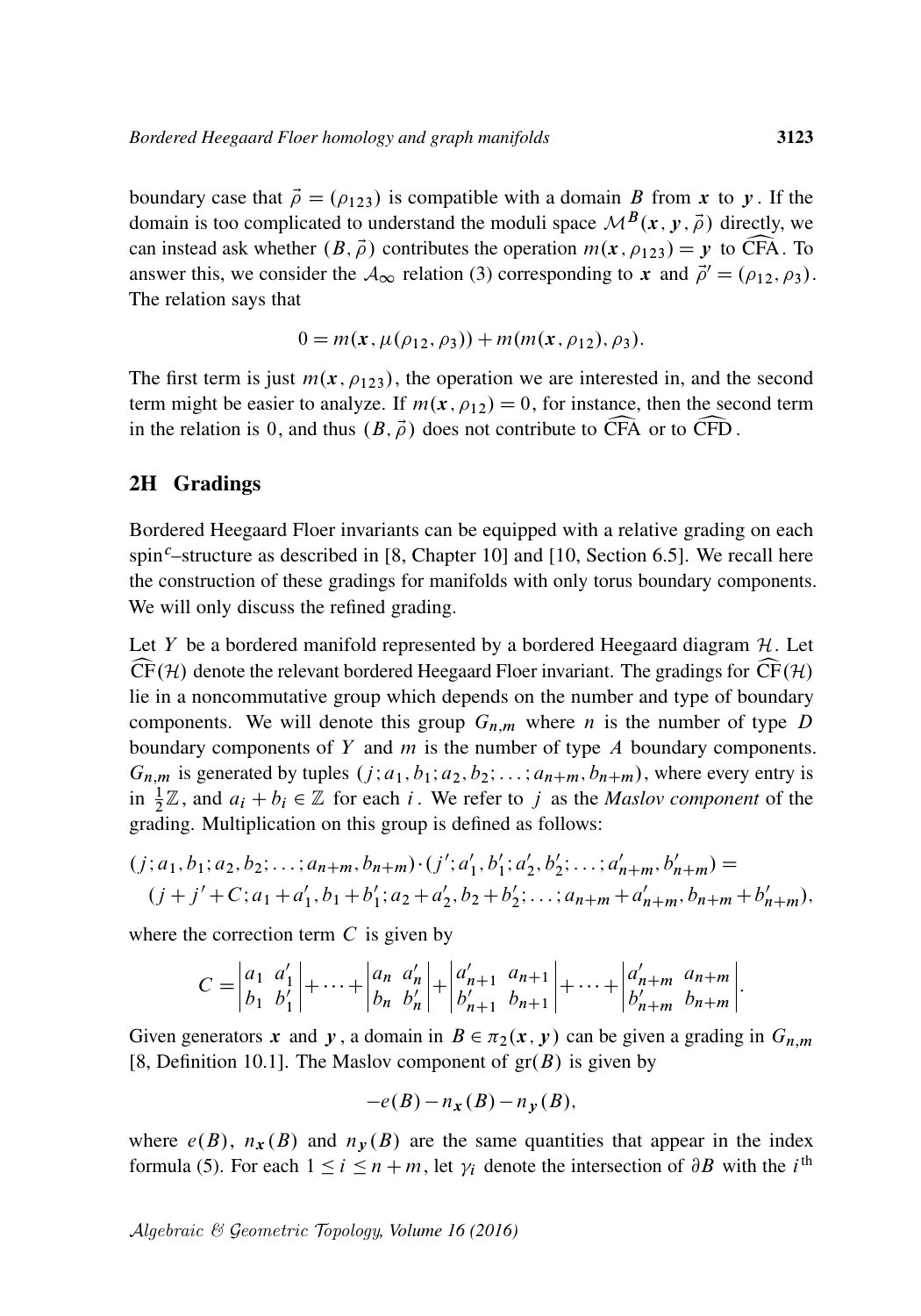boundary component of  $H$ , which can be thought of as a linear combination of the Reeb chords  $\rho_1^i$ ,  $\rho_2^i$  and  $\rho_3^i$ . If  $\gamma_i = c_1 \rho_1^i + c_2 \rho_2^i + c_3 \rho_3^i$ , then the *i*<sup>th</sup> pair of coefficients in  $gr(B)$  is given by

$$
a_i = \frac{1}{2}(c_1 + c_2 - c_3), \quad b_i = \frac{1}{2}(-c_1 + c_2 + c_3).
$$

To define the gradings on a bordered multimodule in a given spin<sup>c</sup>–structure, we choose a base generator x in that spin<sup>c</sup>–structure. Let  $\mathcal{P}(x)$  be the subgroup of  $G_{n,m}$ generated by  $\{gr(B) \mid B \in \pi_2(x, x)\}\$ . Then  $\widehat{CF}(\mathcal{H})$  has a well defined grading by the set  $G_{n,m}/\mathcal{P}(x)$ . Up to canonical isomorphism, this grading set does not depend on the choice of  $x$ . We define the relative grading by the following rule: if  $y$  is generator in the same spin<sup>c</sup>–structure as x and B is a domain connecting x to y, then  $gr(y) = gr(x) gr(B).$ 

In many cases, gradings can be computed directly from the labeled graph representing  $CF(\mathcal{H})$ , without reference to the Heegaard diagram. To do this, we use the fact that elements of the torus algebra have gradings in  $G_{n,m}$ . Recall that  $\widehat{CF}(\mathcal{H})$  is a module over  $n+m$  copies of the torus algebra, one for each boundary of Y, and  $\rho_I^i$  denotes an element of the torus algebra associated to the  $i<sup>th</sup>$  boundary. The Maslov component of  $gr(\rho_I^i)$  is  $-\frac{1}{2}$  $\frac{1}{2}$  and the coefficients  $a_j$  and  $b_j$  are zero for all  $j \neq i$ . The coefficients  $a_i$ and  $b_i$  are determined by  $I$  as follows:

| I   | $a_i$         | bi            |
|-----|---------------|---------------|
|     | $\frac{1}{2}$ | $\frac{1}{2}$ |
| 2   | $\frac{1}{2}$ | $\frac{1}{2}$ |
| 3   | 1/2           | 1/2           |
| 12  | 1             | 0             |
| 23  | 0             | 1             |
| 123 | $\frac{1}{2}$ | $\frac{1}{2}$ |

This grading respects the algebra product in the sense that  $gr(\rho_{I_1}\rho_{I_2}) = gr(\rho_{I_1}) gr(\rho_{I_2})$ . The grading on CF(H) also respects the module structure in the sense that  $gr(\rho_I x) =$  $gr(\rho_I) gr(x)$ , where the product on the right refers to the left action of the group  $G_{n,m}$ on the set  $G_{n,m}/\mathcal{P}(x)$ . Finally, the grading on  $\widehat{CF}(\mathcal{H})$  satisfies the following relation [\[10,](#page-62-16) Definition 2.5.2]:

<span id="page-21-0"></span>(7) 
$$
gr(m_{k+1}(x, \rho_{I_1}, \ldots, \rho_{I_k})) = \lambda^{k-1} gr(\rho_{I_k}) \cdots gr(\rho_{I_1}) gr(x).
$$

Here  $\lambda = (1; 0, 0; \dots; 0, 0)$  is the preferred central element of  $G_{n,m}$ . The same relation applies for both type D and type A modules if we think of the differential  $\partial$  as an  $m_1$ map. Thus  $gr(\partial x) = \lambda^{-1} gr(x)$ .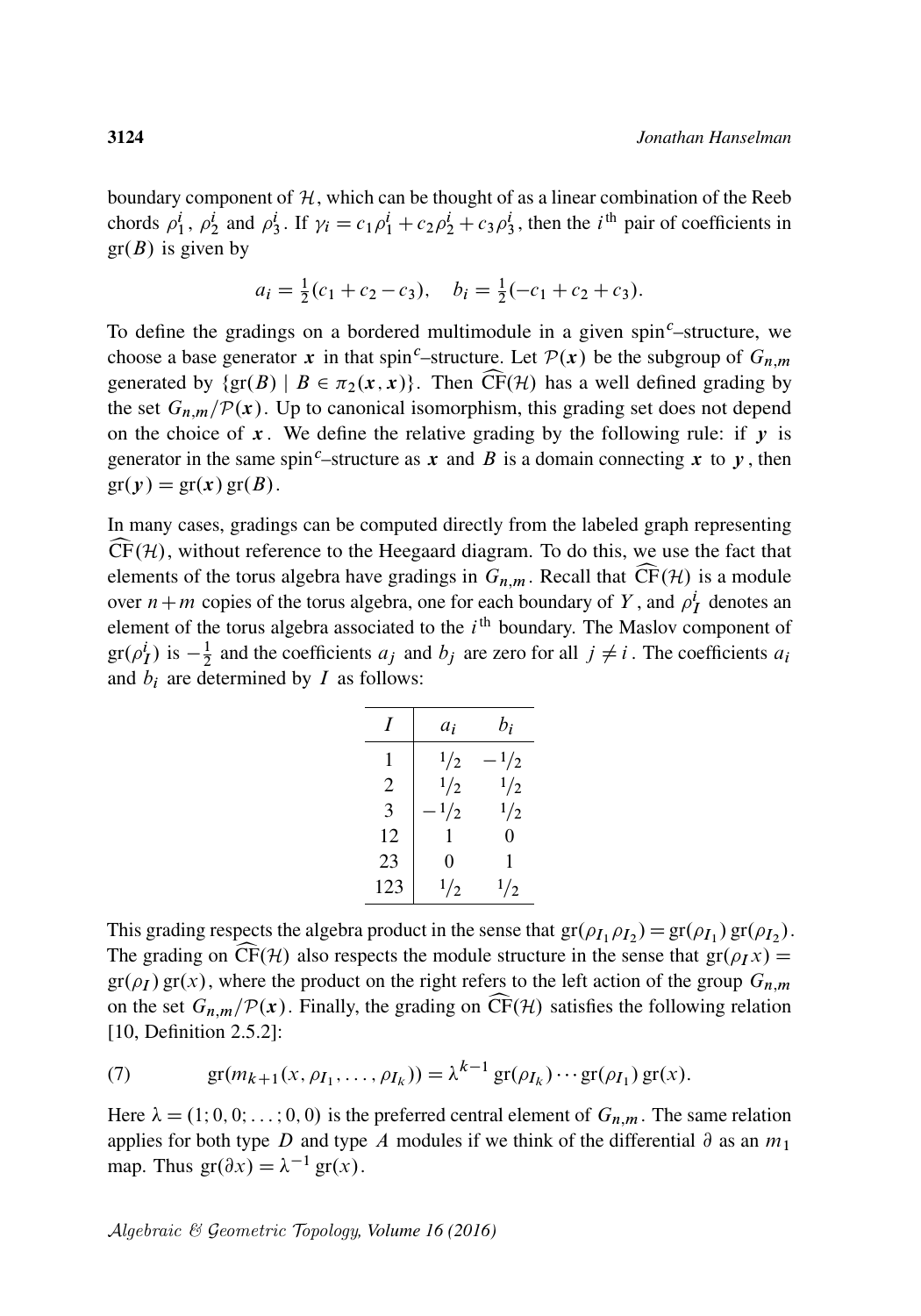To compute the relative grading from the graph representing  $\widehat{CF}(\mathcal{H})$ , we choose a base generator  $x$  and assign it an arbitrary grading. The gradings of the remaining generators can be determined using [\(7\),](#page-21-0) as long as each generator is connected by  $x$ by a path of arrows (that is, as long as the graph is connected). A loop in the graph representing  $\widehat{CF}(\mathcal{H})$ , along with [\(7\),](#page-21-0) gives rise to a value for  $gr(x)$  which may not be equal to the value initially chosen for  $gr(x)$ . The difference is  $gr(B)$  for some periodic domain  $B \in \pi_2(x, x)$ . If there are enough loops in the graph (there must be one independent periodic domain for each boundary component of  $Y$ ), then we can determine  $P(x)$ .

# <span id="page-22-0"></span>3 Direct computation of  $\widehat{CFD}^k(\mathcal{Y}_P)$

In this section we explicitly compute the type D trimodule associated to  $\mathcal{Y}_p$ , the trivial  $S^1$ -bundle over the pair of paints  $P$ .

#### 3A Choosing a bordered Heegaard diagram for  $\mathcal{Y}_\mathcal{P}$

We obtain the Heegaard surface  $\Sigma$  from the boundary of  $\mathcal{Y}_P$  by drilling tubes through  $\mathcal{Y}_{\mathcal{P}}$  to connect one boundary component to the other two. This surface is pictured in [Figure 4,](#page-23-0) where the front and back faces are identified by the identity map. To obtain the 3–manifold  $\mathcal{Y}_P$  from this surface, we attach three 2–handles to the inside along the  $\beta$  curves, and fill in the drilling tubes by attaching disks along the thick gray dashed lines. Filling in the interior with a 3-ball yields  $\mathcal{Y}_{\mathcal{P}}$ .

We decorate each boundary component of  $\mathcal{Y}_P$  with a pair of intersecting  $\alpha$  curves to specify a parametrization of the boundary. There are many choices of parametrization, but it is natural and convenient to choose one  $\alpha$  curve to lie in the base surface  $\mathcal P$  and the other to be an  $S<sup>1</sup>$  fiber.

To finish the construction of H we must also remove a disk around each  $\alpha - \alpha$ intersection point, turning the  $\alpha$  curves into arcs and giving the surface  $\Sigma$  three boundary components, and we must chose a basepoint z connected by arcs to each component of  $\partial \Sigma$ . These features are not shown until after the surface has been simplified by isotopy in Figures [5](#page-23-1) and [6.](#page-24-0) Notice the placement of the  $\alpha$  curves relative to the drilling tunnels in [Figure 4.](#page-23-0) This was to ensure that there is one component of  $\sum \setminus (\alpha \cup \beta)$  that meets all three components of  $\partial \Sigma$ .

The bordered Heegaard diagram  $H$  in [Figure 6](#page-24-0) can be represented in the plane (except for the handles) by cutting  $\Sigma$  open along the arcs in z. The result is shown in [Figure 7,](#page-24-1) and some relevant labels have been added. The Reeb chords along the three boundary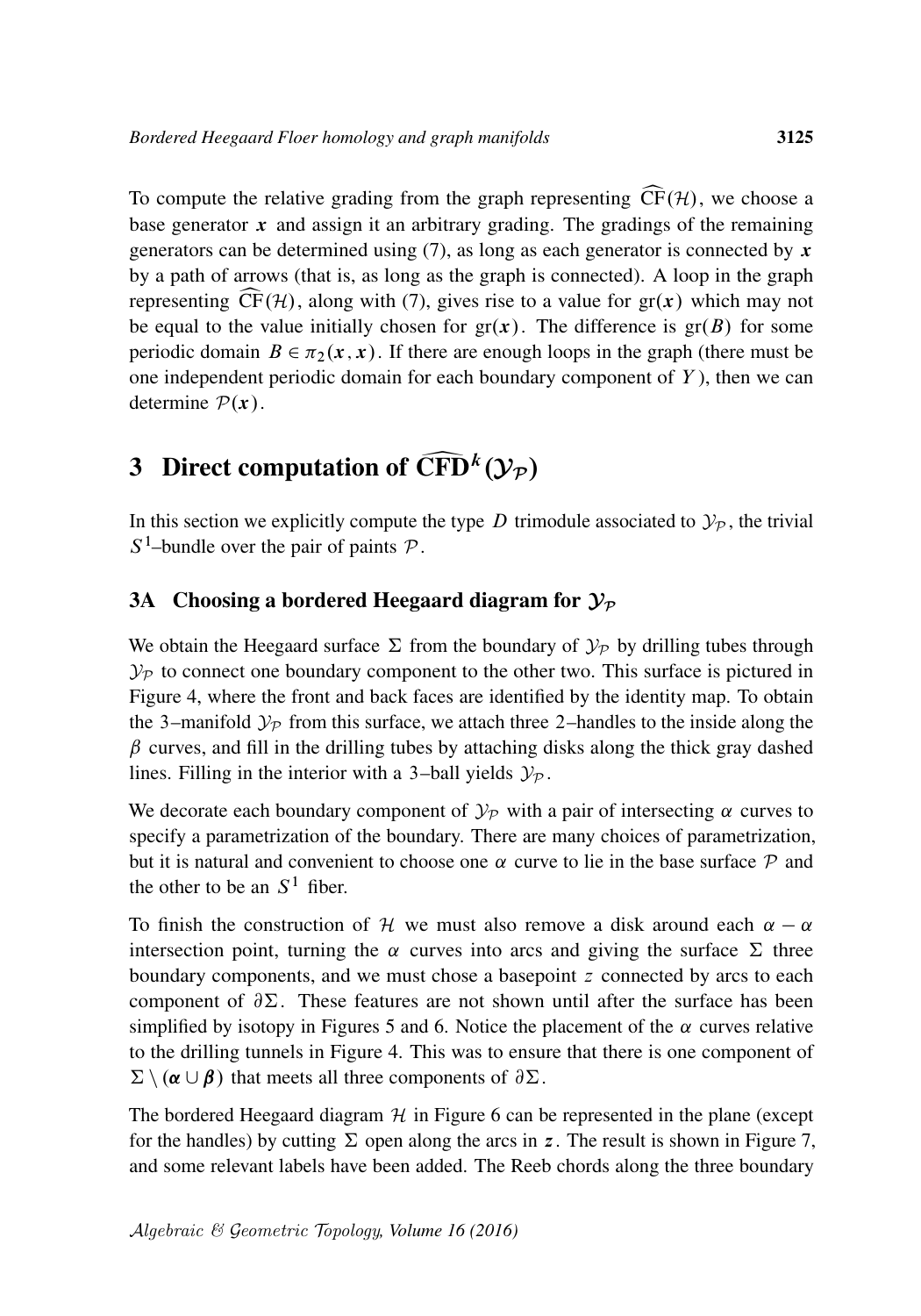<span id="page-23-0"></span>

Figure 4: Constructing the Heegaard diagram for  $\mathcal{Y}_p$ . The front and back faces are identified. Attaching 2–handles to the  $\beta$  curves (blue), capping off the drilling tubes along the dashed gray lines, and adding a 3–handle yields  $\mathcal{Y}_P$ . Intersecting pairs of  $\alpha$  curves (red) specify a parametrization of each boundary component of  $\mathcal{Y}_{\mathcal{P}}$ .

<span id="page-23-1"></span>

Figure 5: The diagram is easier to read and manipulate if we redraw the outer torus.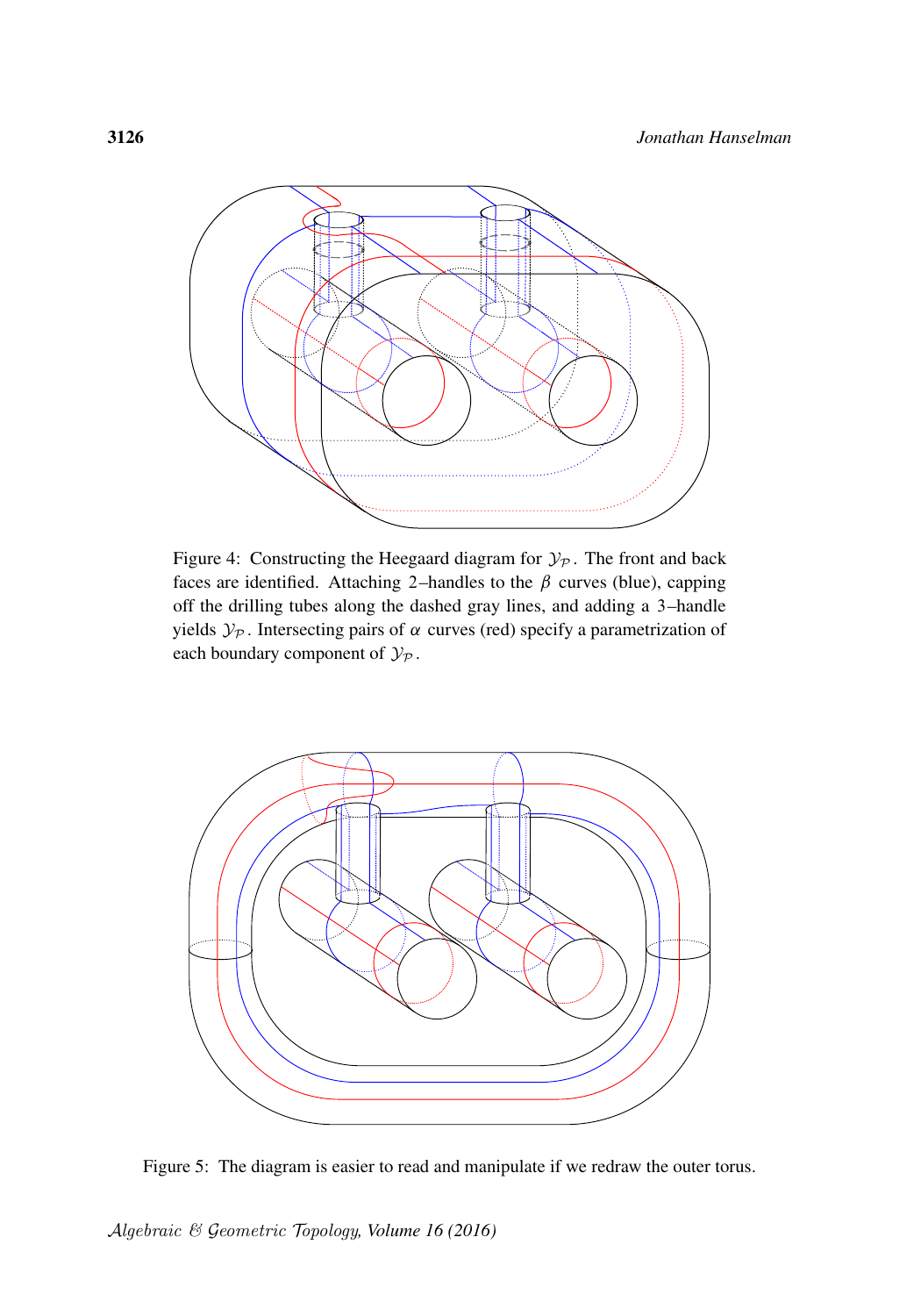<span id="page-24-0"></span>

Figure 6: An isotopy simplifies the diagram. Pairs of circles labeled by letters signify 1–handle attachment. We remove a small disk (shaded) around each intersection of  $\alpha$  curves, resulting in the genus-3 Heegaard surface  $\Sigma$  with three boundary components. There is a basepoint  $z$  connected by arcs (green) to each boundary component.

<span id="page-24-1"></span>

Figure 7: A bordered Heegaard diagram  $H$  for  $\mathcal{Y}_P$ , with type D boundaries

components are labeled in the order consistent with type  $D$  boundaries, and they are denoted by  $\rho$ ,  $\sigma$  and  $\tau$  instead of  $\rho^1$ ,  $\rho^2$  and  $\rho^3$ . The  $\alpha$  arcs are also labeled to correspond to type D boundaries. Tracing through the sequence in Figures [4](#page-23-0) through [7](#page-24-1) with  $\alpha$  labels in mind, note that the arcs  $\alpha_1^{\rho}$  $\frac{\rho}{1}$ ,  $\alpha_2^{\sigma}$  and  $\alpha_1^{\tau}$  represent curves in the base surface P of the  $S^1$ -bundle  $\mathcal{Y}_p$ , and the arcs  $\alpha_2^p$  $\frac{\rho}{2}$ ,  $\alpha_1^{\sigma}$  and  $\alpha_2^{\tau}$  represent  $S^1$  fibers.

Before computing  $\widehat{\text{CFD}}^3(\mathcal{Y}_P)$ , we make one final adjustment to the Heegaard diagram H. Computing directly from H would involve a few large and complicated gram  $H$ . Computing directly from  $H$  would involve a few large and complicated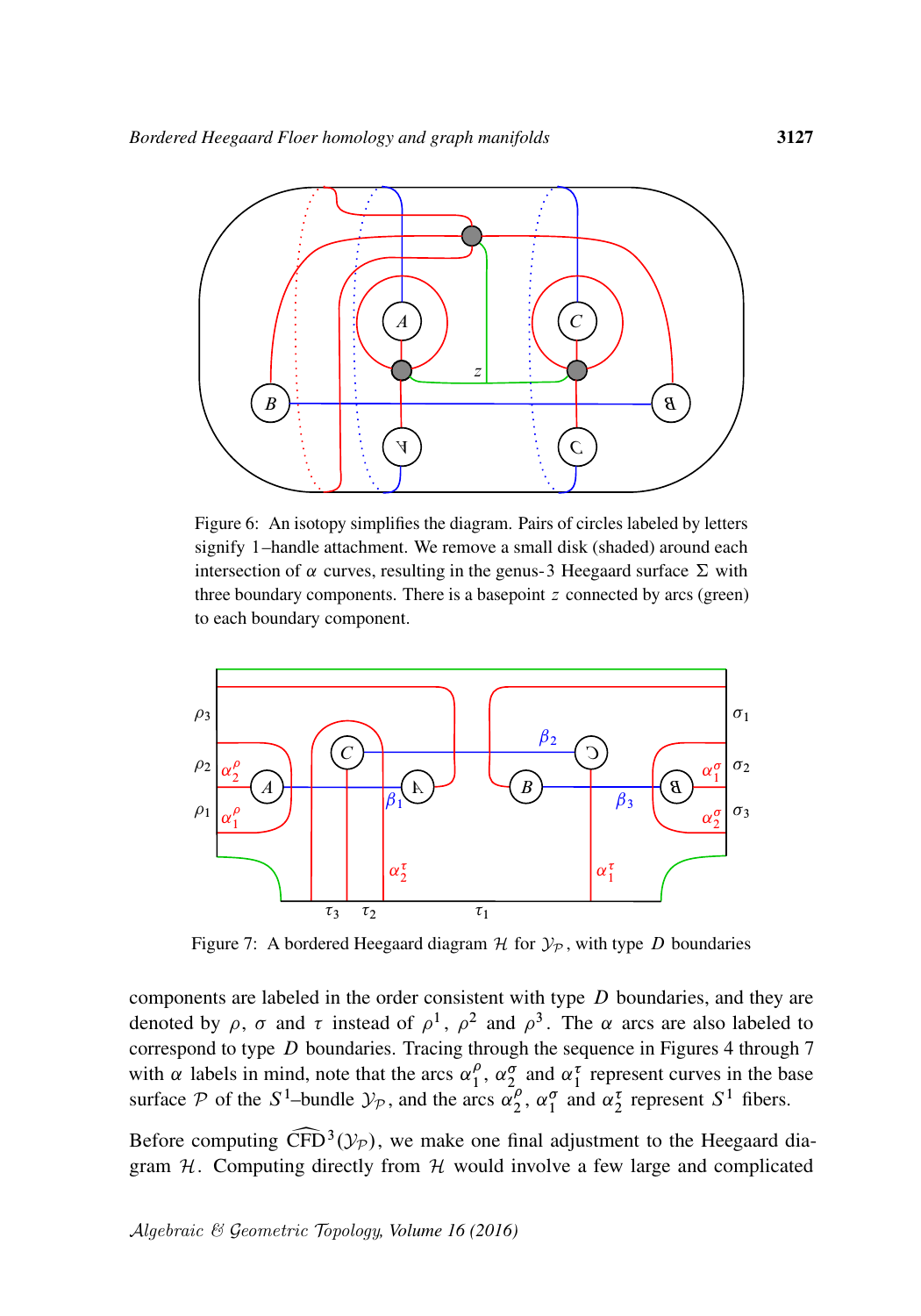<span id="page-25-0"></span>

Figure 8: A slightly modified arced Heegaard diagram for  $\mathcal{Y}_P$ ,  $\mathcal{H}'$ 

domains which are difficult to analyze. It will be convenient to perform an isotopy to produce the new Heegaard diagram  $\mathcal{H}'$  shown in [Figure 8.](#page-25-0) This change introduces a few extra generators, but it eliminates the trickiest domains and overall makes the computation easier.

#### 3B Complex structure

To compute  $\widehat{\text{CFD}}^3$ , we also must fix a generically chosen complex structure  $J$  on  $\Sigma$ .<br>We collect here some relevant choices about  $J$  that will be used in the computation. We collect here some relevant choices about  $J$  that will be used in the computation. Note that if  $J$  were chosen with different properties we would get a different, but quasi-isomorphic, trimodule.

As in the proof of [Proposition 2.6,](#page-16-0) if the annulus A has one  $\alpha$  and one  $\beta$  segment on each boundary component, let  $\Theta_A^{p,q}$  denote the ratio of the lengths of the  $\alpha$  and  $\beta$ segments on the boundary component which contains  $p$  and  $q$ . As shorthand we will use, for example, the subscript "67" for the annulus  $R_6R_7$ . We will assume that J satisfies:

- $\Theta_{67}^{i,i} > \Theta_{67}^{d,b}$ ;
- $\Theta_{1267}^{i,i} > \Theta_{1267}^{a,a}$ .

We will also assume that the following arcs are sufficiently short, in the sense of [Proposition 2.7:](#page-17-0)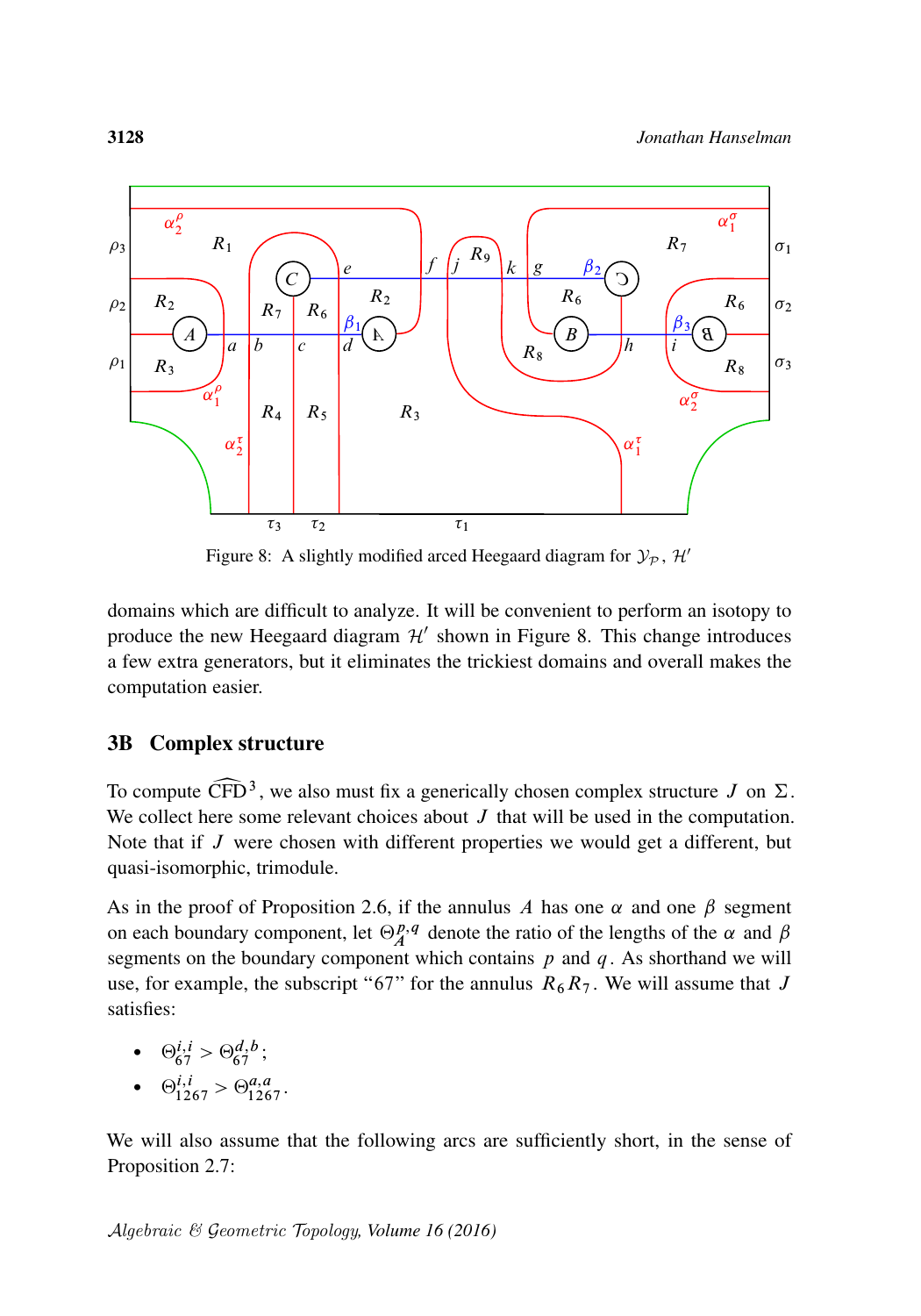<span id="page-26-0"></span>

Figure 9: We choose a complex structure J for which the four  $\gamma$  arcs are very short and the bold  $\alpha$  and  $\beta$  segments are very long relative to the thin, solid  $\alpha$  and  $\beta$  segments.

- an arc  $\gamma_1$  in  $R_3$  from  $\alpha_1^{\rho}$  $\int_{1}^{\rho}$  to  $\alpha_1^{\tau}$ ;
- an arc  $\gamma_2$  in  $R_8$  from  $\alpha_1^{\sigma}$  to  $\alpha_1^{\tau}$ ;
- an arc  $\gamma_3$  in  $R_1 \cup R_2$  parallel to  $\alpha_2^{\tau}$ , from  $\beta_1$  to itself.

These arcs are pictured in [Figure 9.](#page-26-0)

We need to check that there exist suitable complex structures  $J$  consistent with these assumptions. Starting with an arbitrary complex structure, we can modify it in regions  $R_6$  and  $R_7$  so that  $\Theta_{67}^{i,i} > \Theta_{67}^{d,b}$  and  $\Theta_{1267}^{i,i} > \Theta_{1267}^{a,a}$ . This can be done, for instance, by pinching an arc parallel to the  $\sigma$  boundary, transverse to  $\alpha_1^{\sigma}$  and  $\alpha_2^{\sigma}$  ( $\gamma_4$ in [Figure 9\)](#page-26-0). Modifying the complex structure in a neighborhood of this arc as in the proof of [Proposition 2.7](#page-17-0) makes curves transverse to  $\gamma_4$  very long and ensures that  $\Theta_{67}^{i,i}$ and  $\Theta_{1267}^{i,i}$  are large. Once  $\gamma_4$  is sufficiently pinched, we pinch the arcs  $\gamma_1$ ,  $\gamma_2$  and  $\gamma_3$ in the same way. Note that as a side effect of pinching these arcs,  $\beta_1$  and  $\alpha_1^{\sigma}$  get longer, but this only increases  $\Theta_{67}^{i,i}$  and  $\Theta_{1267}^{i,i}$  and decreases  $\Theta_{1267}^{a,a}$ .

Note that each assumption we make on  $J$  can be satisfied, individually, by pinching an arc in the Heegaard diagram. All the assumptions can be satisfied consistently as long as all the arcs that need to be pinched are disjoint and none of them is transverse to an  $\alpha$  or  $\beta$  segment that is supposed to be short relative to other segments; see [Figure 9.](#page-26-0)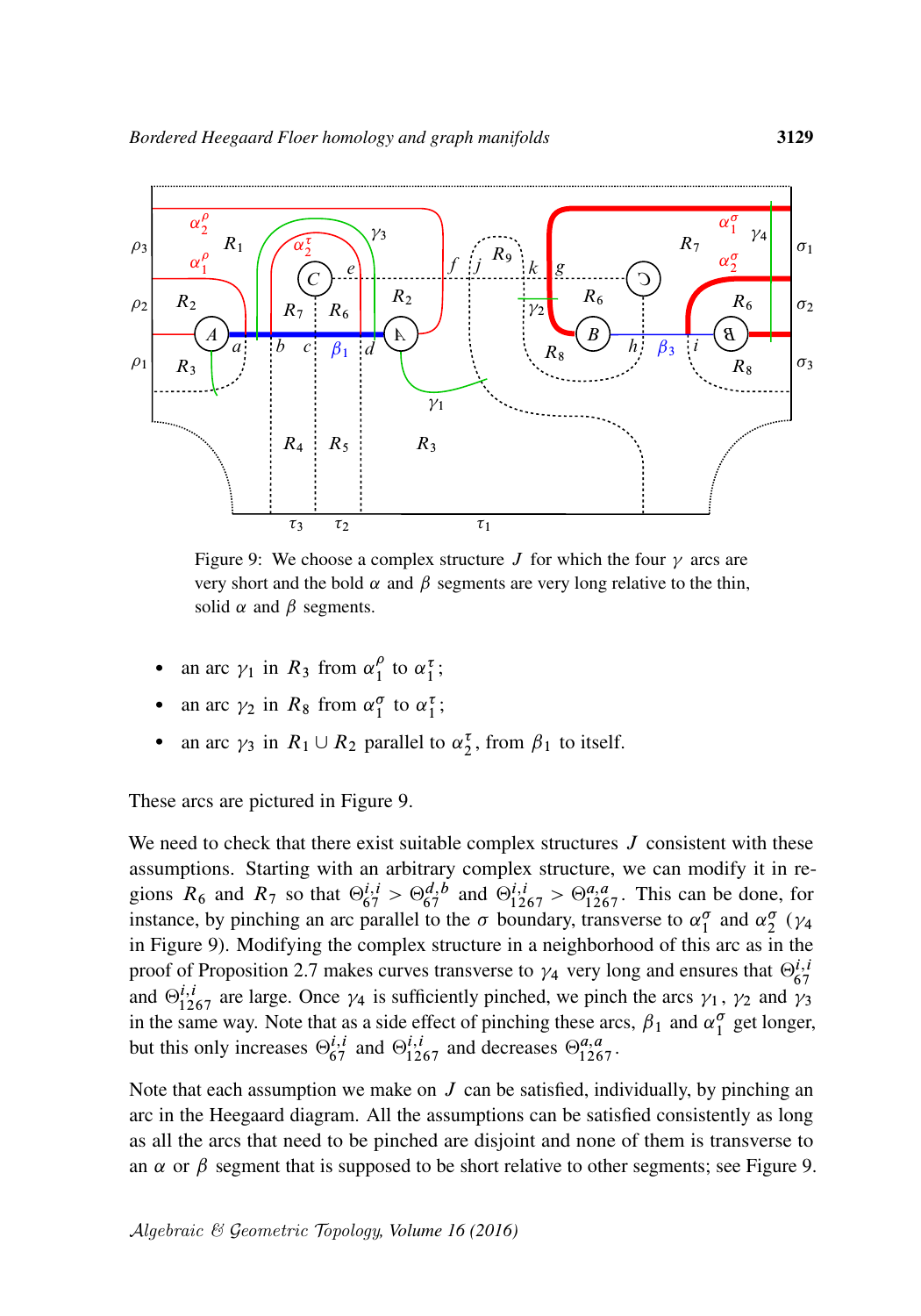### 3C Generators

The chain complex  $\widehat{CFD}^3(\mathcal{H}')$  is generated by the set  $\mathfrak{S}(\mathcal{H}')$  consisting of triples of intersection points with one point on each  $\beta$  circle and at most one point on each  $\alpha$ intersection points with one point on each  $\beta$  circle and at most one point on each  $\alpha$ arc. In total, there are 23 generators. These generators fall into seven different spin<sup>c</sup>–structures, corresponding to how many  $\alpha$  arcs are occupied on each boundary component.

We begin by computing the summand of  $\widehat{CFD}^3(\mathcal{H}')$  corresponding to the middle spin<sup>c</sup>–structure, with exactly one  $\alpha$  arc occupied on each boundary (the other spin<sup>c</sup>–structures structure, with exactly one  $\alpha$  arc occupied on each boundary (the other spin<sup>c</sup>–structures are much easier and will be addressed at the end of this section). There are seven generators in the middle spin<sup>c</sup>–structure:  $x = (a, e, i)$ ,  $y = (a, g, h)$ ,  $z = (c, f, i)$ ,  $v = (b, f, i), w = (d, f, i), s = (a, j, i)$  and  $t = (a, k, i)$ .

#### 3D Possible domains

We begin by listing domains in  $\pi_2(x, y)$  for any pair of generators x and y. Recall that a domain connecting x and y is a linear combination of the regions  $R_1, \ldots, R_9$ in [Figure 8](#page-25-0) with the correct multiplicity at each corner (that is, satisfying [\(4\)\)](#page-10-0). We do not need to list every domain in  $\pi_2(x, y)$ , since only positive domains can have holomorphic representatives, and by [Proposition 2.3](#page-13-0) we can assume that regions which intersect  $\partial \Sigma$  have multiplicity 0 or 1. The only region which does not intersect the boundary is  $R_9$ . The multiplicity of  $R_9$  is also limited; in fact,  $R_9$  can not combine with any other regions because domains with holomorphic representatives must be connected in  $\Sigma \setminus (\alpha \cap \beta)$ . Thus we can restrict to linear combinations of  $R_1, \ldots, R_8$ with multiplicity 0 or 1 for each region, and the single domain  $R_9$ . All such domains which connect two generators are listed in [Table 1.](#page-28-0)

#### 3E Compatibility and idempotents

Several domains in [Table 1](#page-28-0) can be ruled out using [Proposition 2.3.](#page-13-0) Consider for example the domain  $R_2R_3$ , which potentially contributes to the differential from x to s. By [Proposition 2.3,](#page-13-0) this domain can only contribute with the Reeb chords  $(\rho_1, \rho_2)$ , and then the contribution  $a(\rho_{12}) \otimes s$  is zero unless s contains a point on  $\alpha_2^{\rho}$  $\frac{\rho}{2}$ . Since s does not contain a point on  $\alpha_2^{\rho}$  $\frac{p}{2}$ , the domain  $R_2R_3$  has zero contribution to the differential.

In general, for a differential ending in  $s$  to be nontrivial, the algebra element for the  $\rho$  boundary can not be  $\rho_2$  or  $\rho_{12}$ . This means that the domain associated with such a differential can not contain  $R_2$  without containing  $R_1$ . In addition to  $R_2R_3$ , this line of reasoning eliminates the domains  $R_2R_3R_4R_5R_6R_7$ ,  $R_2R_3R_5R_6$  and  $R_2R_3R_5R_6R_8$ . A similar analysis on the other boundaries shows that domains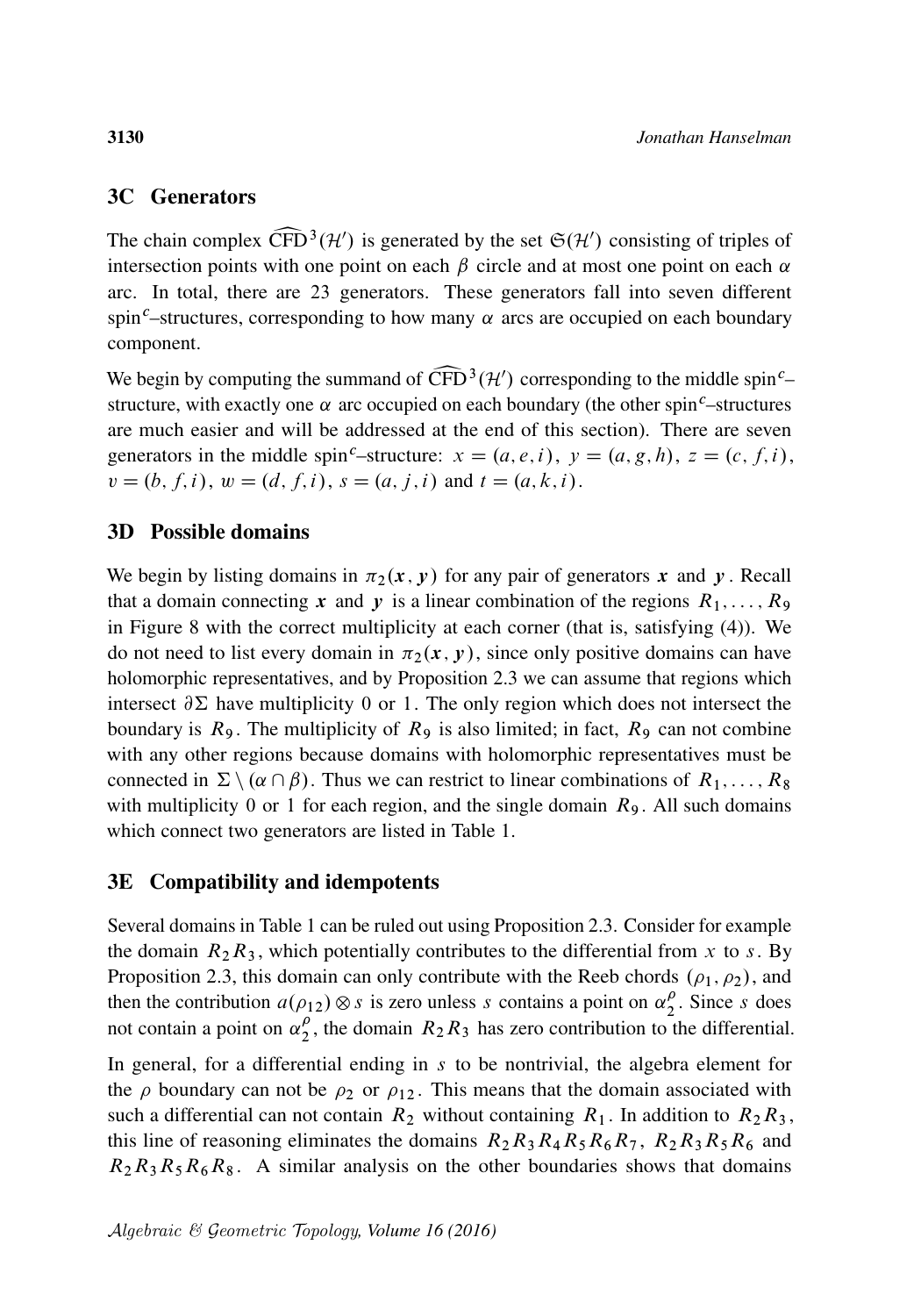<span id="page-28-0"></span>

| to $\downarrow$  | from $\rightarrow$ | $\mathcal{X}$           | $\mathcal{Y}$ | z            | w                | $\upsilon$         | $\boldsymbol{S}$ | $\mathfrak{t}$   |
|------------------|--------------------|-------------------------|---------------|--------------|------------------|--------------------|------------------|------------------|
| $\mathcal{X}$    |                    | 1267<br>4567            | 56            | 1567         | 167              | 1<br>14567         |                  | 568              |
| $\mathcal{Y}$    |                    | 47                      | 1267<br>4567  | 17           |                  | 147                |                  | 8 12678<br>45678 |
| $\mathcal{Z}$    |                    | 2467                    | 26            | 1267<br>4567 | 467              | 4<br>12467         |                  | 268              |
| $\boldsymbol{w}$ |                    | $\overline{2}$<br>24567 | 256           | 5<br>12567   | 1267<br>4567     | 12 45<br>124567    |                  | 2568             |
| $\upsilon$       |                    | 267                     |               | 567          | 67               | 1267<br>4567       |                  |                  |
| $\boldsymbol{S}$ |                    | 23<br>234567            | 2356          | 35<br>123567 | 3 12367<br>34567 | 123 345<br>1234567 | 1267<br>4567     | 23568<br>9       |
| t                |                    |                         |               |              |                  |                    |                  | 1267<br>4567     |

Table 1: Domains which potentially contribute to the differential. All subsets of the regions  $\{R_1, \ldots, R_8\}$  with the proper corner multiplicities, and the single domain  $R_9$ . We omit the R for the purposes of this table. Thus 56 refers to the domain  $R_5R_6$ , which connects y to x.

contributing nontrivial differentials ending in s cannot contain  $R_5$  without  $R_4$ ,  $R_7$ without  $R_6$ , or  $R_8$ . This further rules out the domains  $R_3R_5$  and  $R_1R_2R_3R_5R_6R_7$ . Finally, applying the same technique to differentials ending in other generators rules out the following domains:

```
domains to x: 4567, 14567, 568;
domains to y: 1267, 4567;domains to z : 1267, 12467, 268;
domains to w: 24567, 12567, 1267, 4567, 12, 45, 124567, 2568;
domains to v : 1267, 4567.
```
#### 3F Polygons

Of the remaining domains from [Table 1,](#page-28-0) many are immersed polygons and therefore contribute to the differential by [Proposition 2.5.](#page-15-0) The proposition depends on the sequence of Reeb chords  $\vec{\rho}$ , but each of the following domains has only one compatible sequence of Reeb chords, so [Proposition 2.5](#page-15-0) tells us the entire contribution of the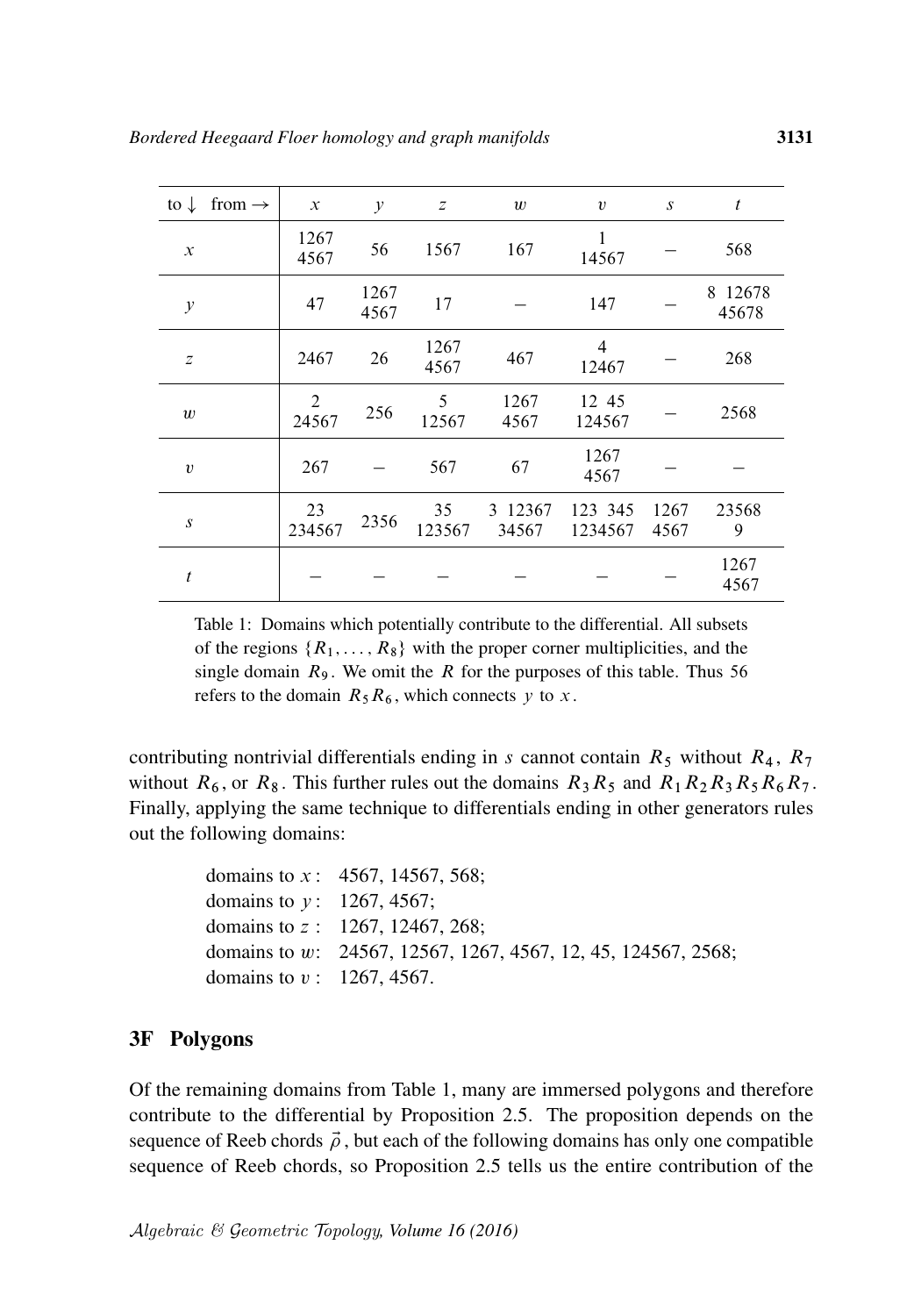domain to the differential:

| $R_1$ contributes $v \xrightarrow{\rho_3} x$              |  | $R_2$ contributes $x \xrightarrow{\rho_2} w$              |  |
|-----------------------------------------------------------|--|-----------------------------------------------------------|--|
| $R_3$ contributes $w \xrightarrow{\rho_1 \tau_1} s$       |  | $R_4$ contributes $v \xrightarrow{\tau_3} z$              |  |
| $R_5$ contributes $z \xrightarrow{t_2} w$                 |  | $R_8$ contributes $t \xrightarrow{\sigma_3} y$            |  |
| $R_9$ contributes $t \xrightarrow{1} s$                   |  | $R_1 R_7$ contributes $z \xrightarrow{\rho_3 \sigma_1} y$ |  |
| $R_2 R_6$ contributes $y \xrightarrow{\rho_2 \sigma_2} z$ |  | $R_4 R_7$ contributes $x \xrightarrow{\tau_3 \sigma_1} y$ |  |
| $R_5 R_6$ contributes $y \xrightarrow{\tau_2 \sigma_2} x$ |  |                                                           |  |

Here the notation  $x \stackrel{a}{\rightarrow} y$  means that there is an  $a \otimes y$  term in  $\partial x$ .

#### 3G Index

At this point there are 22 domains in [Table 1](#page-28-0) whose contribution to  $\widehat{\text{CFD}}^k$  remain unknown. Of these, 11 can be ruled out by showing that  $\text{ind}(B) \neq 1$ . In general unknown. Of these, 11 can be ruled out by showing that  $\text{ind}(B) \neq 1$ . In general computing the index is a good task for a computer, but because we have narrowed the list of domains down so much we can work out the index computations by hand.

The quantities  $e(B)$  and  $n_x(B)$  for any generator x are additive, so it is helpful to record their values for individual regions; see [Table 2.](#page-29-0) For instance, region  $R_1$ has Euler measure  $e(R_1) = -\frac{1}{2}$  $\frac{1}{2}$ , because it has Euler characteristic  $\chi(R_1) = 1$  and six acute corners.  $R_1$  has a corner at the point  $a$ , which means that the average multiplicity of  $R_1$  near a is  $\frac{1}{4}$ . Also,  $R_1$  has corners at b, e and f. For the generator  $x = (a, e, i)$  we find that  $n_x(R_1) = \frac{1}{4} + \frac{1}{4} + 0 = \frac{1}{2}$ , and for  $y = (a, g, h)$  we get  $n_y(R_1) = \frac{1}{4} + 0 + 0 = \frac{1}{4}$ . It is straightforward to fill in the rest of [Table 2.](#page-29-0)

<span id="page-29-0"></span>

|       | $\begin{vmatrix} e & n_x & n_y & n_z & n_y & n_w & n_s & n_t \end{vmatrix}$                                                              |  |  |  |  |
|-------|------------------------------------------------------------------------------------------------------------------------------------------|--|--|--|--|
|       | $R_1$   $-1/2$ $1/2$ $1/4$ $1/4$ $1/2$ $1/4$ $1/4$ $1/4$                                                                                 |  |  |  |  |
|       | $R_2$   $-1/2$ $1/2$ $1/4$ $1/4$ $1/4$ $1/2$ $1/4$ $1/4$                                                                                 |  |  |  |  |
|       | $R_3$   -1 $\frac{1}{4}$ $\frac{1}{4}$ $\frac{1}{4}$ $\frac{1}{4}$ $\frac{1}{4}$ $\frac{1}{2}$ $\frac{1}{2}$ $\frac{1}{4}$               |  |  |  |  |
|       | $R_4$ 0 0 0 $1/4$ $1/4$ 0 0 0                                                                                                            |  |  |  |  |
|       | $R_5$ 0 0 0 $\frac{1}{4}$ 0 $\frac{1}{4}$ 0 0                                                                                            |  |  |  |  |
|       | $R_6$   -1 $\frac{1}{2}$ $\frac{1}{2}$ $\frac{1}{2}$ $\frac{1}{2}$ $\frac{1}{4}$ $\frac{1}{2}$ $\frac{1}{4}$ $\frac{1}{4}$ $\frac{1}{4}$ |  |  |  |  |
|       | $R_7$   -1 $\frac{1}{2}$ $\frac{1}{2}$ $\frac{1}{2}$ $\frac{1}{2}$ $\frac{1}{2}$ $\frac{1}{4}$ $\frac{1}{4}$ $\frac{1}{4}$               |  |  |  |  |
| $R_8$ | $-1/2$ $1/4$ $1/2$ $1/4$ $1/4$ $1/4$ $1/4$ $1/2$                                                                                         |  |  |  |  |

|--|--|

Algebraic & Geometric Topology*, Volume 16 (2016)*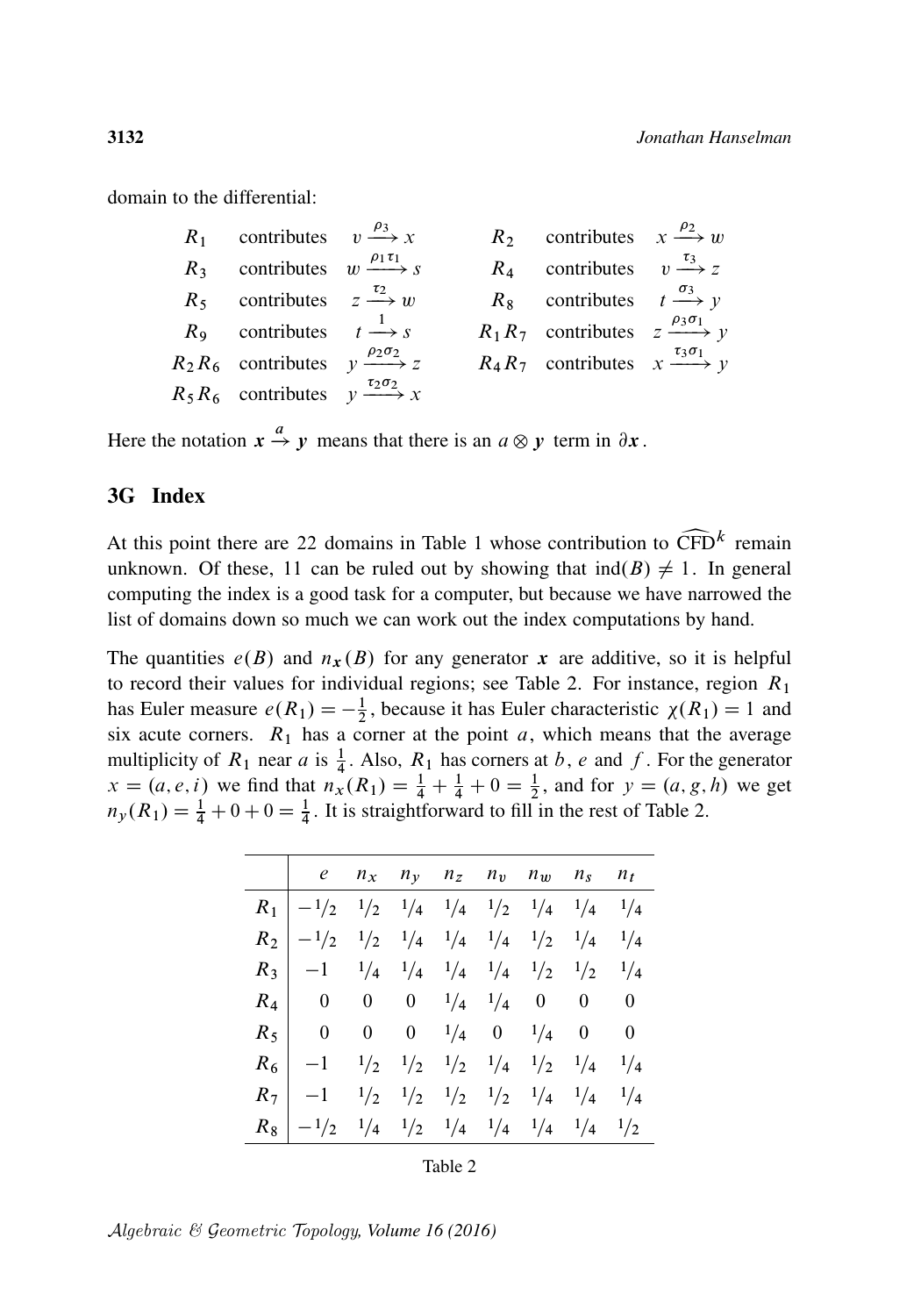<span id="page-30-0"></span>

| Domain | $x \rightarrow y$ | $e(B)$ $n_x$ $n_y$ |                  |                             | bdys hit/2    | ind(B)         |
|--------|-------------------|--------------------|------------------|-----------------------------|---------------|----------------|
| 1267   | $x \rightarrow x$ | $-3$               | 2                | 2                           | 1             | 2              |
| 2467   | $x \rightarrow z$ | $-5/2$             | $\frac{3}{2}$    | $\frac{3}{2}$               | 3/2           | $\overline{2}$ |
| 256    | $v \rightarrow w$ | $-3/2$             | $^{3}/_{4}$      | $^{5}/_4$                   | $\frac{3}{2}$ | 2              |
| 1567   | $z \rightarrow x$ | $-5/2$ $3/2$       |                  | $^{3}/_{2}$                 | $\frac{3}{2}$ | 2              |
| 4567   | $z \rightarrow z$ | $-2$               | $\frac{3}{2}$    | $\frac{3}{2}$               | 1             | $\mathfrak{D}$ |
| 147    | $v \rightarrow v$ | $-3/2$             | $^{5}/_{4}$      | $^{3}/_{4}$                 | $^{3}/_{2}$   | $\mathfrak{D}$ |
| 67     | $w \rightarrow v$ | $-2$               |                  | $3/4$ $3/4$                 | $\frac{1}{2}$ | 0              |
| 1267   | $s \rightarrow s$ | $-3$               | $\overline{1}$   | 1                           | 1             | 0              |
| 4567   | $s \rightarrow s$ |                    | $-2$ $1/2$ $1/2$ |                             | 1             | 0              |
| 1267   | $t \rightarrow t$ | $-3$               | $\overline{1}$   | 1                           | 1             | 0              |
| 4567   | $t \rightarrow t$ | $-2$               |                  | $\frac{1}{2}$ $\frac{1}{2}$ | 1             | 0              |

Table 3

From this information, it is easy to compute the index as in [Table 3.](#page-30-0) We add the Euler measures of all of the regions in a given domain B to find  $e(B)$ . Similarly, we add the values of  $n_x$  and  $n_y$  for each region for the relevant generators x and y to find  $n_{\mathbf{x}}(B)$  and  $n_{\mathbf{y}}(B)$ . Finally, we count how many of the three components of  $\partial \Sigma$  are touched by B (that is, we find  $\# \{ Z \in \pi_0(\partial \Sigma) \mid Z \cap B \neq \emptyset \}$ ), and add half of this number to  $e(B)+n_{x}(B)+n_{y}(B)$ . By [\(6\),](#page-14-1) the result is ind(B). [Table 3](#page-30-0) only shows the computation for regions that are ruled out by this method. The index can be computed in the same way for the remaining 11 domains, but they all have  $ind(B) = 1$ , so more work is needed to determine if they contribute to  $\widehat{\text{CFD}}^k$ .

#### 3H Index-zero annulus

 $R_6R_7$  is an index-0 annulus of the same form as A in [Proposition 2.6;](#page-16-0) see [Figure 10.](#page-31-0) The domains  $R_2R_6R_7$ ,  $R_5R_6R_7$ ,  $R_1R_6R_7$  and  $R_4R_6R_7$  in  $\mathcal{H}'$  correspond to the domains  $D_1$ ,  $D_2$ ,  $D_3$  and  $D_4$ , respectively, in [Figure 2.](#page-16-1) By [Proposition 2.6,](#page-16-0) the contribution of these four domains is determined by the choice of complex structure  $J$ on  $\Sigma$ , and in particular on the resulting ratios of lengths  $\Theta_{67}^{i,i}$  and  $\Theta_{67}^{d,b}$ . Recall that we chose the complex structure on  $\Sigma$  so that  $\Theta_{67}^{i,i} > \Theta_{67}^{d,b}$ .

It follows directly from the proof of [Proposition 2.6](#page-16-0) that  $R_4R_6R_7$  and  $R_5R_6R_7$ contribute to the differential for our choice of J. Specifically,  $R_4R_6R_7$  contributes  $\tau_3\sigma_{12}\otimes z$  to  $\partial w$  and  $R_5R_6R_7$  contributes  $\tau_2\sigma_{12}\otimes v$  to  $\partial z$ . It is also true that  $R_1R_6R_7$  and  $R_2R_6R_7$  do not contribute to the differential, but for these domains the outer boundary of the annulus has too many  $\alpha$  and  $\beta$  segments to apply [Proposition 2.6](#page-16-0)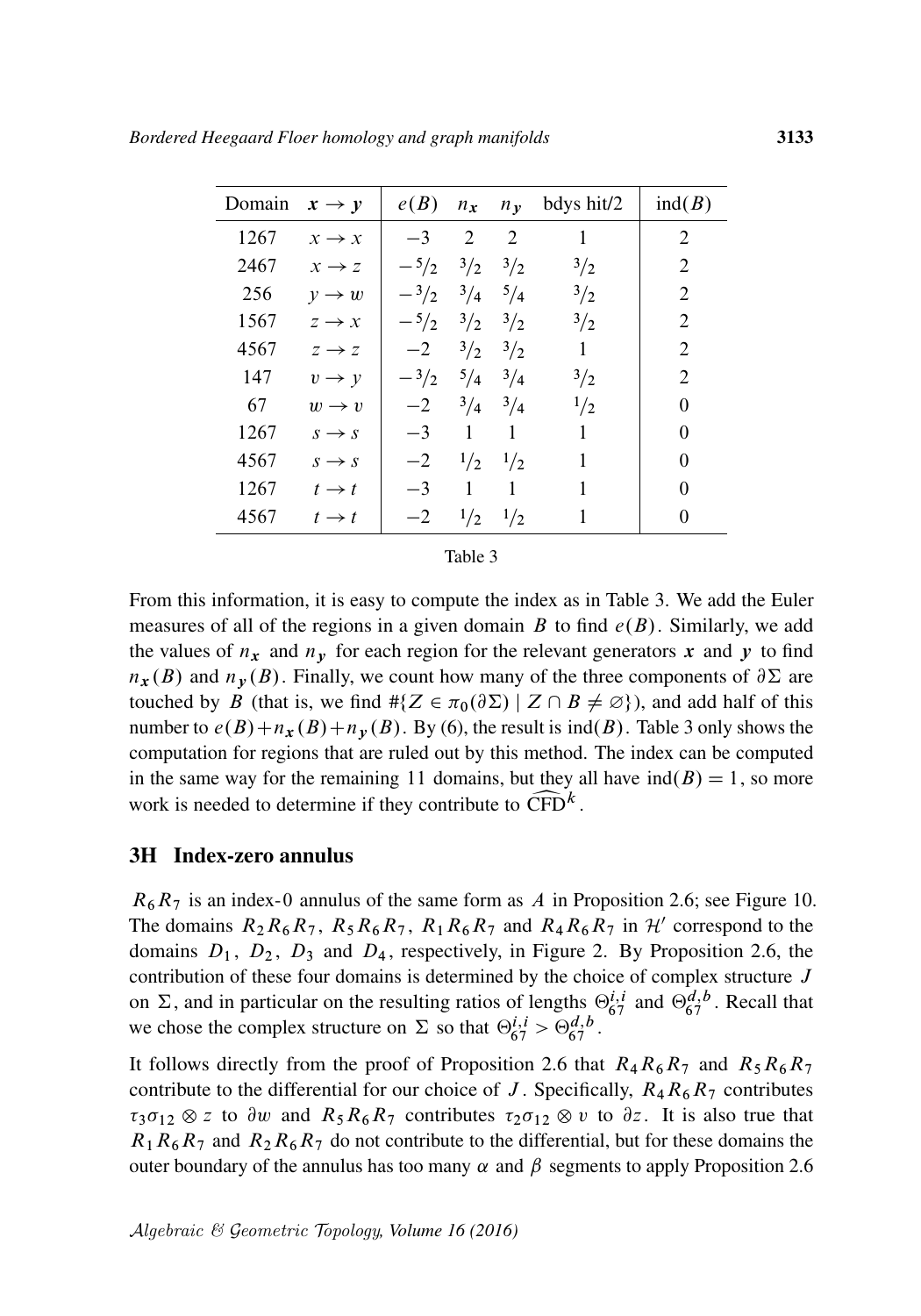<span id="page-31-0"></span>

<span id="page-31-1"></span>Figure 10: The index-0 annulus  $R_6R_7$ , with four surrounding regions



Figure 11: The annulus  $R_1R_2R_6R_7R_8$  contributes to the differential, while  $R_1R_2R_3R_6R_7$  does not.

directly. First we apply [Proposition 2.7](#page-17-0) and pinch along the arc  $\gamma_3$  in  $R_1$  and  $R_2$ ; recall that the complex structure was chosen to be consistent with pinching this arc. The annuli obtained from  $R_1R_6R_7$  and  $R_2R_6R_7$  by pinching this arc completely do not have representatives by [Proposition 2.6,](#page-16-0) and so  $R_1R_6R_7$  and  $R_2R_6R_7$  do not contribute to the differential.

We need to perform a similar analysis on two more domains, which are obtained from adding regions to the index-0 annulus  $R_1R_2R_6R_7$ ; see [Figure 11.](#page-31-1) If we let the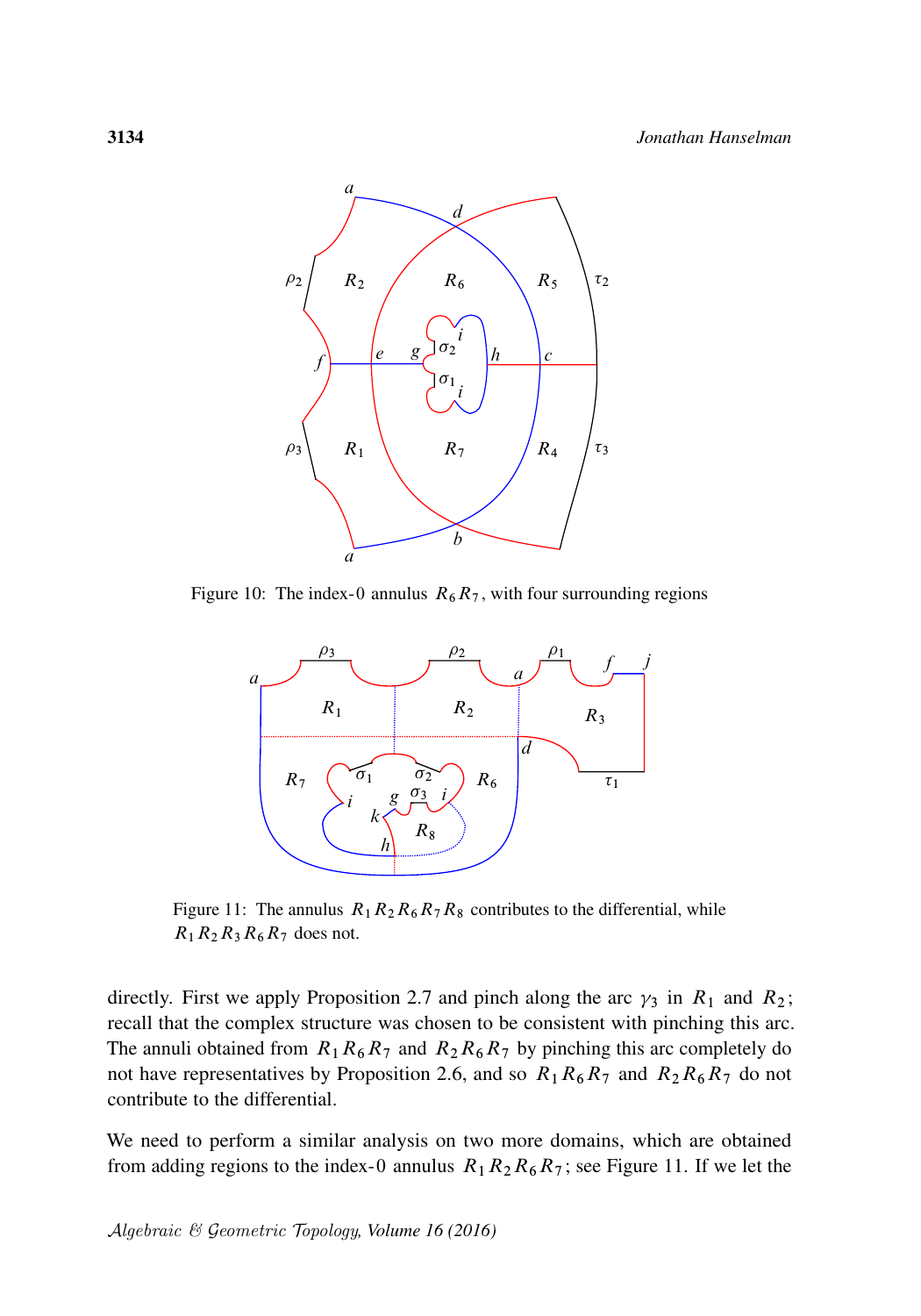inner boundary in [Figure 11](#page-31-1) correspond to the outer boundary in [Figure 2,](#page-16-1) then  $R_8$  is analogous to  $B_4$ . However,  $R_8$  is not a bigon, so we must first use [Proposition 2.7](#page-17-0) to obtain that the contribution of  $R_1R_2R_6R_7R_8$  is the same as the contribution of the annulus which would result from collapsing the arc  $\gamma_2$  in  $R_8$ . This pinched annulus would not contribute *with the Reeb chords*  $(\rho_2, \rho_3, \sigma_1, \sigma_2, \sigma_3)$  by [Proposition 2.6,](#page-16-0) using the fact that  $\Theta_{1267}^{i,i} > \Theta_{1267}^{a,a}$ . Thus the pair  $(R_1R_2R_6R_7R_8, (\rho_2, \rho_3, \sigma_1, \sigma_2, \sigma_3))$ does not contribute to  $\widehat{CFD}^k$ . We emphasize however that this domain has a second compatible sequence of Reeb chords, about which Proposition 2.6 says nothing. The compatible sequence of Reeb chords, about which [Proposition 2.6](#page-16-0) says nothing. The contribution of this domain with  $\vec{\rho} = (\rho_2, \rho_3, \sigma_{123})$  will be discussed in [Section 3I.](#page-32-0)

The domain  $R_1R_2R_3R_6R_7$ , with Reeb chords  $(\rho_1, \rho_2, \rho_3, \sigma_1, \sigma_2, \tau_1)$ , can be ana-lyzed in a similar way. By [Proposition 2.7](#page-17-0) we will treat  $R_3$  as a bigon attached to  $R_1R_2R_6R_7$ , since the extra  $\beta$  segment can be removed by pinching along  $\gamma_1$ . In this case [Proposition 2.6](#page-16-0) does not apply, because the arc  $\alpha_2^{\tau}$  cutting into the annulus from the obtuse corner does not leave the annulus on the opposite boundary component, but the reasoning is similar. There is a one parameter family of cuts starting at  $d$ . We can define the ratios  $\theta_{12367}^{i,i}$  and  $\theta_{12367}^{d,a}$ , which depend on the cutting parameter, as in the proof of [Proposition 2.6.](#page-16-0) There is a holomorphic representative for each zero of  $\theta_{12367}^{i,i} - \theta_{12367}^{d,a}$ . Cutting along  $\alpha_2^{\tau}$  from d to b pinches off the annulus  $R_6R_7$ . In this extreme,  $\theta_{12367}^{i,i} - \theta_{12367}^{d,a}$  approaches  $\Theta_{67}^{i,i} - \Theta_{67}^{d,b}$ , which is positive for our choice of complex structure. In the other extreme, cutting along  $\beta_1$  from d to a pinches off the annulus  $R_1R_2R_6R_7$ , and  $\theta_{12367}^{i,i} - \theta_{12367}^{d,a}$  becomes  $\Theta_{1267}^{i,i} - \Theta_{1267}^{a,a} > 0$ . Since  $\theta_{12367}^{i,i}$  –  $\theta_{12367}^{d,a}$  has the same sign at both extremes, the number of zeros is even and the pair  $(R_1R_2R_3R_6R_7, (\rho_1, \rho_2, \rho_3, \sigma_1, \sigma_2, \tau_1))$  does not contribute to the differential.

#### <span id="page-32-0"></span>3I Decomposable boundaries

We have determined the contribution of all domains in [Table 1](#page-28-0) except for the following seven:

| $R_1R_2R_3$                   | from $v$ |                     | to | $\cdot$ S      |
|-------------------------------|----------|---------------------|----|----------------|
| $R_3R_4R_5$                   | from     | $\boldsymbol{\eta}$ | to | $\cdot$ S      |
| $R_1 R_2 R_3 R_6 R_7$         | from     | $\boldsymbol{w}$    | to | $\cdot$ s      |
| $R_3 R_4 R_5 R_6 R_7$         | from     | $\boldsymbol{w}$    | to | $\cdot$ S      |
| $R_1 R_2 R_6 R_7 R_8$         | from     | $-t$                | to | $\mathcal V$   |
| $R_4 R_5 R_6 R_7 R_8$         | from     | t                   | to | $\mathcal V$   |
| $R_1 R_2 R_3 R_4 R_5 R_6 R_7$ | from     | $\boldsymbol{v}$    | to | $\overline{S}$ |

Each of these domains is compatible with multiple Reeb chord sequences. The contribution of each domain/Reeb chord pair must be considered separately.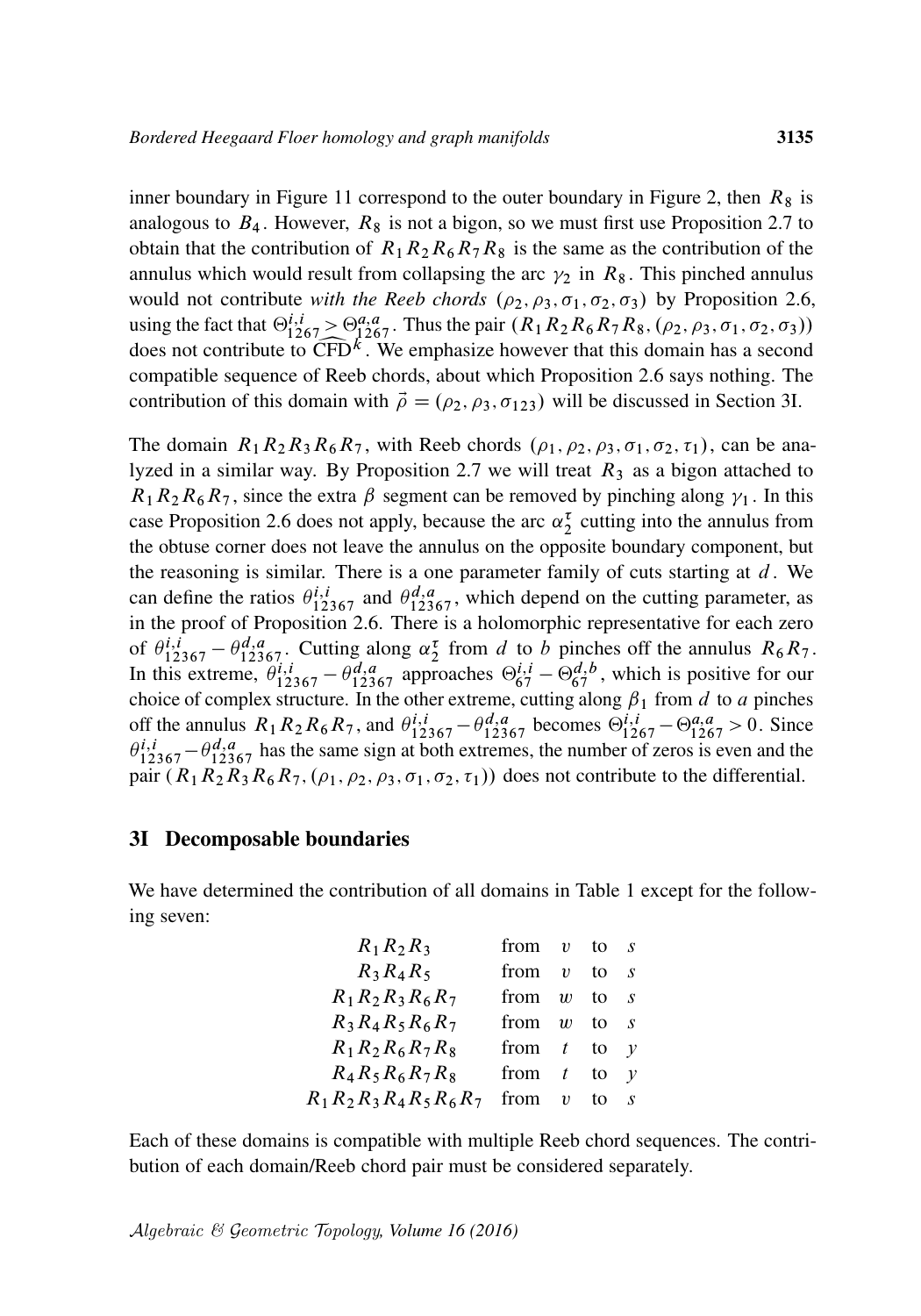<span id="page-33-0"></span>

Figure 12: Two versions of the domain  $R_1R_2R_3$ . The left represents the sequence of Reeb chords  $\vec{\eta}_1 = (\rho_3, \rho_2, \rho_1, \tau_1)$ . This domain/Reeb chord pair is a polygon and contributes to the differential. The right represents the sequence of Reeb chords  $\vec{\eta}_2 = (\rho_{123}, \tau_1)$ . This genus-one domain also contributes to the differential.

 $\mathbf{R}_1 \mathbf{R}_2 \mathbf{R}_3$  The domain  $R_1 R_2 R_3$  is compatible with both  $\vec{\eta}_1 = (\rho_1, \rho_2, \rho_3, \tau_1)$  and  $\vec{\eta}_2 = (\rho_{123}, \tau_1)$ . By cutting along  $\alpha$  arcs, the domain can be represented differently for each Reeb chord sequence; see [Figure 12.](#page-33-0) On the left is an immersed polygon; it is clear that the conditions of [Proposition 2.5](#page-15-0) are satisfied, and so the pair  $(R_1R_2R_3, \vec{\eta}_1)$ contributes to the differential.

For  $\vec{\eta}_2$ , we use [Lemma 2.8](#page-19-0) and consider the  $\mathcal{A}_{\infty}$  relation for  $(v, \rho_1, \rho_2, \tau_3)$ :

$$
0 = m(v, \mu(\rho_1, \rho_2), \tau_3) + m(m(v, \rho_1), \rho_2, \tau_3).
$$

There are no other nonzero terms in the relation. Note that it is impossible to have an  $A_{\infty}$  operation involving  $\tau_3$  and not  $\rho_3$ , since both Reeb chords are on the same region  $R_3$ . Thus the term  $m(m(v, \rho_1, \tau_3), \rho_{23})$  does not appear in the  $\mathcal{A}_{\infty}$  relation. Since we use  $\mathbb{F}_2$  coefficients, the relation above can be rewritten as

$$
m(v, \rho_{123}, \tau_3) = m(m(v, \rho_1), \rho_{23}, \tau_3).
$$

The inner operation on the right,  $m(v, \rho_1)$ , records the contribution of the domain  $R_1$ with  $\vec{\rho} = (\rho_1)$ . We showed that this pair contributes in  $\widehat{\text{CFD}}^3$ , and so by Lemma 2.8 it also contributes to  $\widehat{\text{CFA}}^3$ . Thus  $m(v, \rho_1) = x$ . The outer operation is determined by with  $\vec{\rho} = (\rho_1)$ . We showed that this pair contributes in CFD<sup>3</sup>, and so by [Lemma 2.8](#page-19-0) it also contributes to  $\widehat{CFA}^3$ . Thus  $m(v, \rho_1) = x$ . The outer operation is determined by the contribution of the domain  $R_2R_3$ . This domain was eliminated from consideration for  $\widehat{CFD}^3$ , but it may still contribute to  $\widehat{CFA}^3$ . To find out if it d relation, this time for  $(x, \rho_2, \rho_3, \tau_3)$ . The relation implies that for CFD<sup>3</sup>, but it may still contribute to CFA<sup>3</sup>. To find out if it does we use another  $A_{\infty}$ 

$$
m(x, \rho_{23}, \tau_3) = m(m(x, \rho_2), \rho_3, \tau_3).
$$

Since  $R_2$  and  $R_3$  are known to contribute in  $\widehat{\text{CFD}}^k$  (and thus in  $\widehat{\text{CFA}}^k$ ), we find that  $m(x, \rho_{23}, \tau_3) = m(w, \rho_3, \tau_3) = s$  and  $m(v, \rho_{123}, \tau_3) = s$ . By [Lemma 2.8](#page-19-0) the pair Since  $R_2$  and  $R_3$  are known to contribute in  $\widehat{\text{CFD}}^k$  (and thus in  $\widehat{\text{CFA}}^k$ ), we find that  $(R_1R_2R_3, \vec{\eta}_2)$  contributes to  $\widehat{\text{CFD}}^k$ .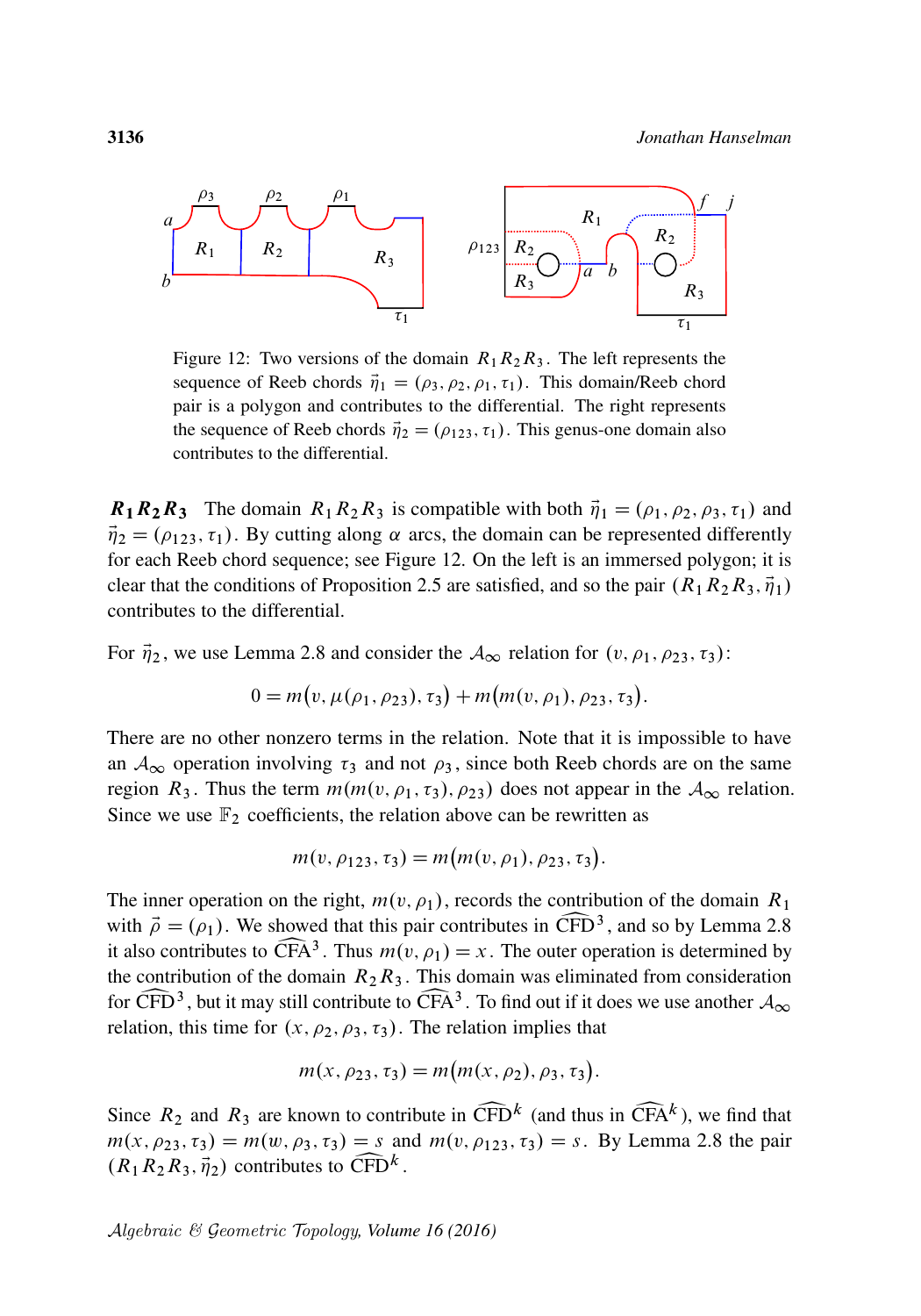$(R_1R_2R_3, \vec{\eta}_1)$  and  $(R_1R_2R_3, \vec{\eta}_2)$  both contribute the term  $\rho_{123}\tau_1 s$  to  $\partial(v)$  in  $\widehat{CFD}^k$ .<br>Over  $\mathbb{F}_2$ , these contributions cancel, so the total contribution of  $R_1R_2R_3$  to the Over  $\mathbb{F}_2$ , these contributions cancel, so the total contribution of  $R_1R_2R_3$  to the differential is zero.

 $R_3R_4R_5$  The two compatible Reeb chord sequences are  $\vec{\eta}_1 = (\rho_1, \tau_1, \tau_2, \tau_3)$  and  $\vec{\eta}_2 = (\rho_1, \tau_{123})$ . The first does not contribute, because a holomorphic representative consistent with  $\vec{\eta}_1$  would project to  $R_3R_4R_5$  with cuts along  $\alpha_1^{\tau}$  and  $\alpha_2^{\tau}$ , making the domain disconnected. If we do not cut the domain along  $\alpha_1^{\tau}$  and  $\alpha_2^{\tau}$ , we see that it is an immersed polygon compatible with  $\vec{\eta}_2$ , and [Proposition 2.5](#page-15-0) tells us that  $(R_3R_4R_5, \vec{\eta}_2)$ contributes to the differential. Overall, the domain  $R_3R_4R_5$  contributes  $\rho_1\tau_{123}s$ to  $\partial(v)$ .

 $R_1R_2R_3R_6R_7$  This domain is compatible with  $\vec{\eta}_1 = (\rho_1, \rho_2, \rho_3, \tau_1, \sigma_1, \sigma_2)$  and  $\vec{\eta}_2 = (\rho_{123}, \tau_1, \sigma_1, \sigma_2)$ . It was shown in the previous section that there is no contribution from  $\vec{\eta}_1$ . For the other case consider the  $A_{\infty}$  relation for  $(w, \rho_1, \rho_2, \tau_3, \sigma_3, \sigma_2)$ . To find all terms of the relation, we use [Table 1](#page-28-0) to split the domain  $R_1R_2R_3R_6R_7$  into two pieces such that one is a domain connecting  $w$  to some generator  $x$  and the other is a domain connecting  $x$  to s. There are two possibilities: the domain from w can be  $R_1R_6R_7$  or  $R_6R_7$ . This gives the  $A_{\infty}$  relation

$$
m(w, \mu(\rho_1, \rho_2), \tau_3, \sigma_3, \sigma_2) = m(m(w, \rho_1, \sigma_3, \sigma_2), \rho_2, \tau_3) + m(m(w, \sigma_3, \sigma_2), \rho_1, \rho_2, \tau_3).
$$

The outer operation in the second term on the right is trivial for boundary monotonicity reasons. The inner operation on the of the first term is trivial because it records the contribution of the domain  $R_1R_6R_7$ . We have shown that this domain does not contribute to  $\widehat{CFD}^3$ , and thus it also does not contribute to  $\widehat{CFA}^3$  by [Lemma 2.8.](#page-19-0) Thus  $m(w, \rho_{123}, \tau_3, \sigma_2, \sigma_1) = 0$  and  $(R_1R_2R_3R_6R_7, \vec{\eta}_2)$  does not contribute to  $\widehat{CFD}^3$ .  $m(w, \rho_{123}, \tau_3, \sigma_2, \sigma_1) = 0$  and  $(R_1 R_2 R_3 R_6 R_7, \vec{\eta}_2)$  does not contribute to  $\widehat{\text{CFD}}^3$ .<br>The total contribution of  $R_1 R_2 R_3 R_6 R_7$  is zero. The total contribution of  $R_1R_2R_3R_6R_7$  is zero.

 $R_3R_4R_5R_6R_7$  This domain is compatible with  $\vec{\eta}_1 = (\rho_1, \tau_1, \tau_2, \tau_3, \sigma_1, \sigma_2)$  and  $\vec{\eta}_2 = (\rho_1, \tau_{123}, \sigma_1, \sigma_2)$ . There is no contribution from  $\vec{\eta}_1$  because realizing the domain with boundary Reeb chords  $\vec{\eta}_1$  would involve cutting along  $\alpha_2^{\tau}$ , which leaves the domain disconnected. For the contribution of  $\vec{\eta}_2$ , consider the  $A_{\infty}$  relation for  $(w, \rho_3, \tau_{12}, \tau_3, \sigma_3, \sigma_2)$ . To find all terms of the relation, first note that any type A operation that involves  $m(x, \ldots, \tau_{12}, \tau_3, \ldots)$  will be trivial for boundary monotonicity reasons. As a result, any term in the  $A_{\infty}$  relation splits as an operation involving  $\tau_{12}$ and an operation involving  $\tau_3$ . We look in [Table 1](#page-28-0) for domains that connect w to another generator and involve  $R_4$  and  $R_5$ , but not  $R_3$ , and some subset of  $\{R_6, R_7\}$ .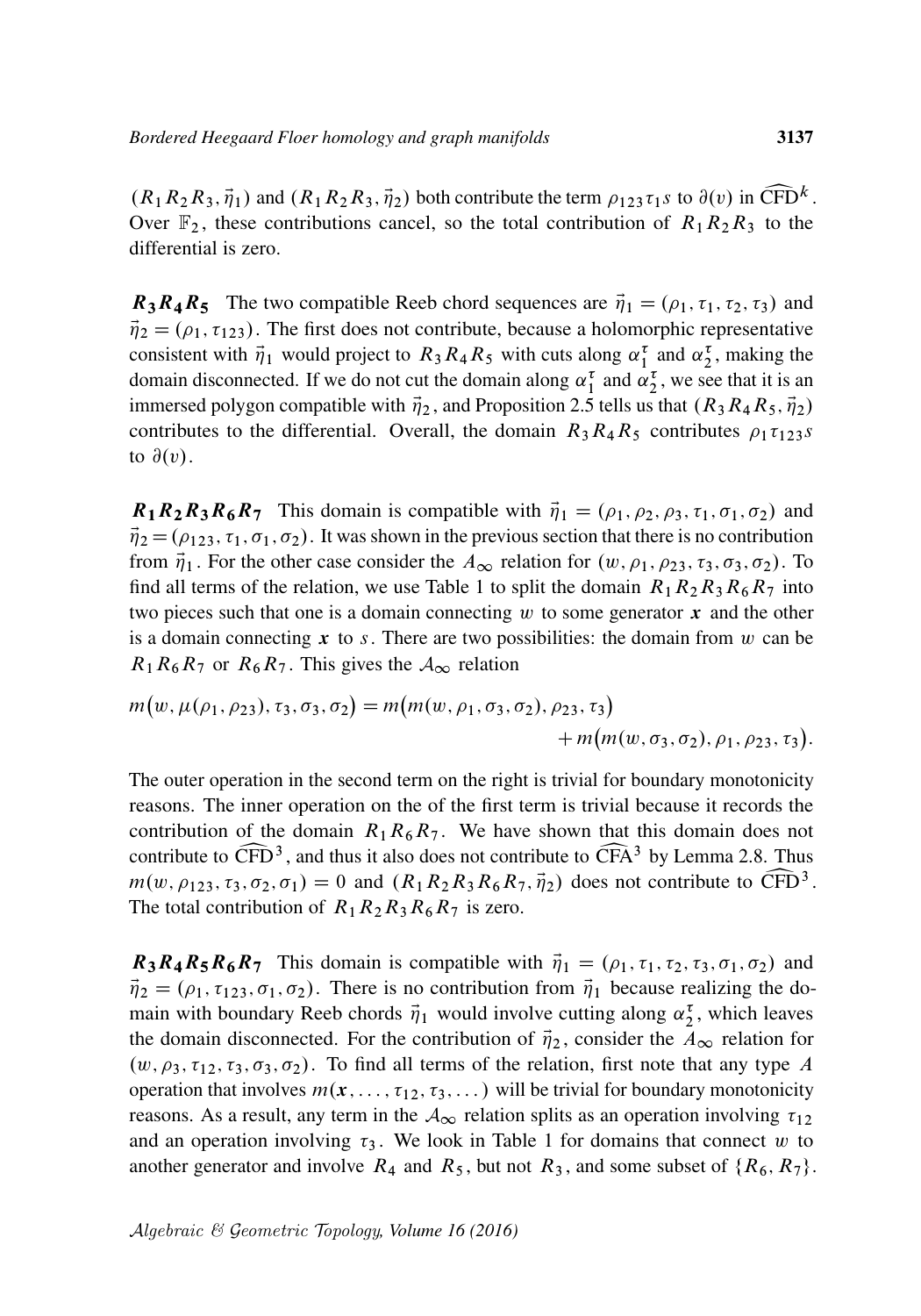The only option is the domain  $R_4R_5R_6R_7$  connecting w to itself. The relation can be written as

$$
m(w, \rho_3, \tau_{123}, \sigma_3, \sigma_2) = m(m(w, \tau_{12}, \sigma_3, \sigma_2), \rho_3, \tau_3).
$$

To compute the inner operation on the right, we can use another  $A_{\infty}$  relation to show that

$$
m(w, \tau_{12}, \sigma_3, \sigma_2) = m(m(w, \tau_1, \sigma_3, \sigma_2), \tau_2) = m(z, \tau_2) = w,
$$

where  $m(w, \tau_1, \sigma_3, \sigma_2)$  is nontrivial because the domain  $R_4R_6R_7$  was shown to contribute to  $\widehat{\text{CFD}}^3$  based on the choice of complex structure J. We now have

$$
m(w, \rho_3, \tau_{123}, \sigma_3, \sigma_2) = m(w, \rho_3, \tau_3) = s.
$$

Thus we have that  $(R_3R_4R_5R_6R_7, \vec{\eta}_2)$  contributes to  $\widehat{\text{CFA}}^3$  or  $\widehat{\text{CFD}}^3$ . Overall the domain  $R_3R_4R_5R_6R_7$  contributes  $\rho_1\tau_{123}\sigma_{12}s$  to  $\partial(w)$ . domain  $R_3R_4R_5R_6R_7$  contributes  $\rho_1\tau_{123}\sigma_{12}s$  to  $\partial(w)$ .

 $R_1R_2R_6R_7R_8$  This domain is compatible with  $\vec{\eta}_1 = (\rho_2, \rho_3, \tau_1, \sigma_1, \sigma_2, \sigma_3)$  and  $\vec{\eta}_2 = (\rho_2, \rho_3, \tau_1, \sigma_{123})$ . It has already been shown that there is no contribution with  $\vec{\eta}_1$ . For the contribution of  $\vec{\eta}_2$ , use the  $\mathcal{A}_{\infty}$  relation for  $(t, \rho_2, \rho_1, \sigma_{12}, \sigma_3)$ . We look in [Table 1](#page-28-0) for domains starting at t which involve  $R_6$  and  $R_8$  but not  $R_7$ , and some subset of  $\{R_1, R_2\}$ ; there is only one option. The  $A_{\infty}$  relation becomes

$$
m(t, \rho_2, \rho_1, \mu(\sigma_{12}, \sigma_3)) = m(m(t, \rho_2, \sigma_{12}), \rho_1, \sigma_3).
$$

The  $A_{\infty}$  relation for  $(t, \rho_2, \sigma_1, \sigma_2)$  implies that  $m(t, \rho_2, \sigma_1) = z$ , so

$$
m(t, \rho_2, \rho_1, \sigma_{123}) = m(z, \rho_1, \sigma_3) = y.
$$

Thus by [Lemma 2.8,](#page-19-0) the domain  $R_1R_2R_6R_7R_8$  contributes  $\rho_{23}\sigma_{123}y$  to  $\partial(t)$ .

 $R_4R_5R_6R_7R_8$  This domain is compatible with  $\vec{\eta}_1 = (\tau_2, \tau_3, \sigma_1, \sigma_2, \sigma_3)$  and  $\vec{\eta}_2 =$  $(\tau_2, \tau_3, \sigma_{123})$ . With  $\vec{\eta}_1$ , the  $R_4R_5R_6R_7R_8$  is realized as an immersed polygon, so the pair contributes to the differential. With  $\vec{\eta}_2$ , the contribution of this domain is determined by the  $A_{\infty}$  relation

$$
m(t, \tau_2, \tau_1, \mu(\sigma_{12}, \sigma_3)) = m(m(t, \tau_2, \sigma_{12}), \tau_1, \sigma_3) = m(x, \tau_1, \sigma_3) = y
$$

and [Lemma 2.8.](#page-19-0) The domain contributes with  $\vec{\eta}_2$ , and the total mod 2 contribution of the domain is zero.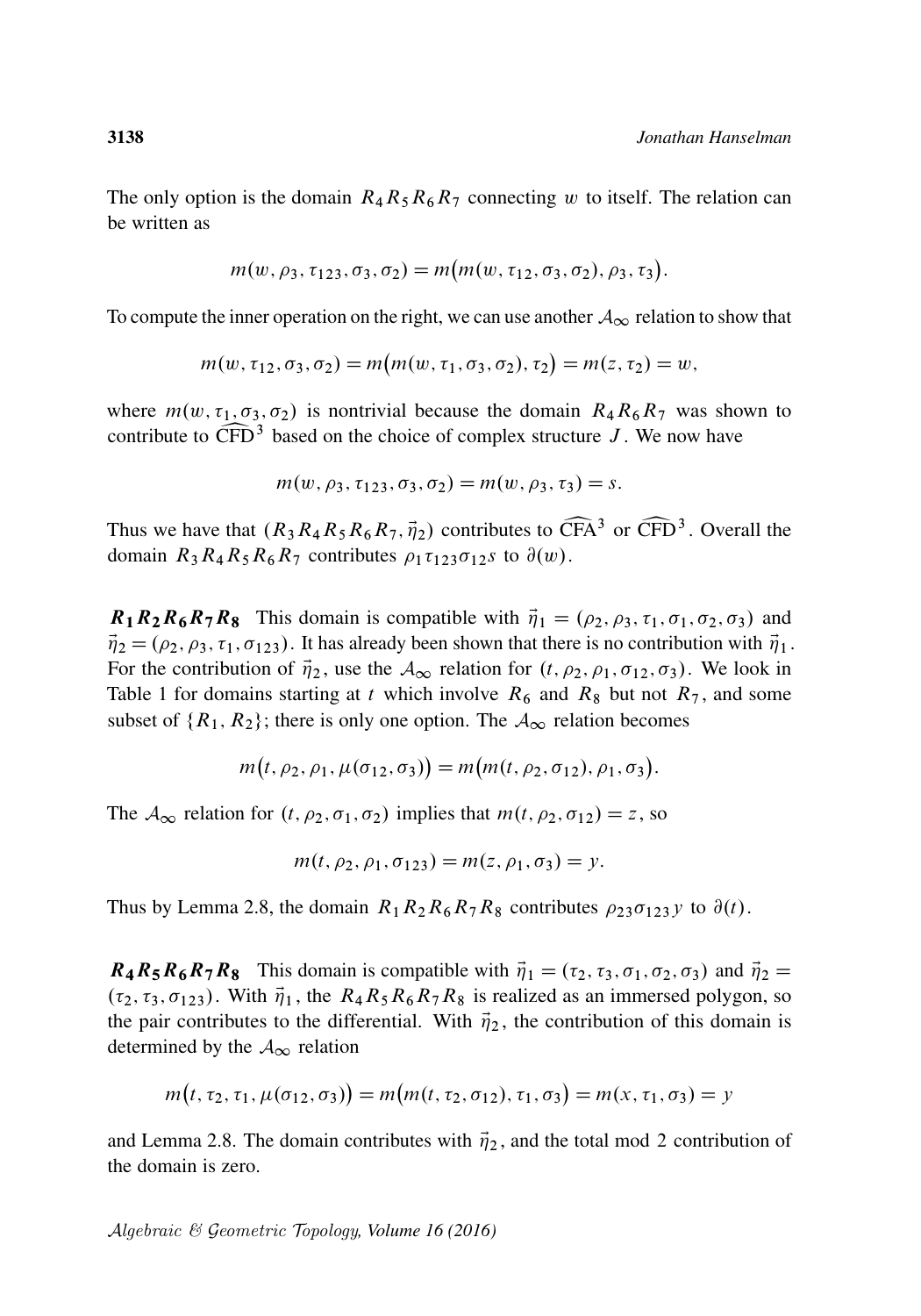$R_1R_2R_3R_4R_5R_6R_7$  This domain has four compatible sequences of Reeb chords:

$$
\vec{\eta}_1 = (\rho_1, \rho_2, \rho_3, \tau_1, \tau_2, \tau_3, \sigma_1, \sigma_2), \quad \vec{\eta}_2 = (\rho_1, \rho_2, \rho_3, \tau_{123}, \sigma_1, \sigma_2), \n\vec{\eta}_3 = (\rho_{123}, \tau_1, \tau_2, \tau_3, \sigma_1, \sigma_2), \quad \vec{\eta}_4 = (\rho_{123}, \tau_{123}, \sigma_1, \sigma_2).
$$

To obtain a boundary with Reeb chords  $\vec{\eta}_1$ , we must cut along all  $\alpha$  arcs. This produces an immersed polygon, but there are too many edges and corners for [Proposition 2.5](#page-15-0) to apply. For instance, cutting along  $\alpha_1^{\tau}$  produces corners at h, but the generators v and s do not contain the point h. Therefore the domain does not contribute with  $\vec{\eta}_1$ . For the other sequences of Reeb chords, we can use [Lemma 2.8](#page-19-0) and appropriate  $A_{\infty}$  relations. We find that the domain contributes with  $\vec{\eta}_2$  and  $\vec{\eta}_4$ , and not with  $\vec{\eta}_3$ . Overall with  $\mathbb{F}_2$ coefficients the contribution of this domain is zero.

#### 3J Canceling differentials

Putting everything together, the differential on  $\widehat{CFD}^k(\mathcal{Y}_P)$  is recorded in [Figure 13.](#page-37-0)<br>The unlabeled arrow from t to s is the differential corresponding to the bigon  $R_9$ . The unlabeled arrow from t to s is the differential corresponding to the bigon  $R_9$ . This unlabeled edge can be canceled using the edge reduction algorithm for type  $D$ structures described in [Remark 2.1.](#page-7-0) We eliminate the arrow and the generators  $t$  and  $s$ , and for every "zig-zag"

$$
x \xrightarrow{a_1} s \longleftarrow t \xrightarrow{a_2} y,
$$

we introduce the new arrow  $x \xrightarrow{a_1 \cdot a_2} y$ . The resulting simplified form of  $\widehat{\text{CFD}}^k(\mathcal{Y}_P)$ <br>(which is quasi-isomorphic to the first diagram) is given in Figure 14. (which is quasi-isomorphic to the first diagram) is given in [Figure 14.](#page-38-0)

#### $3K$  Extremal spin<sup>c</sup>–structures

To complete the computation of  $\widehat{CFD}^3(\mathcal{Y}_P)$ , we must compute  $\widehat{CFD}^3(\mathcal{Y}_P, \mathfrak{s})$  for other spin<sup>c</sup>-structures  $\mathfrak{s}$ .  $spin<sup>c</sup>$ -structures  $s$ .

 $(1, 2, 0)$  Consider first the spin<sup>c</sup>–structure  $\epsilon$  that has 1, 2 and 0  $\alpha$ –arcs occupied on the  $\rho$ ,  $\sigma$  and  $\tau$  boundaries, respectively. The only generator in this spin<sup>c</sup>–structure is *ag i*, so  $\widehat{\text{CFD}}^3(\mathcal{Y}_P, \mathfrak{s})$  has one generator and no differentials.

 $(2, 1, 0)$  and  $(2, 0, 1)$  The spin<sup>c</sup>–structures with two arcs occupied on the  $\rho$  boundary each have only one generator and no differentials. The generator with one  $\alpha^{\sigma}$  arc is occupied is  $afi$ , and the generator with one  $\alpha^{\tau}$  arc occupied is  $afh$ .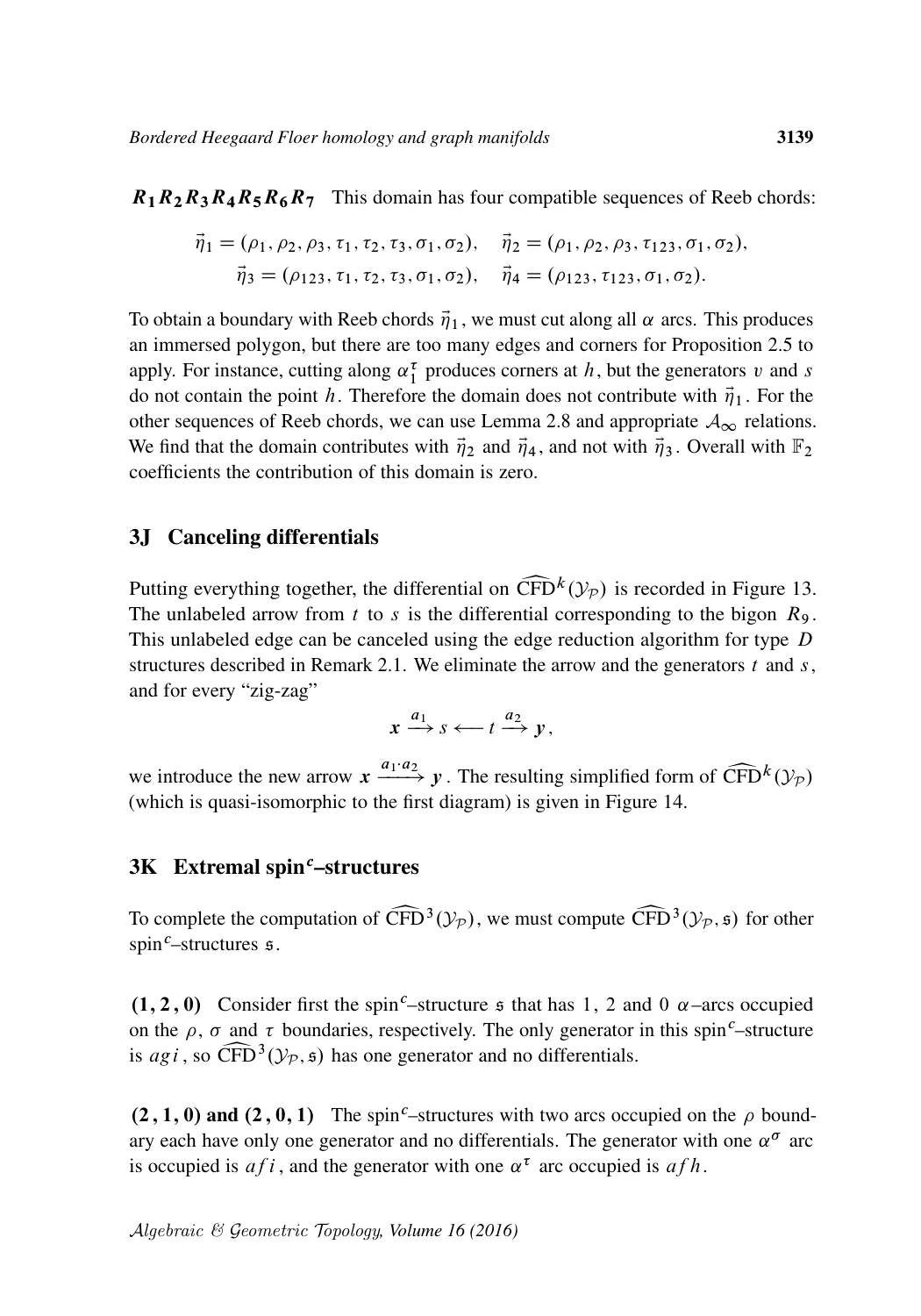<span id="page-37-0"></span>

Figure 13:  $\widehat{\text{CFD}}^k(\mathcal{H}')$  in the middle spin<sup>c</sup>–structure, for the given choice of complex structure J complex structure J

 $(1, 0, 2)$  The spin<sup>c</sup>–structure  $\epsilon$  that has one  $\alpha$  arc occupied on the  $\rho$  boundary, zero on the  $\sigma$  boundary and two on the  $\tau$  boundary has 3 generators: *aeh*, bfh and dfh. Recall that domains connecting these generators may not touch the  $\sigma$  or  $\tau$  boundaries, so we only need to consider the regions  $R_1$ ,  $R_2$  and  $R_9$ . It is easy to see that  $R_1$ contributes a differential from  $bfh}$  to aeh and  $R_2$  contributes a differential from aeh to  $dfh$  (they are both polygons). None of the generators include the points i or j, so  $R_9$  is not involved in any differentials. Finally,  $R_1R_2$  does not contribute by [Proposition 2.3;](#page-13-0) the corners make  $R_1R_2$  a domain connecting  $bfh}$  to  $dfh$ , but neither of these generators contain a point on  $\alpha_1^{\rho}$  $\frac{\rho}{1}$ , which is required for a domain with Reeb chords ( $\rho_2$ ,  $\rho_3$ ) to contribute nontrivially. For this spin<sup>c</sup>–structure, CFD<sup>3</sup>( $\mathcal{Y}_P$ ,  $\mathfrak{s}$ ) is given by given by

$$
bfh \xrightarrow{\rho_3} aeh \xrightarrow{\rho_2} dfh.
$$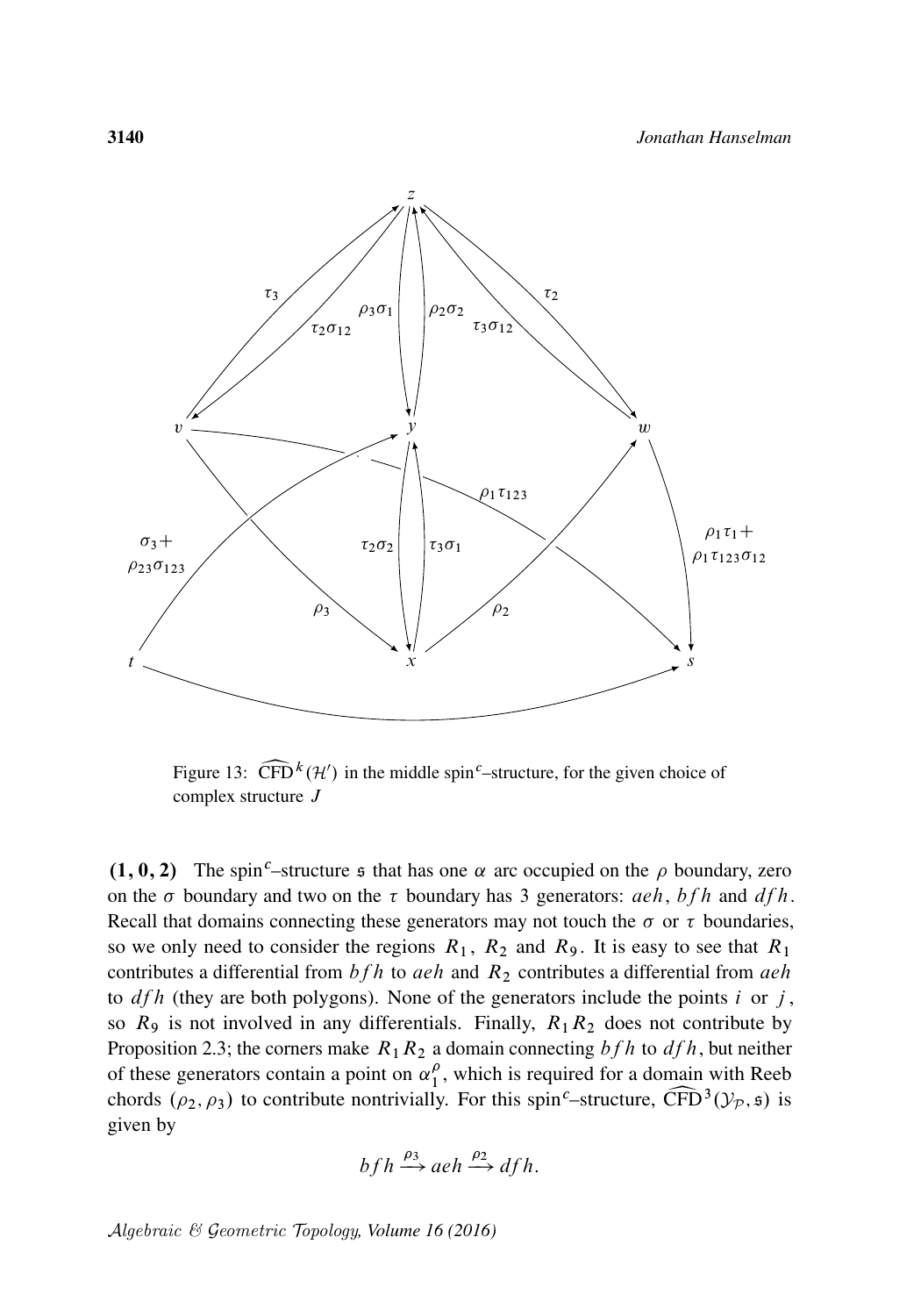<span id="page-38-0"></span>

Figure 14:  $\widehat{CFD}^3$ <br>differential from *t* Figure 14:  $\widehat{\text{CFD}}^3(\mathcal{Y}_p)$  in the middle spin<sup>c</sup>–structure after canceling the differential from t to s in  $\widehat{\text{CFD}}^3(\mathcal{H}')$ 

 $(0, 2, 1)$  This spin<sup>c</sup>–structure has 3 generators: *bgi*, *cgi* and *dgi*. Domains that contribute to the differential do not touch the  $\rho$  or  $\sigma$  boundaries. The only domains which connect two generators are  $R_4$ ,  $R_5$  and  $R_4R_5$ . It is clear that the polygons  $R_4$ and  $R_5$  contribute, but the contribution of  $R_4R_5$  is zero. Thus  $\widehat{\text{CFD}}^3(\mathcal{Y}_p, \mathfrak{s})$  for this spin<sup>c</sup>–structure is given by spin<sup>c</sup>–structure is given by

$$
bg \, i \stackrel{\tau_3}{\rightarrow} cg \, i \stackrel{\tau_2}{\rightarrow} dg \, i.
$$

 $(0, 1, 2)$  This spin<sup>c</sup>–structure has 7 generators: bgh, dgh, cei, bji, bki, djk and  $dki$ . So  $R_9$  contributes differentials from  $bki$  to  $bji$  and from  $dki$  to  $dji$ . There can be no other differentials ending at  $bji$  or  $dji$ , so the edge reduction algorithm lets us cancel these differentials and remove the generators  $bki$ ,  $bji$ ,  $dki$  and  $dji$  without adding new differentials (it is worth noting that we could also compute  $\widehat{\text{CFD}}^3(\mathcal{Y}_p, \mathfrak{s})$  using the Heegaard diagram  $\mathcal H$  in Figure 7 instead of  $\mathcal H'$ , and we would not have to using the Heegaard diagram  $H$  in [Figure 7](#page-24-1) instead of  $H'$ , and we would not have to deal with these four generators at all). The only domains connecting the remaining three generators are  $R_6$ ,  $R_7$  and  $R_6R_7$ . Once again, the individual regions contribute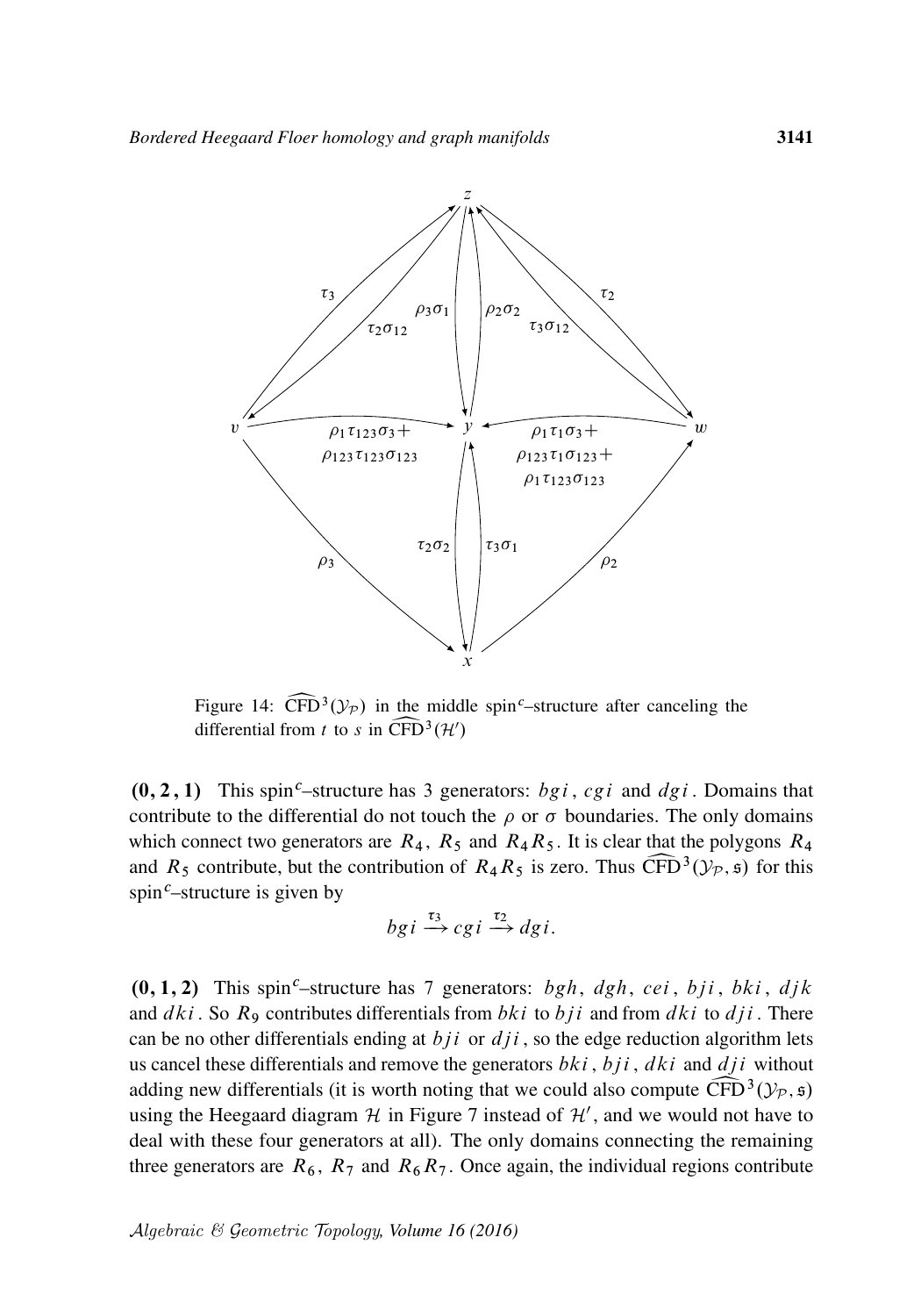while  $R_6 R_7$  has zero contribution for idempotent reasons, and  $\widehat{\text{CFD}}^3(\mathcal{Y}_p, \mathfrak{s})$  is

$$
dgh \xrightarrow{\sigma_2} cei \xrightarrow{\sigma_1} bgh.
$$

#### 3L Gradings

As described in [Section 2H,](#page-20-0)  $\widehat{\text{CFD}}^3(\mathcal{Y}_P)$  is graded by a set which is a quotient of the noncommutative group  $G_{3,0}$ . We will compute this (relative) grading for the middle As described in Section 2H,  $\widehat{\text{CFD}}^3(\mathcal{Y}_P)$  is graded by a set which is a quotient of the spin<sup>c</sup>–structure, using the form of  $\widehat{CFD}^3(\mathcal{Y}_P)$  depicted in [Figure 14.](#page-38-0)

We choose x as the preferred generator and assign it the grading  $\vec{0} = (0; 0, 0; 0, 0; 0, 0)$ . The arrow from x to w indicates that  $\partial x$  contains the term  $\rho_2 w$ , and thus  $gr(\partial x) =$  $gr(\rho_2w)$ . By the relation [\(7\),](#page-21-0) we have

$$
\lambda^{-1} \operatorname{gr}(x) = \operatorname{gr}(\partial x) = \operatorname{gr}(\rho_2) \operatorname{gr}(w),
$$

and so

$$
gr(w) = \lambda^{-1} gr(\rho_2)^{-1} gr(x) = \lambda^{-1} \left(\frac{1}{2}; -\frac{1}{2}, -\frac{1}{2}; 0, 0; 0, 0\right) \vec{0}
$$
  
=  $\left(-\frac{1}{2}; -\frac{1}{2}, -\frac{1}{2}; 0, 0; 0, 0\right).$ 

Similarly, the arrow from z to w implies that  $\lambda^{-1}$  gr(z) = gr( $\partial z$ ) = gr( $\tau_2$ ) gr(w), so

$$
gr(z) = \lambda \left(-\frac{1}{2}; 0, 0; 0, 0; \frac{1}{2}, \frac{1}{2}\right)\left(-\frac{1}{2}; -\frac{1}{2}, -\frac{1}{2}; 0, 0; 0, 0\right)
$$
  
= 
$$
\left(0; -\frac{1}{2}, -\frac{1}{2}; 0, 0; \frac{1}{2}, \frac{1}{2}\right).
$$

The arrow from  $v$  to  $z$  implies that

$$
gr(v) = \lambda gr(\tau_3) gr(z)
$$
  
=  $\lambda \left(-\frac{1}{2}; 0, 0; 0, 0; -\frac{1}{2}, \frac{1}{2}\right) \left(0; -\frac{1}{2}, -\frac{1}{2}; 0, 0; \frac{1}{2}, \frac{1}{2}\right)$   
=  $\left(0; -\frac{1}{2}, -\frac{1}{2}; 0, 0; 0, 1\right).$ 

Finally, the arrow from  $y$  to  $x$  implies that

$$
gr(y) = \lambda gr(\sigma_2) gr(\tau_2) gr(x)
$$
  
=  $\lambda \left(-\frac{1}{2}; 0, 0; \frac{1}{2}, \frac{1}{2}; 0, 0\right) \left(-\frac{1}{2}; 0, 0; 0, 0; \frac{1}{2}, \frac{1}{2}\right) \vec{0}$   
=  $(0; 0, 0; \frac{1}{2}, \frac{1}{2}; \frac{1}{2}, \frac{1}{2}).$ 

We have now computed the gradings of each generator as elements of the group  $G_{3,0}$ . However, these gradings are only well defined modulo the action of  $P(x)$ , the group generated by the gradings of periodic domains connecting  $x$  to itself. To finish the computation, we need to find  $P(x)$ .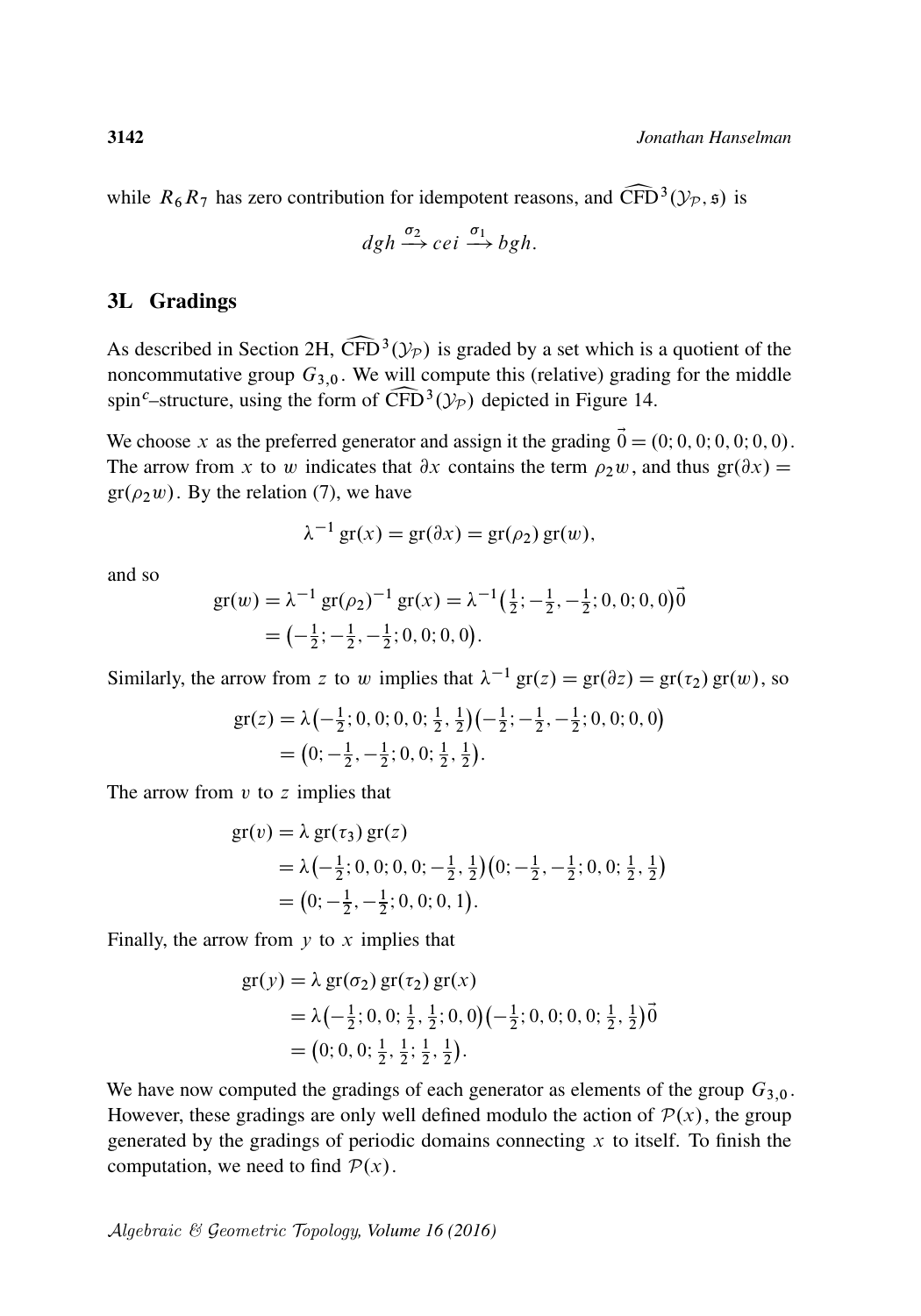Consider the arrow from v to x, which implies that  $\lambda^{-1}$  gr(v) = gr( $\rho_3$ ) gr(x). It follows that

$$
gr(x) = \lambda^{-1} gr(\rho_3)^{-1} gr(v)
$$
  
=  $\lambda^{-1} (\frac{1}{2}; \frac{1}{2}, -\frac{1}{2}; 0, 0; 0, 0) (0; -\frac{1}{2}, -\frac{1}{2}; 0, 0; 0, 1)$   
= (-1; 0, -1; 0, 1; 0, 0).

We have that  $gr(x) = (-1, 0, -1, 0, 1, 0, 0)$ , but also that  $gr(x) = \vec{0}$ . It follows that  $(-1; 0, -1; 0, 1; 0, 0)$  and  $\vec{0}$  are equivalent modulo  $\mathcal{P}(x)$ , and thus we have  $(-1; 0, -1; 0, 1; 0, 0) \in \mathcal{P}(x)$ . In fact, since this nonzero value of  $gr(x)$  was obtained from  $\vec{0}$  by following a loop of edges with oriented labels  $(\rho_2, -\tau_2, -\tau_3, \rho_3)$ , the difference  $(-1; 0, -1; 0, 1; 0, 0)$  corresponds to the grading of a periodic domain with boundary  $\rho_{23} - \tau_{23}$ .

Another value for  $gr(x)$ , and thus another element of  $\mathcal{P}(x)$ , can be found by considering the arrow from  $x$  to  $y$ . We have that

$$
gr(x) = \lambda gr(\sigma_1) gr(\tau_3) gr(y)
$$
  
=  $\lambda \left(-\frac{1}{2}; 0, 0; \frac{1}{2}, -\frac{1}{2}; 0, 0\right) \left(-\frac{1}{2}; 0, 0; 0, 0; -\frac{1}{2}, \frac{1}{2}\right) \left(0; 0, 0; \frac{1}{2}, \frac{1}{2}; \frac{1}{2}, \frac{1}{2}\right)$   
=  $(0; 0, 0; 1, 0; 0, 1).$ 

So  $(0, 0, 0, 1, 0, 0, 1)$  is an element of  $\mathcal{P}(x)$ , corresponding to a periodic domain with boundary  $\sigma_{12} + \tau_{23}$ .

Consider the loop formed by the arrow from y to x, the  $\rho_1 \sigma_3 \tau_{123}$  arrow from w to x and the arrow from  $x$  to  $w$ . This loop corresponds to a periodic domain with boundary  $\rho_{12} + \sigma_{23} + \tau_{12}$ . As before, starting with  $gr(x) = \vec{0}$  the arrow from y to x implies that  $gr(y) = (0; 0, 0; \frac{1}{2})$  $\frac{1}{2}, \frac{1}{2}$  $\frac{1}{2}$ ;  $\frac{1}{2}$  $\frac{1}{2}, \frac{1}{2}$  $\frac{1}{2}$ ). The arrow from w to y then implies that

$$
gr(w) = \lambda gr(\rho_1) gr(\sigma_3) gr(\tau_1) gr(y)
$$
  
=  $\lambda \left(-\frac{1}{2}; \frac{1}{2}, -\frac{1}{2}; 0, 0; 0, 0\right) \left(-\frac{1}{2}; 0, 0; -\frac{1}{2}, \frac{1}{2}; 0, 0\right) \left(-\frac{1}{2}; 0, 0; 0, 0; \frac{1}{2}, -\frac{1}{2}\right) gr(y)$   
=  $\left(-\frac{1}{2}; \frac{1}{2}, -\frac{1}{2}; -\frac{1}{2}, \frac{1}{2}; \frac{1}{2}, -\frac{1}{2}\right) (0; 0, 0; \frac{1}{2}, \frac{1}{2}; \frac{1}{2}, \frac{1}{2})$   
=  $\left(-\frac{1}{2}; \frac{1}{2}, -\frac{1}{2}; 0, 1; 1, 0\right)$ .

The arrow from  $x$  to  $w$  then implies that

$$
gr(x) = \lambda gr(\rho_2) gr(w)
$$
  
=  $\lambda \left(-\frac{1}{2}; \frac{1}{2}, \frac{1}{2}; 0, 0; 0, 0\right) \left(-\frac{1}{2}; \frac{1}{2}, -\frac{1}{2}; 0, 1; 1, 0\right)$   
=  $\left(-\frac{1}{2}; 1, 0; 0, 1; 1, 0\right)$ 

is an element of  $P(x)$ .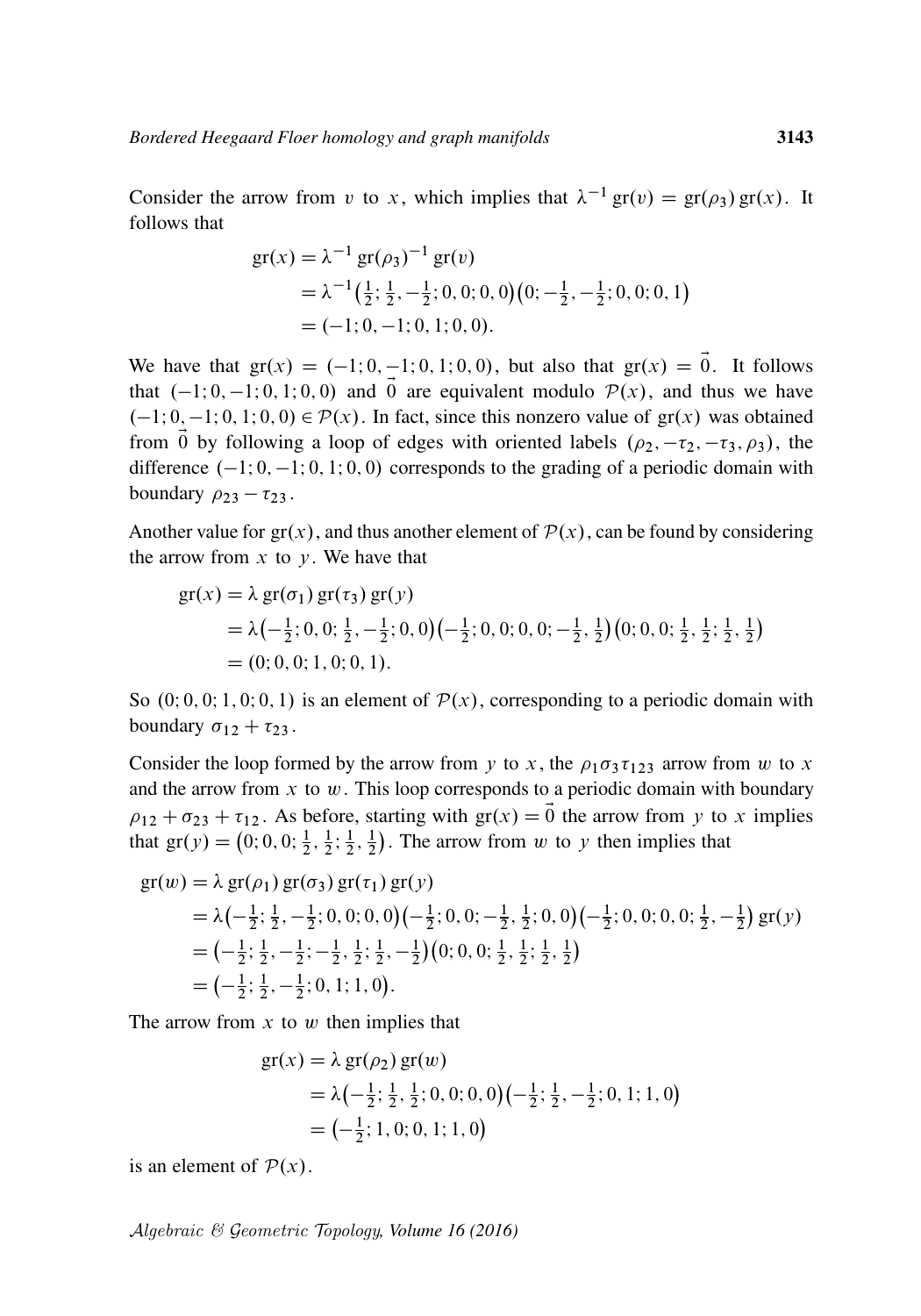Since  $\mathcal{Y}_P$  has 3 boundary components, the space of periodic domains has dimension 3. Since the three elements of  $\mathcal{P}(x)$  we have found are independent, they are enough to determine  $P(x)$ :

 $\mathcal{P}(x) = \langle (-1; 0, -1; 0, 1; 0, 0), (0; 0, 0; 1, 0; 0, 1), (-\frac{1}{2}, -1; 0, 0, 1, 0, 0, 1) \rangle$  $\frac{1}{2}$ ; 1, 0; 0, 1; 1, 0)  $\bigg\}$ .

# <span id="page-41-0"></span>4 Self gluing

Any graph manifold which is represented by a tree with only genus zero vertices can be obtained by gluing together copies of  $\mathcal{Y}_P$ , solid tori, and mapping cylinders of appropriate Dehn twists. Each time a new piece is glued on, the new bordered Heegaard Floer invariants can be obtained as a box tensor product by the pairing theorem.

To build up an arbitrary graph manifold from these building blocks, however, it is often necessary to glue two boundaries of a 3–manifold together. The resulting bordered invariants are obtained by taking Hochschild homology, but we must first tensor with an additional bimodule which corresponds to the bordered Heegaard diagram  $H_{SG}$  in [Figure 15.](#page-42-0)

The process of self-gluing is discussed in [\[11,](#page-62-17) Section 4.4], and a Heegaard diagram isotopic to  $\mathcal{H}_{SG}$  is given there. We recall here the topological interpretation of  $\mathcal{H}_{SG}$ . Adding 2-handles along the curves  $\beta_1$  and  $\beta_2$  produces the manifold  $F \times [0, 1]$ , where F is the twice punctured torus, that is,  $T^2 \times [0, 1]$  with two tubes drilled out. The curves  $\alpha_0$  and  $\beta_0$  correspond to meridians of these tubes, so adding 2–handles along  $\alpha_0$  and  $\beta_0$  has the effect of filling in these tubes with meridional disks (for this reason,  $\mathcal{H}_{SG}$  is referred to as the *tube-cutting piece* in [\[11\]](#page-62-17)).

The following lemma captures the importance of  $H_{SG}$  to self-gluing (the two boundary case of this lemma is implicit in the proof of Theorem 12 in [\[11\]](#page-62-17)):

<span id="page-41-1"></span>**Lemma 4.1** Let  $H$  be a bordered Heegaard diagram for a bordered 3-manifold Y with at least two (toroidal) boundary components. Let  $\mathcal{H}'$  be obtained from  $\mathcal{H}$  by gluing the first and second boundary components of  $H$  to each other with a copy of  $H_{SG}$  in between, and let Y' be obtained from Y by gluing the first and second boundary components together. Then  $\mathcal{H}'$  is a (bordered) Heegaard diagram for  $Y'$ .

**Proof** Recall that a 3–manifold is obtained from a (bordered) Heegaard diagram by attaching 2–handles to the thickened Heegaard surface along  $\alpha$  curves on one side and along  $\beta$  curves on the other side. In the closed case, the result has an  $S^2$  boundary component on each side, which we cap off with 3–balls. In the bordered case, we also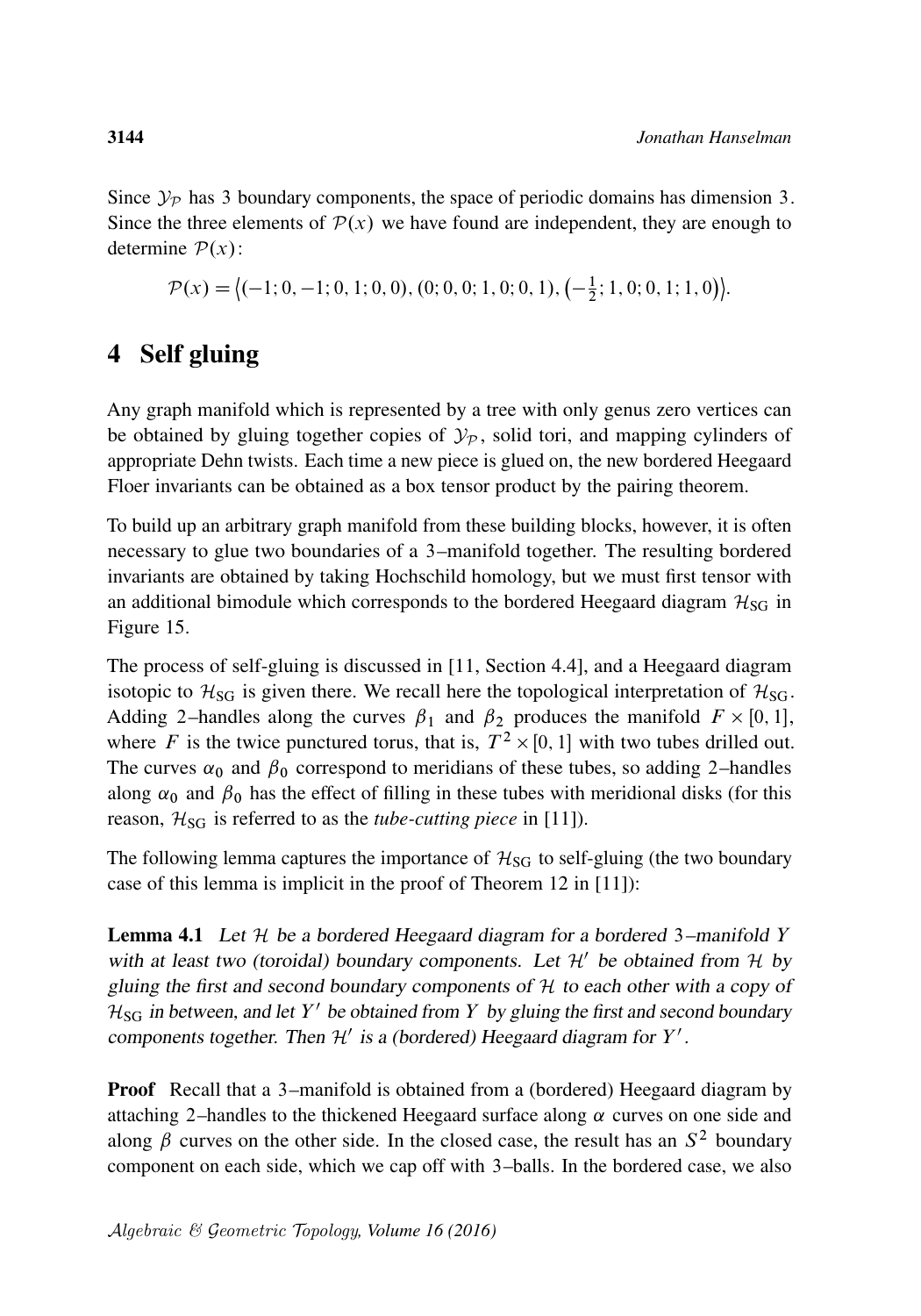<span id="page-42-0"></span>

Figure 15: A Heegaard diagram  $H_{SG}$  for the self gluing bimodule

complete the manifold by adding a 3–ball on each side, but each 3–ball intersects each boundary component of the resulting bordered 3–manifold in a disk.

Let H be the 3–manifold obtained by adding 2–handles to  $H$  as above, so that  $Y = H \cup B_1 \cup B_2$ , where  $B_1$  and  $B_2$  are 3-balls. Note that  $Y' = H' \cup B'_1 \cup B'_2$ , where  $H'$  is obtained from H by gluing the appropriate two boundary components and adding 2-handles as before, and  $B_i'$  is obtained from  $B_i$  by identifying two disks on the boundary. Thus Y' is obtained from  $H'$  by filling in two tubes with solid tori. This can be accomplished by adding a meridional disk followed by a 3–ball for each solid torus. Inserting  $H_{SG}$  between the two boundaries of  $H$  has exactly the effect of adding these meridional disks. That is, attaching 2-handles to  $\mathcal{H}'$  is the same as attaching 2–handles to H with the relevant boundaries glued (which produces  $H'$ ) and then attaching a 2–handle to a meridional curve on each "tube". Adding a 3–ball to each side then produces Y', and so  $\mathcal{H}'$  is a Heegaard diagram for Y'.  $\Box$ 

Note that  $H_{SG}$  is not a valid bordered Heegaard diagram because it has too many  $\alpha$ and  $\beta$  curves; nevertheless we can associate a bimodule to it. Strictly speaking,  $\mathcal{H}_{SG}$ is a bordered-sutured Heegaard diagram, as defined in [\[32\]](#page-63-5), and the bimodule is the bordered-sutured Floer bimodule  $BSDD(\mathcal{H}_{SG})$ . However, since it does not affect the computation of the invariant we will not emphasize this distinction, and by abuse of notation we refer to this bimodule as  $\widehat{\text{CFDD}}(\mathcal{H}_{\text{SG}})$ .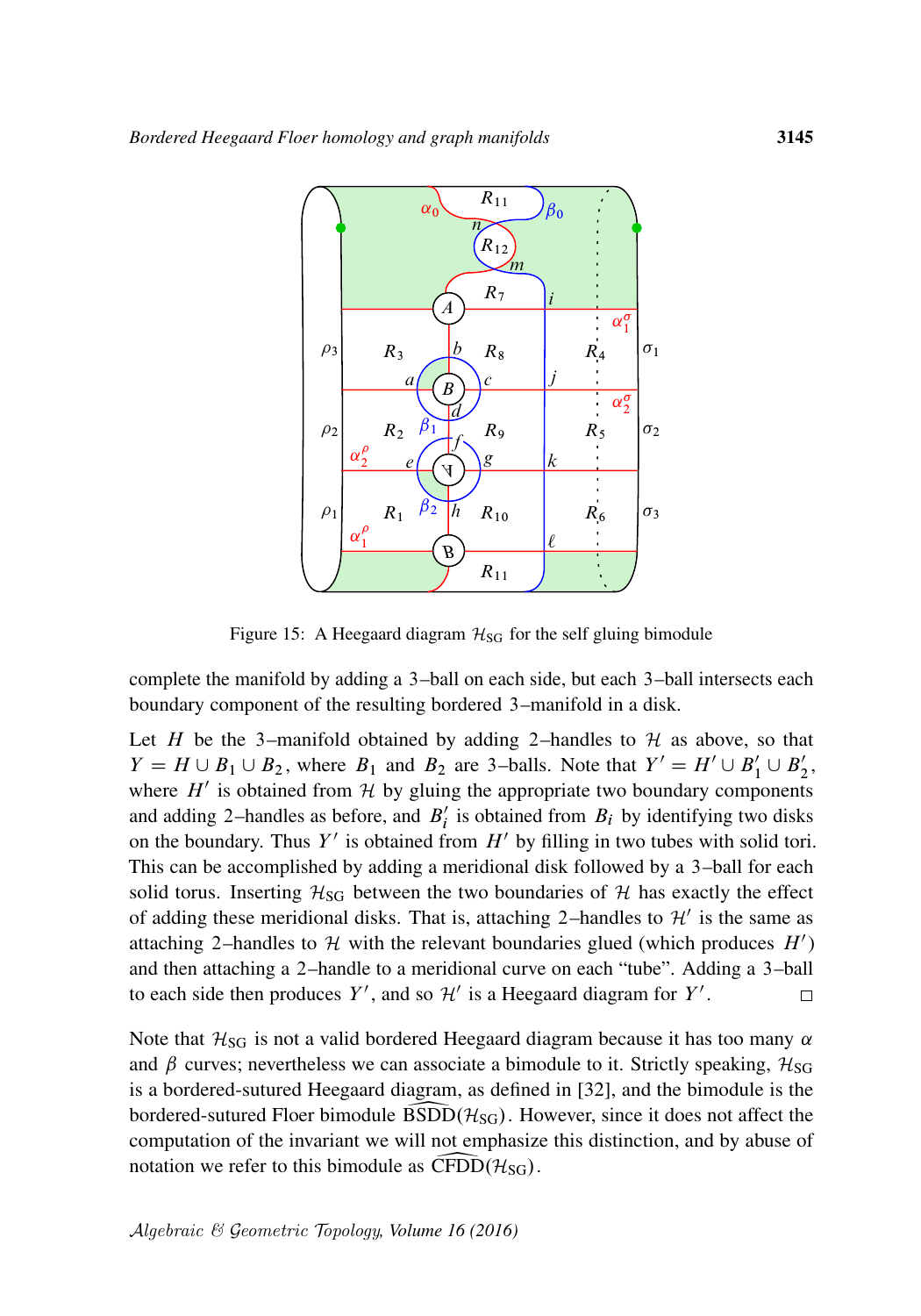The type A version of this bimodule lets us compute invariants of self-glued manifolds:

**Proposition 4.2** Let Y be the bordered 3–manifold Y with  $k \ge 2$  toroidal boundary components. Then

$$
\mathrm{HH}_{*}(\widehat{\mathrm{CFD}}^{k}(Y) \boxtimes \widehat{\mathrm{CFAA}}(\mathcal{H}_{\mathrm{SG}})) \cong \widehat{\mathrm{CFD}}^{k-2}(Y'),
$$

HH<sub>\*</sub>(CFD<sup>k</sup>(Y)  $\boxtimes$  CFAA( $\mathcal{H}_{SG}$ ))  $\cong$  CFD<sup>k-2</sup>(Y'),<br>where Y' is the manifold obtained from Y by gluing the two appropriate boundary components.

**Proof** This is a straightforward generalization of Theorem 12 in [\[11\]](#page-62-17), which considers the case that  $Y$  has only two boundary components. We will not repeat the proof, but the essential observation is contained in [Lemma 4.1.](#page-41-1)  $\Box$ 

The focus of the present section is to compute the invariant CFDD( $\mathcal{H}_{SG}$ ). We first restrict our attention to the middle spin<sup>c</sup>–structure, where exactly one  $\alpha$  arc is occupied at each boundary component. In fact, this computation gives all of  $CFDD(\mathcal{H}_{SG})$ ; it will<br>be shown at the end of this section that the other summands for  $\widehat{CFDD}(\mathcal{H}_{SG})$  are trivial be shown at the end of this section that the other summands for  $CFDD(\mathcal{H}_{SG})$  are trivial.

**Complex structure** As always, the computation of CFDD( $\mathcal{H}_{SG}$ ) depends on the complex structure J chosen for the Heegaard surface  $\Sigma$ . We will make the following assumptions:

• 
$$
\Theta_{8,9}^{d,b} < \Theta_{8,9}^{i,k}
$$

• 
$$
\Theta_{9,10}^{h,f} < \Theta_{9,10}^{j,l}
$$
;

- $\Theta_{2,3,8,9}^{a,a} < \Theta_{2,3,8,9}^{i,k};$
- $\Theta_{1,2,9,10}^{e,e} < \Theta_{1,2,9,10}^{j,l}$ .

We also assume that the following arcs are sufficiently pinched to apply [Proposition 2.7](#page-17-0) when necessary:

- an arc  $\gamma_1$  through  $R_1$ ,  $R_2$  and  $R_3$  parallel to  $\alpha_0$ , connecting  $\beta_2$  in  $R_1$  to  $\beta_1$ in  $R_3$ ;
- an arc  $\gamma_2$  in  $R_7$  parallel to  $\alpha_0$ , connecting  $\beta_0$  to  $\beta_2$ ;
- an arc  $\gamma_3$  in  $R_{11}$  parallel to  $\alpha_0$ , connecting  $\beta_0$  to  $\beta_1$ .

Finally, we will also assume that  $\Theta_{2,5,8,9,9,10}^{h,b} < \Theta_{2,5,8,9,9,10}^{i,\ell}$ , where here  $\Theta_{2,5,8,9,9,10}$ refers to the appropriate ratio of  $\alpha$  and  $\beta$  lengths for the annulus obtained from  $R_2R_5R_8R_9R_9R_{10}$  by pinching along the arc through  $R_2$  mentioned above; see [Figure 16.](#page-44-0)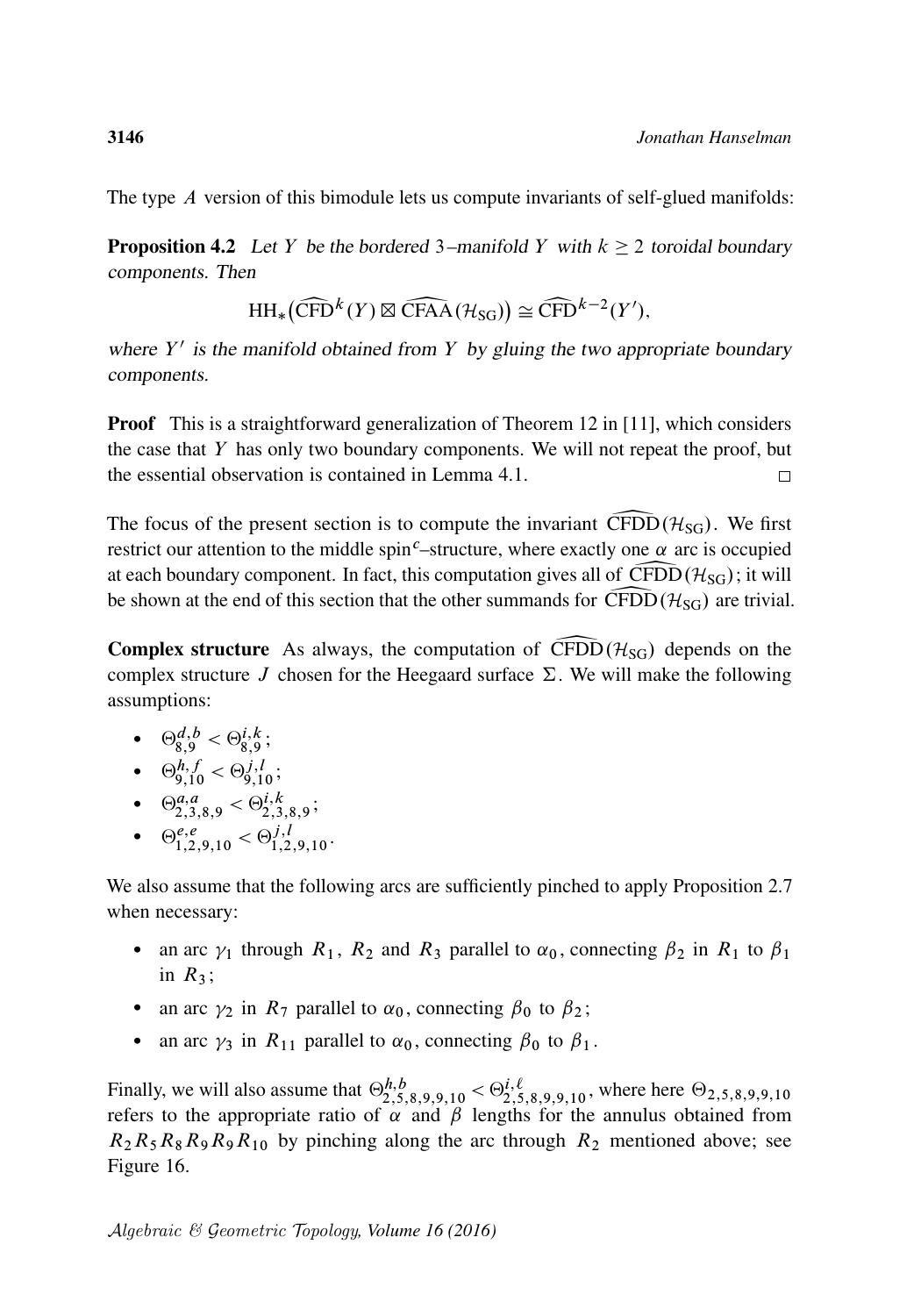<span id="page-44-0"></span>

Figure 16: The domain  $R_2R_4R_5R_8R_9R_9R_{10}$ . It is just like the annulus  $A + B_2$  in [Figure 2,](#page-16-1) except that the inner boundary has too many  $\alpha$  and  $\beta$ segments. To fix this, we pinch along the green dotted arc in  $R_2$ .

To check that these assumptions can be made consistently, note that for all five of the annuli in question, the boundary component for which the ratio  $\Theta$  of  $\alpha$  length to  $\beta$ length is assumed to be large lies on  $\beta_0$  between i and  $\ell$  and  $\alpha_1^{\sigma} \cup \alpha_2^{\sigma}$ . In each case, the boundary component for which  $\Theta$  is assumed to be small lies on  $\alpha_0 \cup \alpha_1^{\rho} \cup \alpha_2^{\rho}$ 2 and  $\beta_1 \cup \beta_2$ . The assumptions concerning these annuli can be satisfied by assuming that  $\alpha_0, \alpha_1^{\rho}$  $\frac{\rho}{1}, \alpha_2^{\rho}$  $\frac{\rho}{2}$  and  $\beta_0$  between *i* and  $\ell$  are all very short (say by pinching along arcs parallel to these curves) and other  $\alpha$  and  $\beta$  curves are relatively long. Finally, note that the three arcs  $\gamma_1$ ,  $\gamma_2$  and  $\gamma_3$  do not intersect any of the segments that are assumed to be short, so these arcs can be pinched without affecting the annuli.

**Generators** CFDD  $(\mathcal{H}_{SG})$  has 20 generators in the middle spin<sup>c</sup>–structure:

|  | afi afj afk afl ahi ahj ahk ahl ang amg |  |  |  |  |
|--|-----------------------------------------|--|--|--|--|
|  | ebi ebj ebk ebl edi edj edk edl enc emc |  |  |  |  |

**Domains** To list the domains that might contribute to CFDD( $\mathcal{H}_{SG}$ ), note that the multiplicities of the regions on the boundary ( $R_1, \ldots, R_6$ ) are at most 1, and the region  $R_{12}$  cannot be combined with any other regions. Checking all positive connected domains which satisfy these conditions for appropriate corner multiplicity, we find 292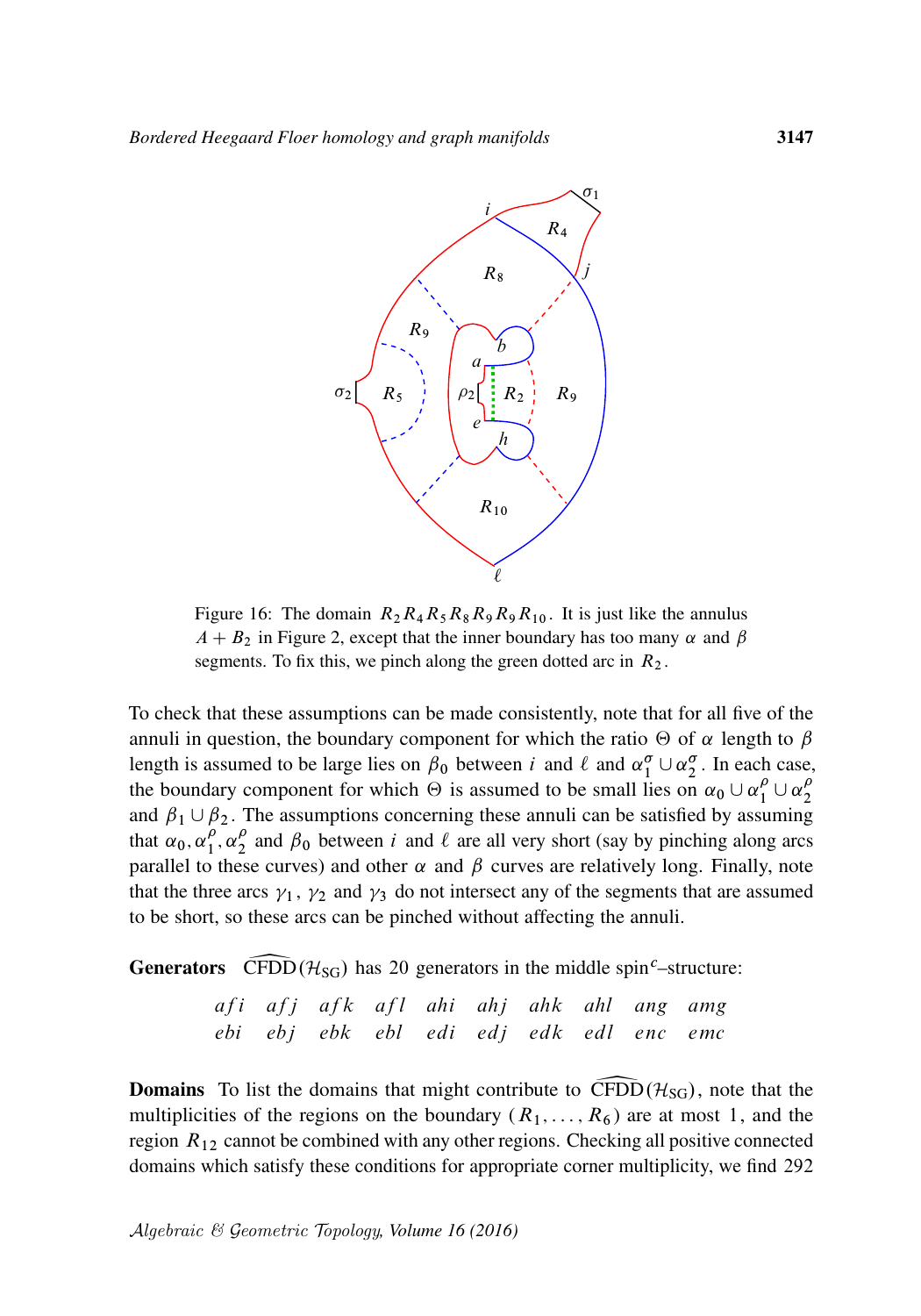<span id="page-45-0"></span>

| Regions        | $\boldsymbol{x}$ | $\mathcal{Y}$ | Regions       | $\boldsymbol{x}$ | $\boldsymbol{y}$ |
|----------------|------------------|---------------|---------------|------------------|------------------|
| 1              | edi              | ahi           | 1, 2, 3       | ebl              | ahl              |
| $\mathbf{1}$   | edj              | ahj           | 1, 6, 10      | enc              | ang              |
| $\mathbf{1}$   | edk              | ahk           | 1,6,10        | emc              | amg              |
| $\mathbf{1}$   | edl              | ahl           | 1,9,10        | edj              | afl              |
| $\overline{c}$ | afi              | edi           | 1, 10, 11     | ebk              | ang              |
| $\overline{2}$ | afj              | edj           | 2, 5, 9       | ang              | enc              |
| $\overline{c}$ | afk              | edk           | 2,5,9         | amg              | emc              |
| $\overline{c}$ | afl              | edl           | 2,8,9         | afi              | ebk              |
| 3              | ebi              | afi           | 2,9,10        | ahj              | edl              |
| $\mathfrak{Z}$ | ebj              | afj           | 3, 4, 8       | enc              | ang              |
| $\mathfrak{Z}$ | ebk              | afk           | 3, 4, 8       | emc              | amg              |
| 3              | ebl              | afl           | 3,7,8         | emc              | ahj              |
| $\overline{4}$ | afj              | afi           | 3,8,9         | edi              | afk              |
| 4              | ahj              | ahi           | 4, 5, 6       | afl              | afi              |
| 4              | ebj              | ebi           | 4, 5, 6       | ahl              | ahi              |
| 4              | edj              | edi           | 4, 5, 6       | ebl              | ebi              |
| 5              | afk              | afj           | 4, 5, 6       | edl              | edi              |
| 5              | ahk              | ahj           | 4,8,9         | edj              | ebk              |
| 5              | ebk              | ebj           | 4,8,11        | afl              | ang              |
| 5              | edk              | edj           | 5,8,9         | edi              | ebj              |
| 6              | afl              | afk           | 5,9,10        | ahk              | afl              |
| 6              | ahl              | ahk           | 6,7,10        | emc              | edi              |
| 6              | ebl              | ebk           | 6,9,10        | ahj              | afk              |
| 6              | edl              | edk           | 1,2,3,8,9     | edi              | ahk              |
| 7              | amg              | ahi           | 1,2,3,9,10    | eb j             | afl              |
| 11             | ebl              | enc           | 1,2,5,9,10    | ebk              | ebl              |
| 12             | amg              | ang           | 1,2,6,9,10    | ebj              | ebk              |
| 12             | emc              | enc           | 1,2,9,10,11   | ebj              | enc              |
| 1, 2, 3        | ebi              | ahi           | 1,5,6,9,10    | edi              | afi              |
| 1, 2, 3        | ebj              | ah j          | 1,8,9,10,11   | edi              | ang              |
| 1, 2, 3        | ebk              | ahk           | 2, 3, 4, 8, 9 | ahj              | ahk              |

Table 4: List of 92 domains that might contribute to  $\widehat{CFDD}(\mathcal{H}_{SG})$ , with the corresponding initial generators  $x$  and final generators  $y$ 

domains to consider. Of these, 200 can be eliminated by [Lemma 2.4](#page-14-0) or [Proposition 2.3](#page-13-0) (though we should make note of these domains, in case they come up when checking  $A_{\infty}$ ) relations). All of these steps are easy to perform with a computer program. The remaining 92 domains are listed in [Table 4.](#page-45-0)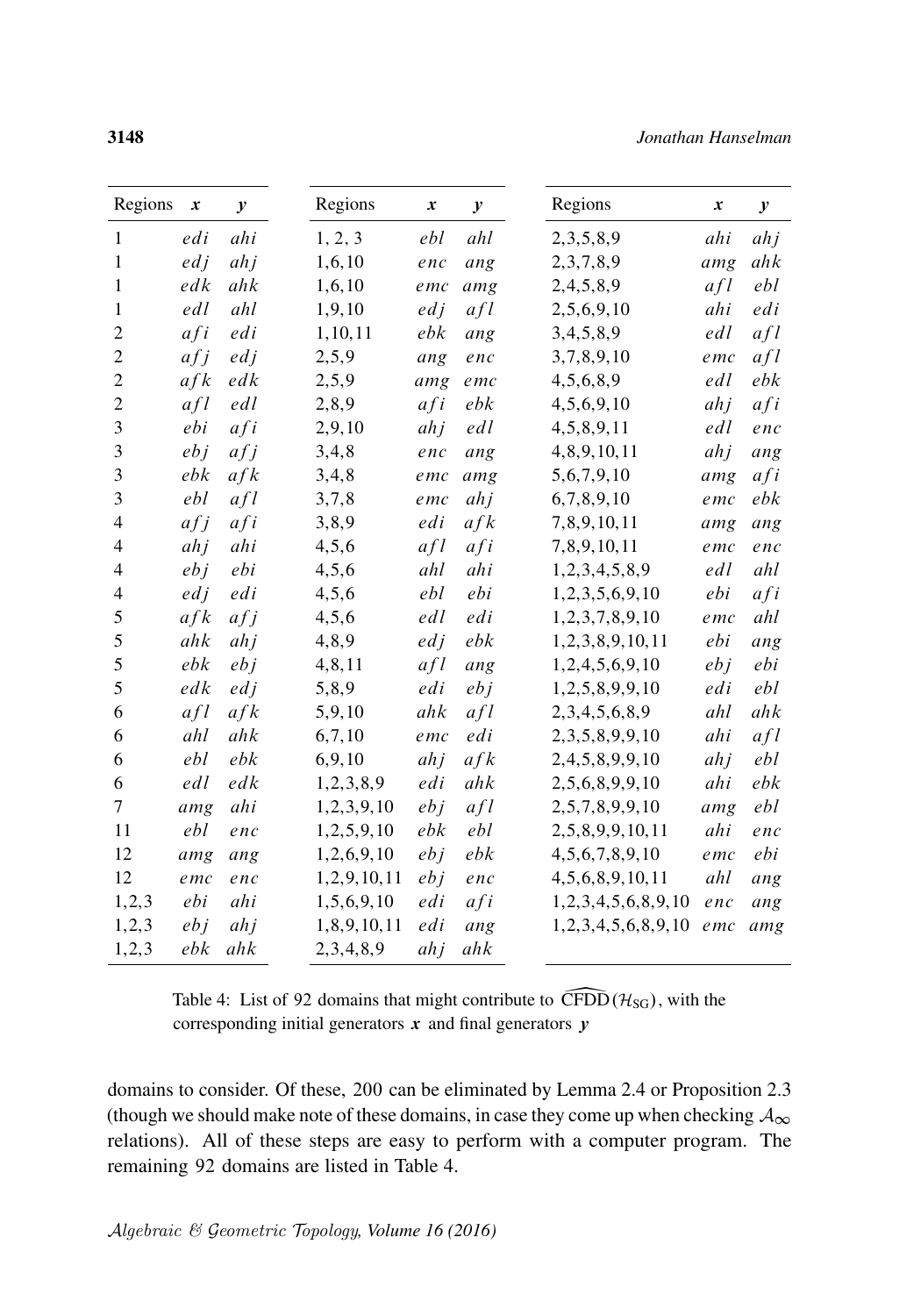<span id="page-46-0"></span>

Figure 17: Regions  $R_4R_5R_8R_9R_{11}$  and  $R_5R_6R_7R_9R_{10}$  are both realized as immersed polygons when cut along  $\alpha_2^{\sigma}$  and  $\alpha_1^{\sigma}$ , respectively.

Polygons All of the single region domains are easily seen to be polygons, and thus contribute to the differential by [Proposition 2.5.](#page-15-0) In addition, it is easy to check that the following domains are polygons:  $R_1R_6R_{10}$ ,  $R_1R_1_0R_{11}$ ,  $R_2R_5R_9$ ,  $R_3R_4R_8$ ,  $R_3R_7R_8$ ,  $R_4R_8R_{11}$  and  $R_6R_7R_{10}$ . Each domain has only one sequence of Reeb chords to consider. Thus by [Proposition 2.5](#page-15-0) each of these domains contributes, and we have quickly dispatched 38 of the entries in [Table 4.](#page-45-0)

The domain  $R_4R_5R_8R_9R_{11}$  is a polygon, though it may not be obvious at first glance. The only compatible sequence of Reeb chords is  $(\sigma_1, \sigma_2)$ . To realize the domain as an immersed surface with boundary Reeb chords  $(\sigma_1, \sigma_2)$ , we must cut along  $\alpha_2^{\sigma}$ , which produces a polygon; see [Figure 17.](#page-46-0) Similarly, the domain  $R_5R_6R_7R_9R_{10}$  corresponds to a polygon with boundary  $(\sigma_2, \sigma_3)$  after cutting along  $\alpha_1^{\sigma}$ . By [Proposition 2.5,](#page-15-0) both of these domains contribute to the differential.

 $R_1R_2R_3$  and  $R_4R_5R_6$  can also be realized as polygons, and thus contribute with Reeb chords  $(\rho_1, \rho_2, \rho_3)$  and  $(\sigma_{123})$ , respectively. Furthermore,  $R_4R_5R_6$  can not contribute with its other sequence of compatible Reeb chords,  $(\sigma_1, \sigma_2, \sigma_3)$ , since cutting along the  $\alpha^{\sigma}$  arcs from the boundary would produce a disconnected domain. Overall the domain  $R_4R_5R_6$  contributes to the differential for each pair of generators it connects. The contribution of  $R_1R_2R_3$  with  $(\rho_{123})$  can be understood by examining the  $A_{\infty}$  relations for  $(eb*, \rho_1, \rho_2)$  and  $(af*, \rho_2, \rho_3)$ , where  $*$  can be i, j, k or l. The relations imply that

$$
m(eb*, \rho_{123}) = m(m(m(eb*, \rho_1), \rho_2), \rho_3) = ah*.
$$

Since the operation is nontrivial in CFAA, we have that  $(R_1R_2R_3, (\rho_{123}))$  contributes to the differential from  $eb*$  to  $ah*$  in CFDD( $H_{SG}$ ) by [Lemma 2.8,](#page-19-0) and the total mod 2 contribution of  $R_1R_2R_3$  is zero.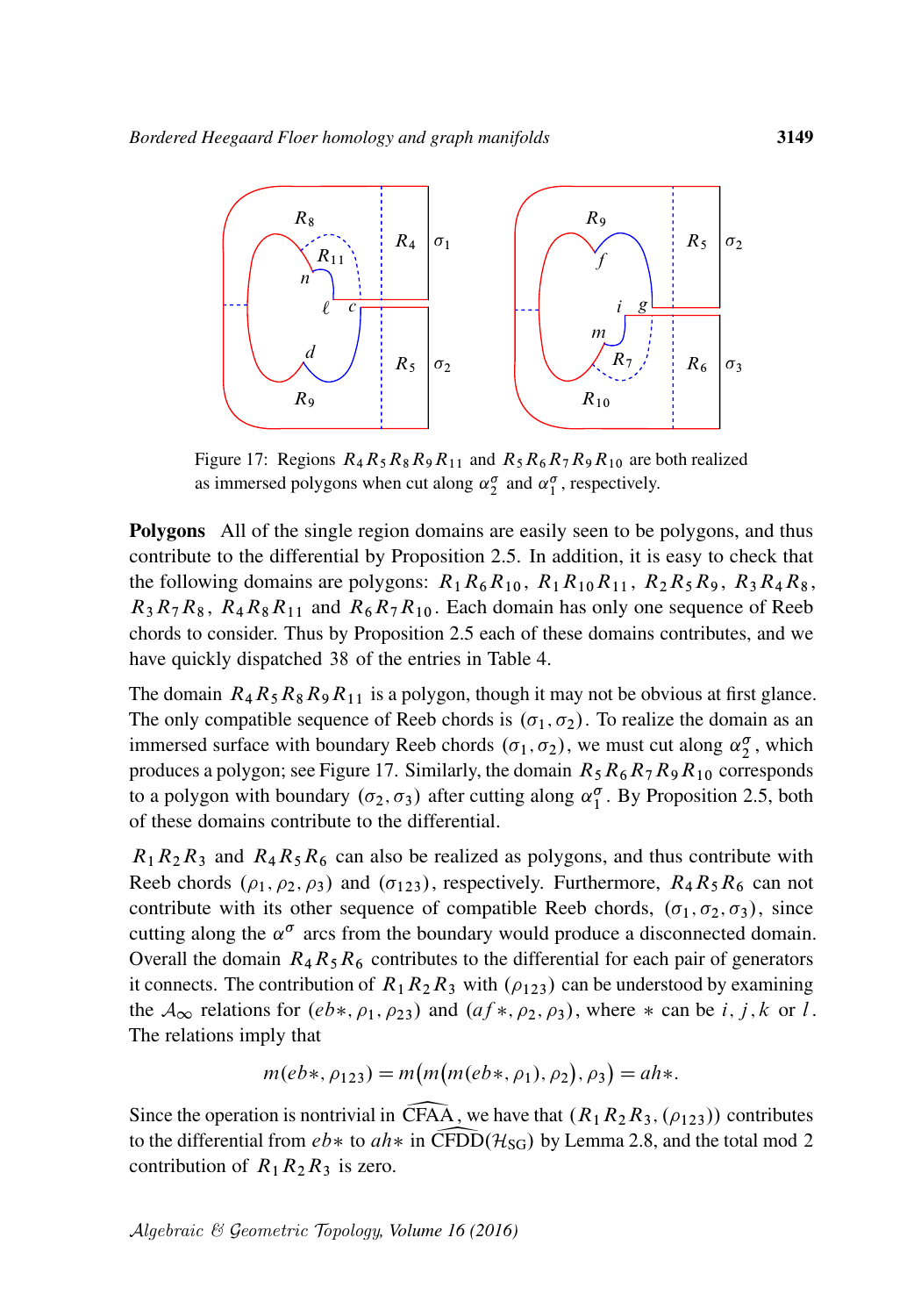**Simple annuli**  $R_8R_9$  is an index-zero annulus analogous to A in [Proposition 2.6.](#page-16-0) The four domains obtained by adding  $R_2$ ,  $R_3$ ,  $R_4$  or  $R_5$  to this annulus may or may not contribute to CFDD( $\mathcal{H}_{SG}$ ), depending on the choice of complex structure on  $R_8R_9$ . Since we have chosen J such that  $\Theta_{8,9}^{d,b} < \Theta_{8,9}^{i,k}$ , [Proposition 2.6](#page-16-0) asserts that none of these four domains contributes. Notice that since  $R_2$  and  $R_3$  are not bigons, we must first use [Proposition 2.7](#page-17-0) to pinch off the extra  $\alpha$  portion of the boundary, and then we can apply [Proposition 2.6.](#page-16-0) We specifically chose the complex structure  $J$  to be consistent with pinching the appropriate arcs in  $R_2$  and  $R_3$ .

Similarly,  $R_9R_{10}$  is an index-zero annulus to which the regions  $R_1$ ,  $R_2$ ,  $R_5$  or  $R_6$ may be added. Given the choice that  $\Theta_{9,10}^{h,f} < \Theta_{9,10}^{j,l}$ , none of the four corresponding domains contribute.

Two more direct applications of [Proposition 2.6](#page-16-0) involve the annuli  $R_2R_3R_8R_9$  and  $R_1R_2R_9R_{10}$ . Given that  $\Theta_{2,3,8,9}^{a,a} < \Theta_{2,3,8,9}^{i,k}$ , we have that  $R_2R_3R_7R_8R_9$  contributes to CFDD( $H_{SG}$ ), but  $R_2R_3R_4R_8R_9$  and  $R_2R_3R_5R_8R_9$  do not. The fact that  $\Theta_{1,2,9,10}^{e,e} < \Theta_{1,2,9,10}^{j,l}$  implies that  $R_1R_2R_9R_{10}R_{11}$  contributes to CFDD( $H_{SG}$ ), but  $R_1R_2R_5R_9R_{10}$  and but  $R_1R_2R_5R_9R_{10}$  and  $R_1R_2R_6R_9R_{10}$  do not. Note that for  $R_2R_3R_7R_8R_9$  and  $R_1R_2R_9R_{10}R_{11}$  we make use of [Proposition 2.7](#page-17-0) and the relevant assumptions about the complex structure on  $R_7$  and  $R_{11}$ .

Finally, we will use [Proposition 2.6](#page-16-0) to account for the domain  $R_2R_4R_5R_8R_9R_9R_{10}$ , which connects  $ahj$  to  $ebl$ . There is only one way to piece together these regions so that there are no unwanted corners, which is shown in [Figure 16.](#page-44-0) If we pinch  $R_2$  along the arc connecting the two  $\beta$  curves, then this domain has exactly the form of  $D_2$  in [Proposition 2.6.](#page-16-0) Since we chose J such that  $\Theta_{2,5,8,9,9,10}^{h,b} < \Theta_{2,5,8,9,9,10}^{i,\ell}$ , it follows that this domain does not count.

**More annuli** The domain  $R_1R_2R_3R_8R_9$ , with the Reeb chords  $(\rho_1, \rho_2, \rho_3)$ , is an annulus with one obtuse corner. If we pinch along the arc through  $R_1$ ,  $R_2$  and  $R_3$ parallel to  $\alpha_0$ , the modified annulus has one  $\alpha$  and one  $\beta$  segment on each boundary component. In this situation, we can apply the same reasoning as the proof of [Proposition 2.6](#page-16-0) (the only difference is that the cuts from the obtuse corner do not leave the annulus through to the opposite boundary component). Cutting along  $\beta_1$ from  $d$  makes the length of  $\beta$  on the boundary component containing  $d$  grow, so that  $\theta_{1,2,3,8,9}^{d,a}(c)$  approaches  $-\infty$  as c approaches  $+\infty$ , and  $\theta_{1,2,3,8,9}^{d,a}(c) - \theta_{1,2,3,8,9}^{i,k}(c)$ is negative. On the other hand, cutting along  $\alpha_0$  from d pinches off  $R_1R_2R_3$ from the annulus  $R_8R_9$ . In this extreme,  $\theta_{1,2,3,8,9}^{d,a}(c) - \theta_{1,2,3,8,9}^{i,k}(c)$  approaches  $\Theta_{8,9}^{d,b} - \Theta_{8,9}^{i,k}$  < 0. Since the extremes are both negative, the mod 2 count of zeros, and thus the contribution of  $R_1R_2R_3R_8R_9$  to  $\widehat{CFDD}(\mathcal{H}_{SG})$ , is zero. An analogous argument shows that  $R_1R_2R_3R_9R_{10}$  does not contribute with  $(\rho_1, \rho_2, \rho_3)$ .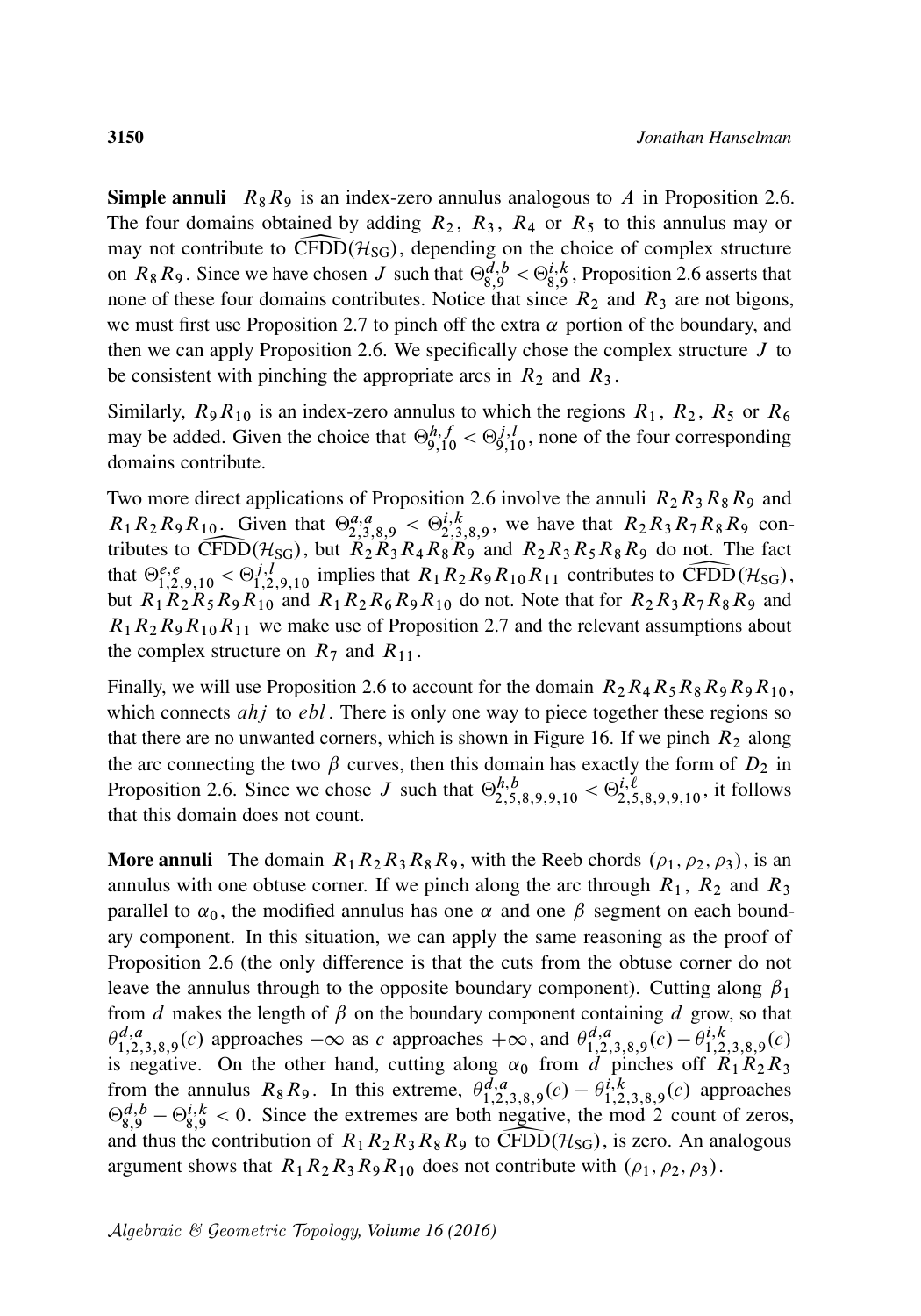$R_1R_2R_3R_8R_9$  may also contribute with the Reeb chord sequence  $(\rho_{123})$ . This contribution can be checked with the  $A_{\infty}$  trick, using the relation for  $(edi, \rho_1, \rho_2)$ . This relation implies that  $m(edi, \rho_{123}) = m(m(edi, \rho_1), \rho_{23})$ . The only domain that could contribute a nontrivial operation  $m(\dot{e}di, \rho_1)$  is  $R_3R_8R_9$ . As discussed above,  $R_3R_8R_9$  does not contribute for our choice of complex structure J, and therefore  $R_1R_2R_3R_8R_9$  does not contribute with  $\vec{\rho} = (\rho_{123})$ . An analogous argument also shows that  $R_1R_2R_3R_9R_{10}$  does not contribute with  $(\rho_{123})$ .

The domain  $R_4R_5R_6R_8R_9$  follows the same pattern. With Reeb chords  $(\sigma_1, \sigma_2, \sigma_3)$ it is an annulus, and cuts in either direction split off the annulus  $R_8R_9$  or the annulus  $R_4R_5R_8R_9$ . As we cut along  $\beta_0$ , we have that  $\theta^{l,k}_{4,5,6,8,9}(c) - \theta^{d,b}_{4,5,6,8,9}$  approaches  $\Theta_{8,9}^{i,k} - \Theta_{8,9}^{d,b} > 0$ . As we cut along  $\alpha_1^{\sigma}$  toward the  $\sigma$  boundary,  $\theta_{4,5,6,8,9}^{i,k}(c)$  approaches  $\infty$ , and so  $\theta^{l,k}_{4,5,6,8,9}(c) - \theta^{d,b}_{4,5,6,8,9}$  becomes positive. As a result, there is no contribution to the differential. The  $A_{\infty}$  relation for  $(edl, \sigma_{12}, \sigma_3)$  reveals that  $R_4R_5R_6R_8R_9$  also does not contribute with  $(\sigma_{123})$ . A similar argument shows that the domain  $R_4R_5R_6R_9R_{10}$  does not contribute with either compatible sequence of Reeb chords.

**Corners** Consider the domain  $R_1R_2R_3R_4R_5R_8R_9$ , which connects *edl* to *ahl*. Any compatible sequence of Reeb chords must contain  $(\sigma_1, \sigma_2)$ , since  $(\sigma_{12})$  would not be strongly boundary monotonic with respect to the  $\sigma$  boundary. For the domain to have the chords  $(\sigma_1, \sigma_2)$  along the  $\sigma$  boundary, there must be a cut along  $\alpha_1^{\sigma}$ . However, such a cut would leave corners at the point  $c$ . Since neither the initial generator  $edl$ nor the final generator *ahl* contain  $c$ , it is impossible to have a corner at  $c$ . As a result, the domain  $R_1R_2R_3R_4R_5R_8R_9$  can not contribute to CFDD( $\mathcal{H}_{SG}$ ). The same reasoning applies to the domains  $R_2R_4R_5R_8R_9$  and  $R_3R_4R_5R_8R_9$ .

Similarly,  $R_1R_2R_3R_5R_6R_9R_{10}$  is only compatible with Reeb chord sequences containing  $(\sigma_2, \sigma_3)$ . This Reeb chord sequence requires a cut along  $\alpha_1^{\sigma}$ , which leaves corners at the point g. Since the initial generator  $ebi$  and the final generator  $afi$  do not contain  $g$ , this domain can not contribute to the differential. The same is true for the domains  $R_1R_5R_6R_9R_{10}$  and  $R_2R_5R_6R_9R_{10}$ , so these also do not contribute.

The domain  $R_2R_5R_8R_9R_9R_{10}R_{11}$  connects the generators *ahi* and *enc*. However, there is no way to piece together these seven regions without having corners at points other than  $a, h, i, e, n$  and c. Therefore, this domain can not contribute to the differential.

 $R_1R_2R_3R_4R_5R_6R_8R_9R_{10}$  This domain has four compatible sequences of Reeb chords. It is possible to use  $\mathcal{A}_{\infty}$  relations and analyze the contribution of each one. However, it is easier to notice that this domain contributes if an only if the shaded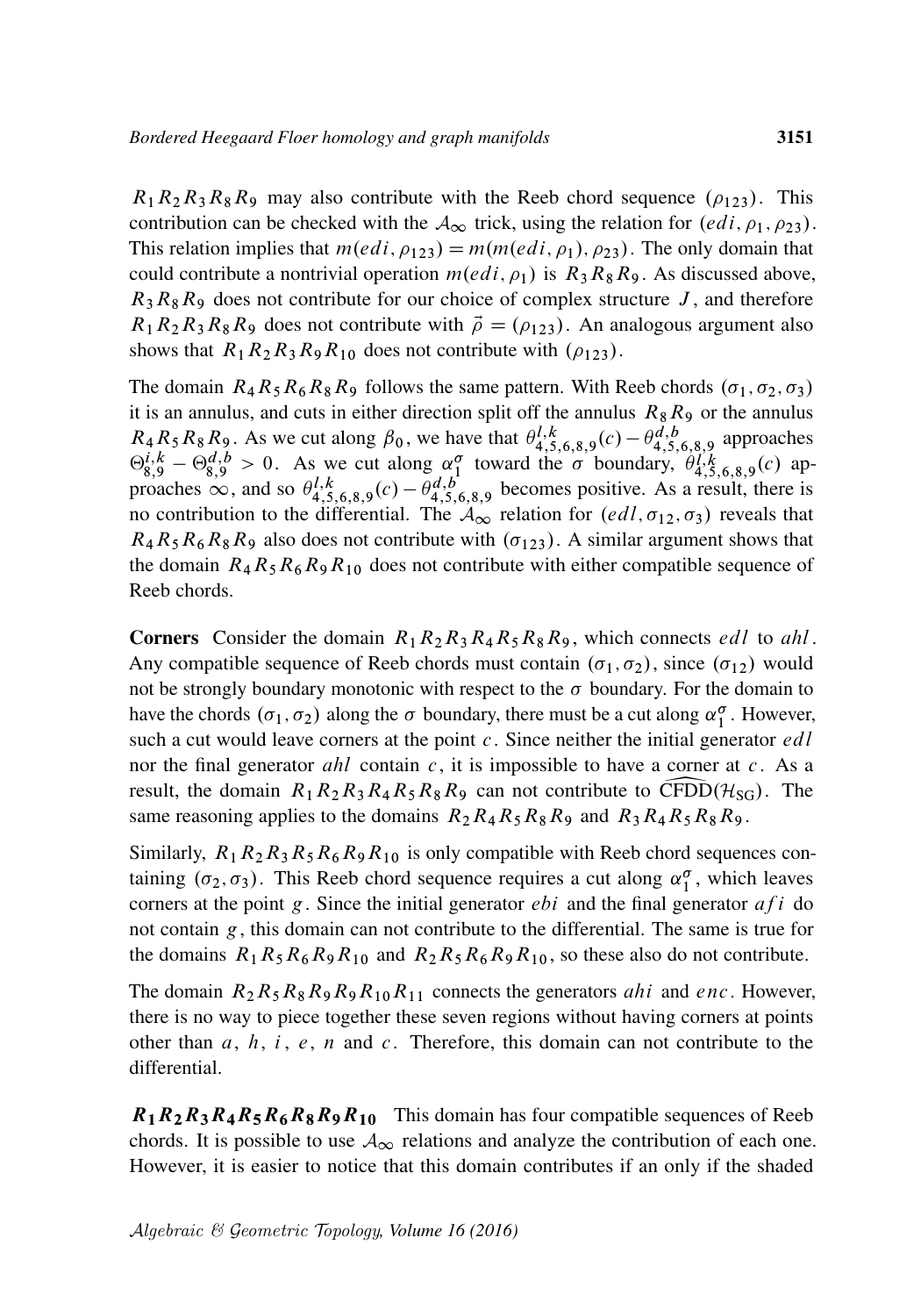<span id="page-49-0"></span>

Figure 18: A bordered Heegaard diagram for the identity bimodule,  $\widehat{\text{CFDD}}(\mathbb{I})$ .<br> $R_1 R_2 R_3 R_4 R_5 R_6 R_8 R_9 R_{10}$  contributes to  $\widehat{\text{CFDD}}(\mathcal{H}_{SG})$  if and only if the  $R_1R_2R_3R_4R_5R_6R_8R_9R_{10}$  contributes to CFDD( $H_{SG}$ ) if and only if the shaded region contributes to the differential from *ec* to *ag* in CFDD( $\mathbb{I}$ ). shaded region contributes to the differential from ec to ag in CFDD( $\mathbb{I}$ ).

domain contributes in the Heegaard diagram for the mapping cylinder of the identity map shown in [Figure 18.](#page-49-0) The computation of  $\widehat{CFDD}(\mathbb{I})$  in [\[10,](#page-62-16) Proposition 10.1] reveals that this domain must contribute.

Using  $\partial^2 = 0$  We can deduce the contribution of other domains using the fact that CFDD( $\mathcal{H}_{SG}$ ) must satisfy  $\partial^2 = 0$ . We n<br>tribution of all domains but one using  $\partial^2$  $\widehat{\text{CFDD}}(\mathcal{H}_{\text{SG}})$  must satisfy  $\partial^2 = 0$ . We now have enough information to deduce the contribution of all domains but one using  $\partial^2$ . [Table 5](#page-50-0) gives the differential on CFDD( $\mathcal{H}_{SG}$ ) as computed so far, with coefficients  $\lambda_{i_1,\dots,i_k}$  representing unknown contributions;  $\lambda_{i_1,\dots,i_k}$  is 1 if the domain  $R_{i_1}\cdots R_{i_k}$  contributes to the differential and 0 otherwise.

Consider the generator *ahj*. We have  $\partial(ahj) = \sigma_1(ahi) + \lambda_{4,8,9,10,11}\sigma_1(ang)$ , and so

$$
0 = \partial^2(ahj)
$$
  
=  $\sigma_1(\lambda_{2,3,5,8,9,9,10}\rho_{23}\sigma_2(afl) + \lambda_{2,5,6,8,9,9,10}\rho_2\sigma_{23}(ebk)) + \lambda_{4,8,9,10,11}\sigma_1(\rho_2\sigma_2(enc)).$ 

It follows that  $\lambda_{2,3,5,8,9,9,10} = \lambda_{2,5,6,8,9,9,10} = \lambda_{4,8,9,10,11} = 0$ . Thus we find that

$$
0 = \partial^2 (edi)
$$
  
=  $\rho_1(0) + \lambda_{1,8,9,10,11}\rho_1(\rho_2\sigma_2(enc))$   
+  $\lambda_{1,2,5,8,9,9,10}\rho_{12}\sigma_2(\rho_3(afl) + \sigma_{123}(ebi) + \sigma_3(ebk) + (enc))$   
=  $(\lambda_{1,8,9,10,11} + \lambda_{1,2,5,8,9,9,10})\rho_{12}\sigma_2(enc)$   
+  $\lambda_{1,2,5,8,9,9,10}\rho_{123}\sigma_2(afl) + \lambda_{1,2,5,8,9,9,10}\rho_{12}\sigma_{23}(ebk).$ 

The coefficient of afl implies that  $\lambda_{1,2,5,8,9,9,10} = 0$ , and the coefficient of enc implies that  $\lambda_{1,8,9,10,11} = 0$ .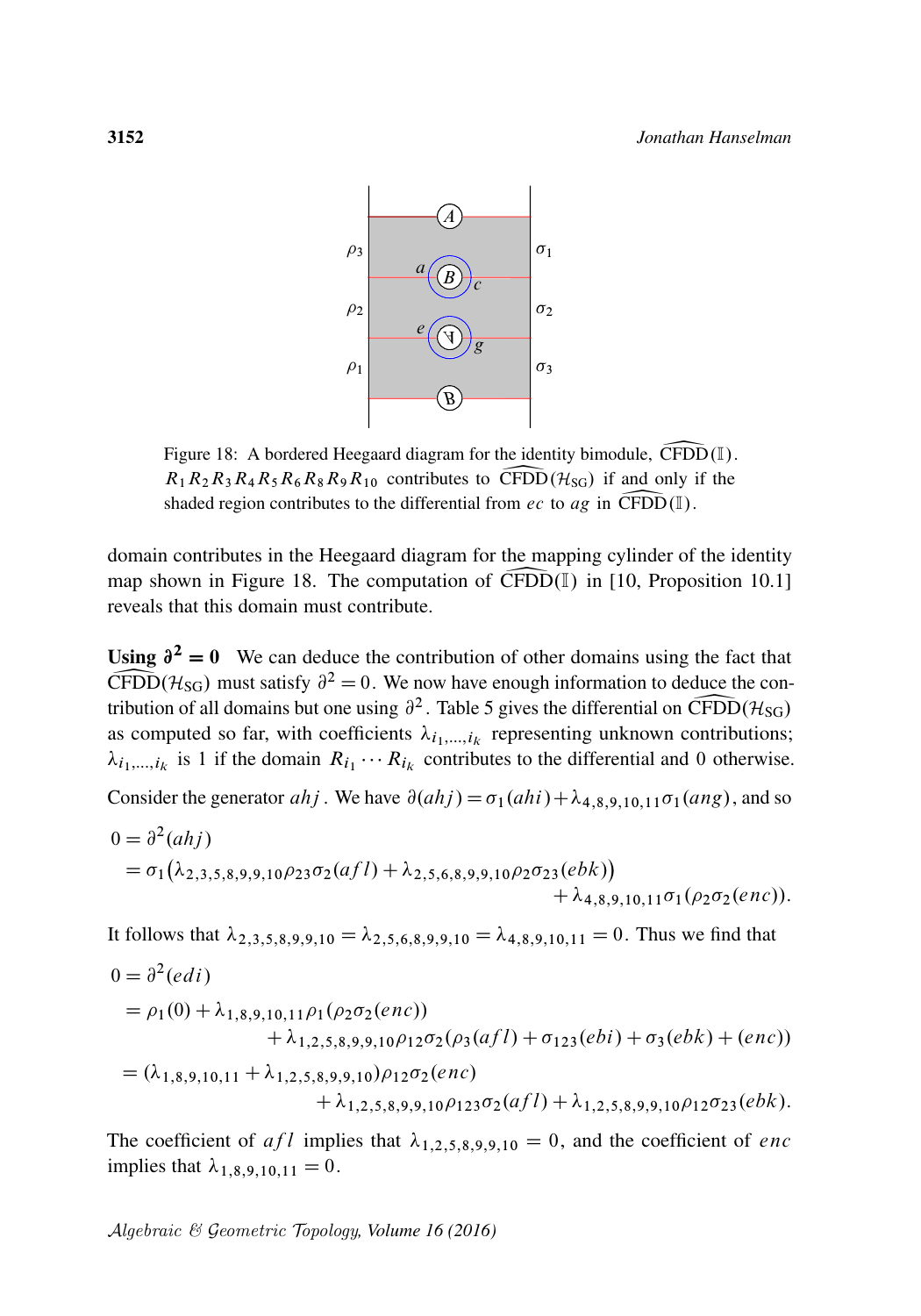<span id="page-50-0"></span>
$$
\partial(afj) = \rho_2(edi)
$$
  
\n
$$
\partial(afj) = \sigma_1(afi) + \rho_2(edi)
$$
  
\n
$$
\partial(afk) = \sigma_2(afi) + \rho_2(edk)
$$
  
\n
$$
\partial(afk) = \sigma_{123}(afi) + \sigma_3(afk) + \sigma_1ang + \rho_2ell
$$
  
\n
$$
\partial(ahi) = \lambda_{2,3,5,8,9,9,10}\rho_{23}\sigma_2(afl) + \lambda_{2,5,6,8,9,9,10}\rho_2\sigma_{23}(ebk)
$$
  
\n
$$
\partial(ahj) = \sigma_1(ahi) + \lambda_{4,8,9,10,11}\sigma_1(ang)
$$
  
\n
$$
\partial(ahk) = \sigma_2(ahj)
$$
  
\n
$$
\partial(ahl) = \sigma_{123}(ahi) + \sigma_3(ahk) + \lambda_{2,3,4,5,6,8,9}\rho_{23}\sigma_{123}(ahk)
$$
  
\n
$$
+ \lambda_{4,5,6,8,9,10,11}\sigma_{123}(ang)
$$
  
\n
$$
\partial(ang) = \rho_2\sigma_2(enc)
$$
  
\n
$$
\partial(ang) = \rho_2\sigma_2(enc)
$$
  
\n
$$
\partial(ang) = \sigma_{23}(afi) + (ahi) + \rho_{23}(ahk) + \lambda_{7,8,9,10,11}(ang) + (ang) + \lambda_{2,5,7,8,9,9,10}\rho_2\sigma_2(ebl) + \rho_2\sigma_2(emc)
$$
  
\n
$$
\partial(ebi) = \rho_3(afi) + \lambda_{1,2,3,8,9,10,11}\rho_{123}(ang)
$$
  
\n
$$
\partial(eebj) = \rho_3(afi) + \sigma_1(ebi) + \lambda_{1,2,4,5,6,9,10}\rho_{12}\sigma_{123}(ebi) + \rho_12(enc)
$$
  
\n
$$
\partial(ebk) = \rho_3(afk) + \rho_1(ang) + \sigma_2(ebj)
$$
  
\n
$$
\partial(ebl) = \rho_1(ahi) + \lambda_{1,8,9,10,11}\rho_1(ang) + \lambda_{1,2
$$

Table 5: The differential on CFDD( $\mathcal{H}_{SG}$ ). Here  $\lambda$  is used for coefficients that have yet to be determined; they are 0 or 1 depending on the contribution of the corresponding domain.

The coefficient of the *enc* term of  $\partial^2(amg)$  is  $\lambda_{2,5,7,8,9,9,10}\rho_2\sigma_2$ , which implies that  $\lambda_{2,5,7,8,9,9,10} = 0$ . Then the *af l* term of  $\partial^2(amg)$  becomes  $\lambda_{3,7,8,9,10}\rho_{23}\sigma_2(afl)$ , and the *ebk* term becomes  $\lambda_{6,7,8,9,10} \rho_2 \sigma_{23}(ebk)$ ; thus  $\lambda_{3,7,8,9,10} = \lambda_{6,7,8,9,10} = 0$ . Similarly the *ang* term of  $\partial^2 (e d l)$  reveals that  $\lambda_{4,5,6,8,9,10,11} = 1$  and the *ahk*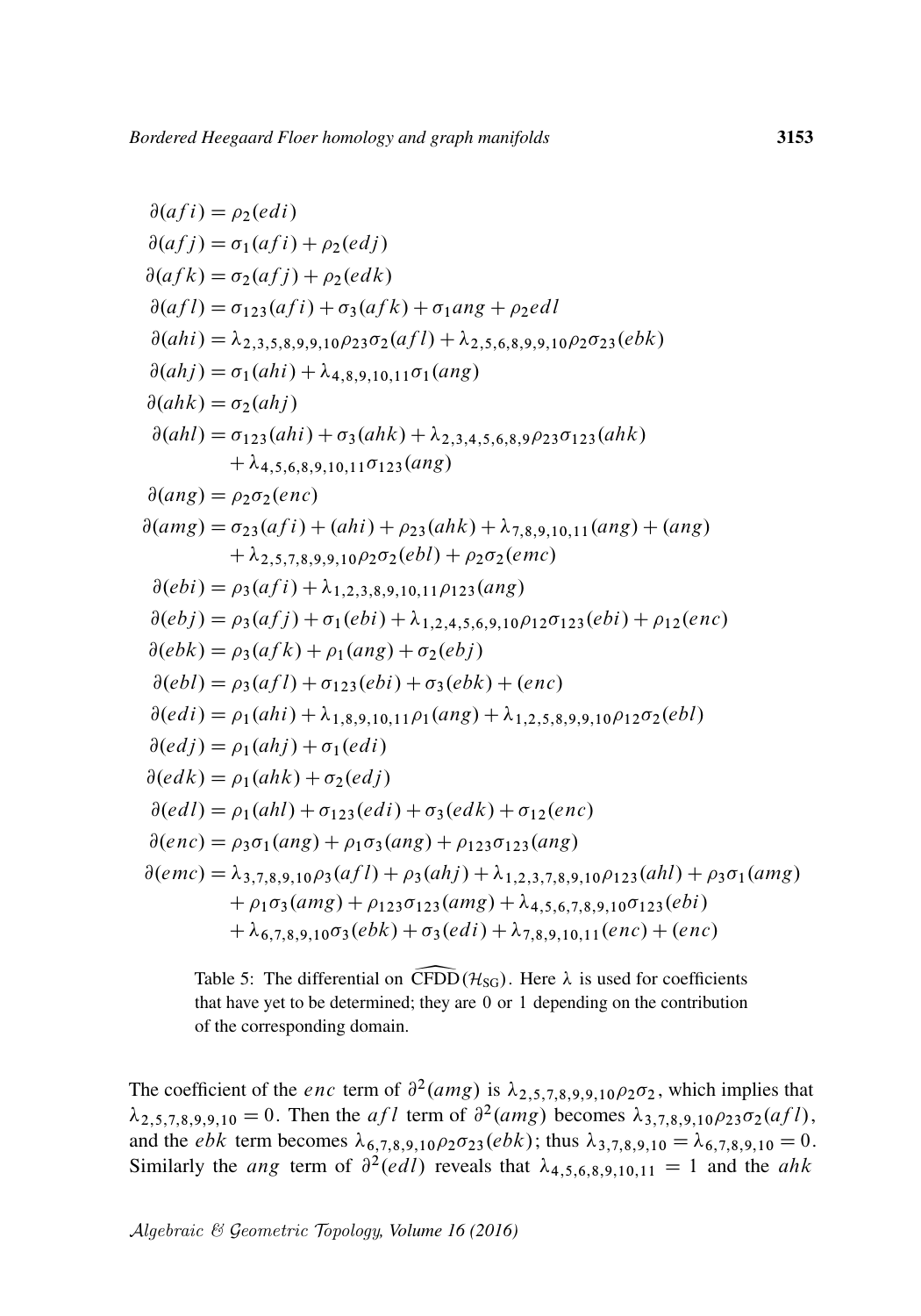<span id="page-51-0"></span>

Figure 19: The manifold obtained from the self-gluer by capping off both ends with identical 0–framed solid tori

term of  $\partial^2(edl)$  implies that  $\lambda_{2,3,4,5,6,8,9} = 0$ . The *af i* term of  $\partial^2(ebj)$  implies that  $\lambda_{1,2,4,5,6,9,10} = 0$ , and the *ang* term implies that  $\lambda_{1,2,3,8,9,10,11} = 1$ . Finally, the *ang* term of  $\partial^2$  (*emc*) implies that  $\lambda_{4,5,6,7,8,9,10} = 1$ , and the *ahi* term implies that  $\lambda_{1,2,3,7,8,9,10} = 1$ . The only coefficient in [Table 5](#page-50-0) that remains undetermined is  $\lambda_{7,8,9,10,11}$ .

 $R_7R_8R_9R_{10}R_{11}$  We have determined that CFDD( $\mathcal{H}_{SG}$ ) is one of two possibilities, depending on the value of  $\lambda_{7,8,9,10,11}$ . We will deduce the right choice by showing that one of these possible bimodules does not behave correctly under tensoring with type A modules for the solid torus.

Consider the closed, doubly basepointed Heegaard diagram in [Figure 19](#page-51-0) (left), which is obtained from the bordered Heegaard diagram  $H_{SG}$  by gluing bordered Heegaard diagrams for solid tori to each boundary component. A sequence of isotopies and destabilizations leads to the diagram in [Figure 19](#page-51-0) (right), so it is easy to check that  $\overline{HF}$  of the manifold represented by this diagram has rank 2. Also,  $\overline{HF}$  can be obtained by of the manifold represented by this diagram has rank 2. Also,  $\overline{HF}$  can be obtained by taking the box tensor product of  $\widehat{CFDD}(\mathcal{H}_{SG})$  with two copies of the type A module taking the box tensor product of  $CFDD(\mathcal{H}_{SG})$  with two copies of the type A module<br>for the solid torus. A bounded version of the solid torus module has three generators for the solid torus. A bounded version of the solid torus module has three generators  $x$ ,  $y$  and  $z$  and the following operations:

$$
m_1(x) = z
$$
,  $m_2(x, \rho_1) = y$ ,  $m_2(x, \rho_2) = z$ ,  $m_2(x, \rho_1) = z$ .

It is routine to perform the tensor products, and we find that the homology of the resulting chain complex is rank 2 if  $\lambda_{7,8,9,10,11} = 1$ , and rank 4 if  $\lambda_{7,8,9,10,11} = 0$ . Thus, the domain  $R_7R_8R_9R_{10}R_{11}$  must contribute, and we have completed the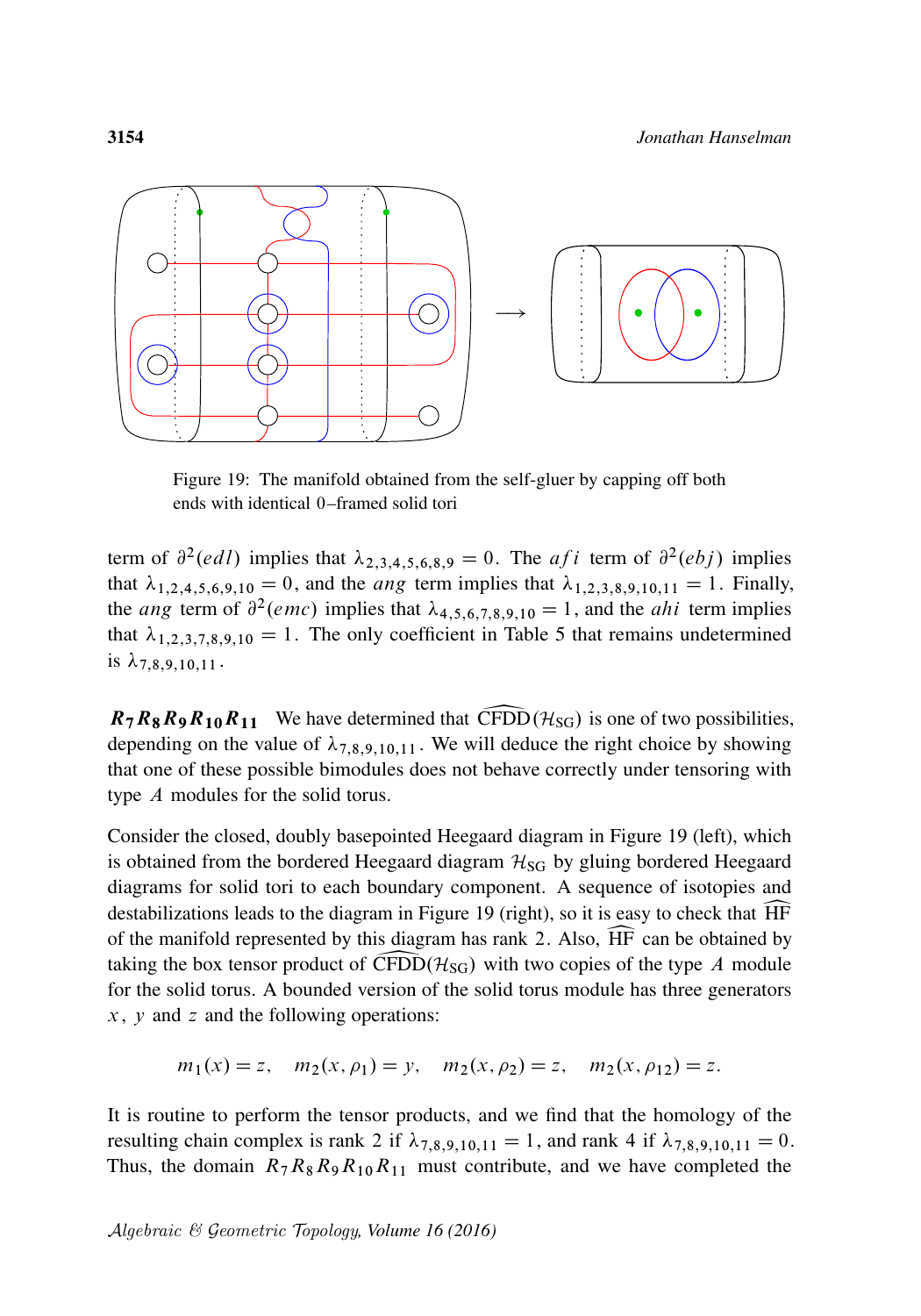<span id="page-52-0"></span>

Figure 20:  $\widehat{\text{CFDD}}(\mathcal{H}_{\text{SG}})$  in the middle spin<sup>c</sup>–structure

computation of  $\widehat{\text{CFDD}}(\mathcal{H}_{\text{SG}})$  in the middle spin<sup>c</sup>–structure. The result is pictured in [Figure 20.](#page-52-0)

**Extremal spin<sup>c</sup>-structures** First consider the spin<sup>c</sup>-structure in which both  $\alpha^{\rho}$  arcs are occupied and neither  $\alpha^{\sigma}$  arc is occupied. There are only two generators with those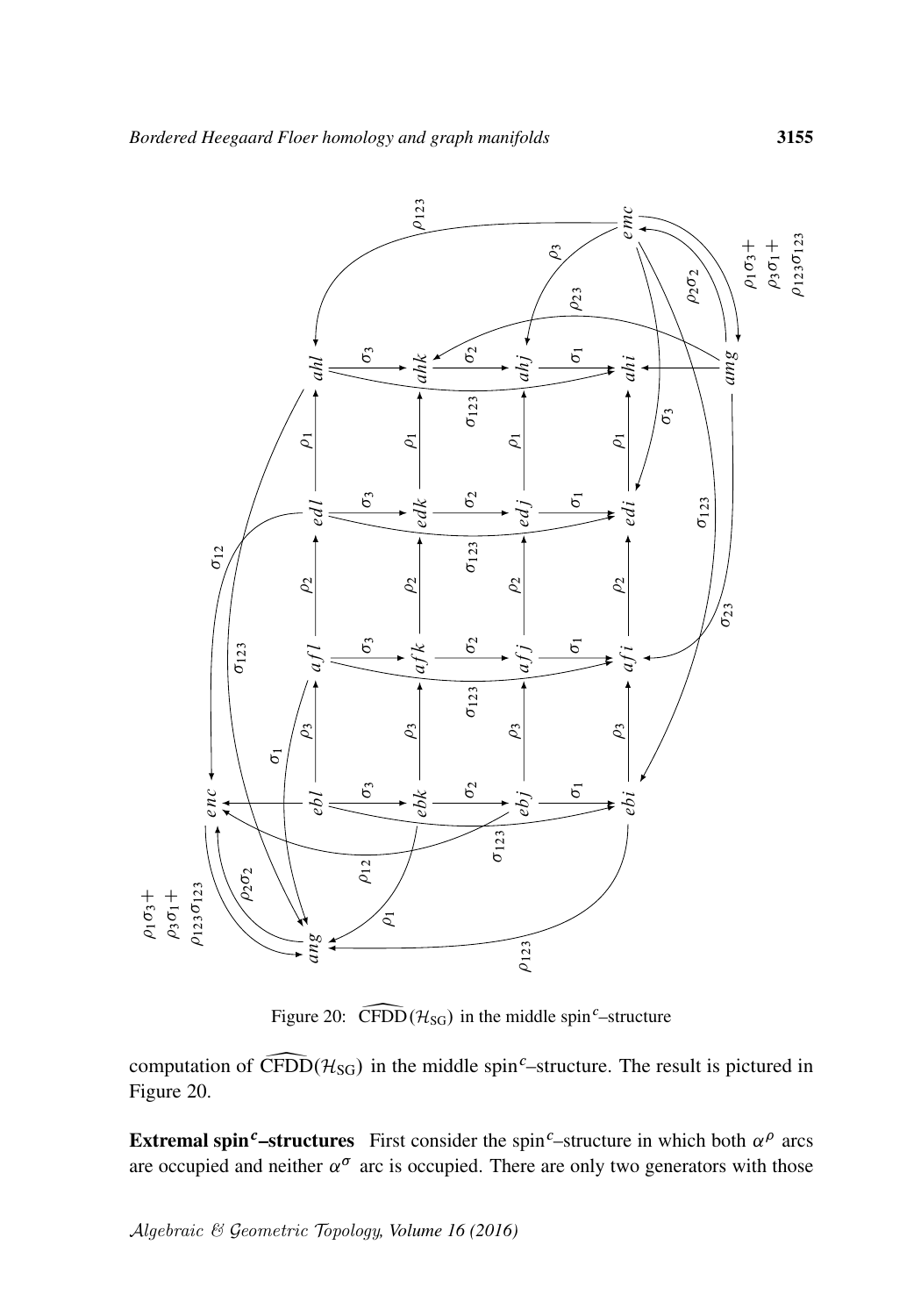conditions: *aem* and *aen*. There are two domains which have the right corner count to connect aem and aen. The bigon  $R_{12}$  contributes a differential from aem to aen. The domain  $R_7R_8R_9R_{10}R_{11}$ , as an element of  $\pi_2(aem, aen)$ , has index  $-1$  and thus does not contribute. Canceling the differential and two generators, we find that  $CFDD(\mathcal{H}_{SG})$  in this extremal spin<sup>c</sup>-structure has no generators.

The other extremal spin<sup>c</sup>–structure has more generators (given the choice of Heegaard diagram  $H_{SG}$ ), but the corresponding summand of CFDD( $H_{SG}$ ) is still trivial. Indeed, we could handleslide  $\beta_0$  across the handles in [Figure 15](#page-42-0) to produce a new Heegaard diagram with only two generators in this spin<sup> $c$ </sup> –structure. This diagram is a mirror image of  $H<sub>SG</sub>$ , so the reasoning above applies and shows that the two generators are canceled by the single differential between them.

#### 4A Gradings

As described in [Section 2H,](#page-20-0) CFDD( $H_{SG}$ ) is graded by a set which is a quotient of the noncommutative group  $G_{2,0}$ . We will compute this (relative) grading using [Figure 20.](#page-52-0)

We choose *ebl* to be the preferred generator and set  $gr(ebl) = \vec{0} = (0; 0, 0; 0, 0)$ . The arrow labeled  $\rho_3$  from *ebl* to *af l* determines the grading of *af l*:

$$
\mathrm{gr}(af\,l) = \lambda^{-1}\,\mathrm{gr}(\rho_3)^{-1}\,\mathrm{gr}(ebl) = \lambda^{-1}\left(\tfrac{1}{2};\tfrac{1}{2},-\tfrac{1}{2};0,0\right)\vec{0} = \left(-\tfrac{1}{2};\tfrac{1}{2},-\tfrac{1}{2};0,0\right).
$$

Similarly, the successive arrows labeled  $\rho_2$  and  $\rho_1$  (moving right from  $af l$  in [Figure 20\)](#page-52-0) determine the gradings of *edl* and *ahl*:

$$
gr(edl) = \lambda^{-1} gr(\rho_2)^{-1} gr(afl) = \lambda^{-1} (\frac{1}{2}; -\frac{1}{2}, -\frac{1}{2}; 0, 0) (-\frac{1}{2}; \frac{1}{2}, -\frac{1}{2}; 0, 0)
$$
  
= (-\frac{1}{2}; 0, -1; 0, 0),  

$$
gr(ahl) = \lambda^{-1} gr(\rho_1)^{-1} gr(edl) = \lambda^{-1} (\frac{1}{2}; -\frac{1}{2}, \frac{1}{2}; 0, 0) (-\frac{3}{2}; 0, -1; 0, 0)
$$
  
= (-\frac{1}{2}; -\frac{1}{2}, -\frac{1}{2}; 0, 0).

Working down the chain of  $\sigma$  labeled arrows starting from *ebl* determines the gradings of  $ebk$ ,  $ebj$  and  $ebi$ :

$$
gr(ebk) = \lambda^{-1} gr(\sigma_3)^{-1} gr(ebl) = (-\frac{1}{2}; 0, 0; \frac{1}{2}, -\frac{1}{2}),
$$
  
\n
$$
gr(ebj) = \lambda^{-1} gr(\sigma_2)^{-1} gr(ebk) = (-\frac{1}{2}; 0, 0; 0, -1),
$$
  
\n
$$
gr(ebi) = \lambda^{-1} gr(\sigma_1)^{-1} gr(ebj) = (-\frac{1}{2}; 0, 0; -\frac{1}{2}, -\frac{1}{2}).
$$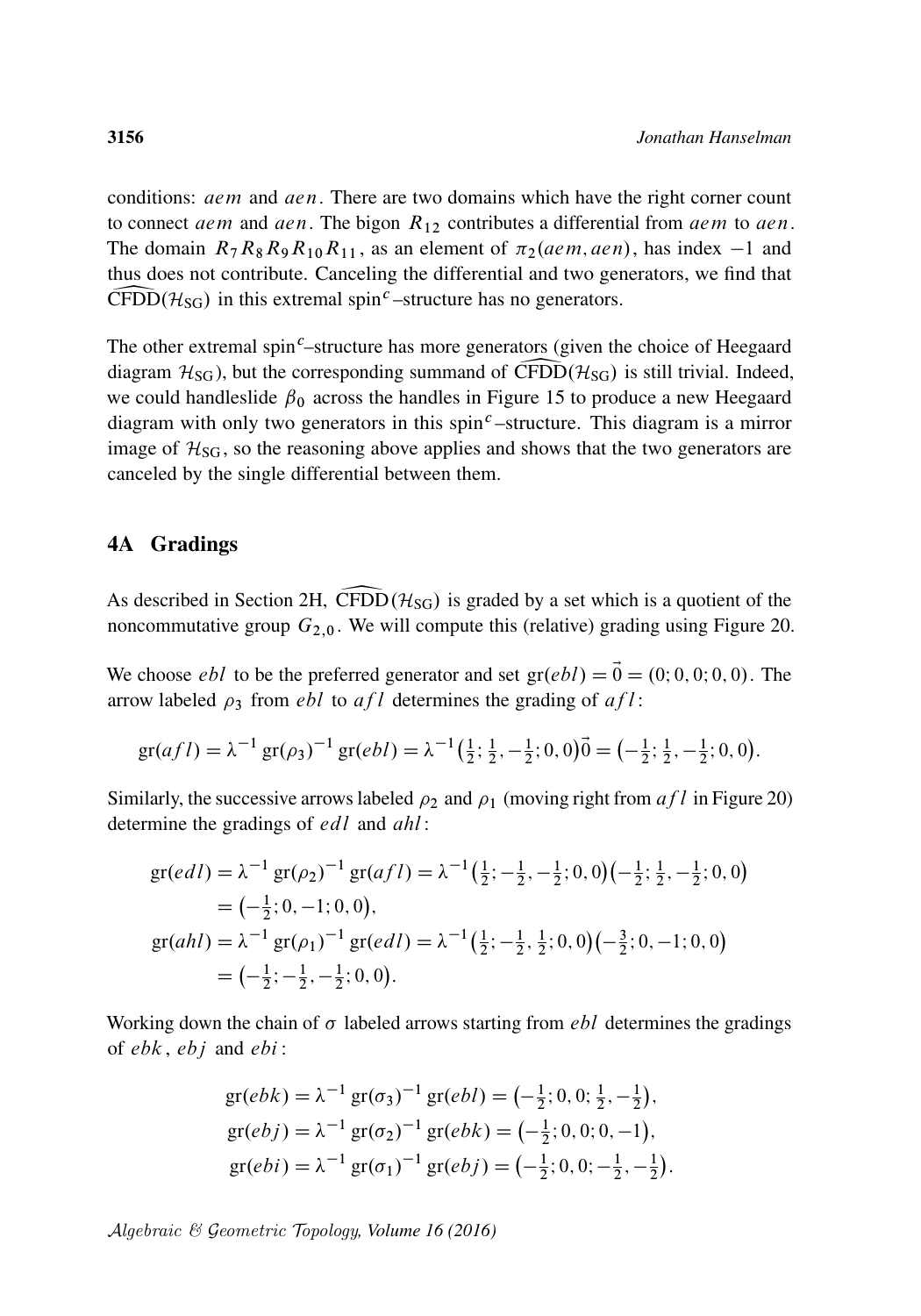The vertical chains of  $\sigma$  labeled arrows from  $af \, l$ , edl and ahl determine the gradings

$$
gr(afk) = \lambda^{-1} gr(\sigma_3)^{-1} gr(afl) = (-1; \frac{1}{2}, -\frac{1}{2}; \frac{1}{2}, -\frac{1}{2}),
$$
  
\n
$$
gr(afj) = \lambda^{-1} gr(\sigma_2)^{-1} gr(afk) = (-1; \frac{1}{2}, -\frac{1}{2}; 0, -1),
$$
  
\n
$$
gr(afi) = \lambda^{-1} gr(\sigma_1)^{-1} gr(afj) = (-1; \frac{1}{2}, -\frac{1}{2}; -\frac{1}{2}, -\frac{1}{2}),
$$
  
\n
$$
gr(edk) = \lambda^{-1} gr(\sigma_3)^{-1} gr(edl) = (-1; 0, -1; \frac{1}{2}, -\frac{1}{2}),
$$
  
\n
$$
gr(edj) = \lambda^{-1} gr(\sigma_2)^{-1} gr(edk) = (-1; 0, -1; 0, -1),
$$
  
\n
$$
gr(edi) = \lambda^{-1} gr(\sigma_1)^{-1} gr(edj) = (-1; 0, -1; -\frac{1}{2}, -\frac{1}{2}),
$$
  
\n
$$
gr(ahk) = \lambda^{-1} gr(\sigma_3)^{-1} gr(ahl) = (-1; -\frac{1}{2}, -\frac{1}{2}; \frac{1}{2}, -\frac{1}{2}),
$$
  
\n
$$
gr(ahj) = \lambda^{-1} gr(\sigma_2)^{-1} gr(ahk) = (-1; -\frac{1}{2}, -\frac{1}{2}; 0, -1),
$$
  
\n
$$
gr(ahi) = \lambda^{-1} gr(\sigma_1)^{-1} gr(ahj) = (-1; -\frac{1}{2}, -\frac{1}{2}; -\frac{1}{2}, -\frac{1}{2}).
$$

The two unlabeled arrows in the diagram determine the gradings of *enc* and *amg*:

$$
gr(enc) = \lambda^{-1} gr(ebl) = (-1; 0, 0; 0, 0),
$$
  
\n
$$
gr(amg) = \lambda gr(ahi) = (0; -\frac{1}{2}, -\frac{1}{2}; -\frac{1}{2}, -\frac{1}{2}).
$$

Finally, the two arrows labeled  $\rho_2 \sigma_2$  determine the gradings of ang and emc:

$$
gr(ang) = \lambda gr(\rho_2) gr(\sigma_2) gr(enc) = (-1; \frac{1}{2}, \frac{1}{2}; \frac{1}{2}, \frac{1}{2}),gr(emc) = \lambda gr(\rho_2) gr(\sigma_2) gr(amg) = (0; 0, 0; 0, 0).
$$

It remains to compute the indeterminacy  $P(ebl)$ . We compute equivalent values for the grading of  $ebl$  by using the loop  $ebl$  to  $afl$  to  $edl$  to  $enc$  to  $ebl$  and the loop  $ebl$  to ebk to ebj to enc to ebl. The first loop gives the element of  $P(ebl)$  corresponding to a periodic domain with boundary  $\rho_{23} + \sigma_{12}$ :

$$
gr(afl) = \lambda^{-1} gr(\rho_3)^{-1} gr(ebl) = (-\frac{1}{2}; \frac{1}{2}, -\frac{1}{2}; 0, 0),
$$
  
\n
$$
gr(edl) = \lambda^{-1} gr(\rho_2)^{-1} gr(afl) = (-\frac{1}{2}; 0, -1; 0, 0),
$$
  
\n
$$
gr(enc) = \lambda^{-1} gr(\sigma_{12})^{-1} gr(afl) = (-1; 0, -1; -1, 0),
$$
  
\n
$$
gr(edl) = \lambda gr(enc) = (0; 0, -1; -1, 0).
$$

The second loop gives the element of  $P(ebl)$  corresponding to a periodic domain with boundary  $\rho_{12} + \sigma_{23}$ :

$$
gr(ebk) = \lambda^{-1} gr(\sigma_3)^{-1} gr(ebl) = (-\frac{1}{2}; 0, 0; \frac{1}{2}, -\frac{1}{2}),
$$
  
\n
$$
gr(ebj) = \lambda^{-1} gr(\sigma_2)^{-1} gr(ebk) = (-\frac{1}{2}; 0, 0; 0, -1),
$$
  
\n
$$
gr(enc) = \lambda^{-1} gr(\rho_{12})^{-1} gr(ebj) = (-1; -1, 0; 0, -1),
$$
  
\n
$$
gr(edl) = \lambda gr(enc) = (0; -1, 0; 0, -1).
$$

Thus  $P(ebl)$  is the subgroup of  $G_{2,0}$  generated by  $(0;0,-1;-1,0)$  and  $(0;-1,0;0,-1)$ .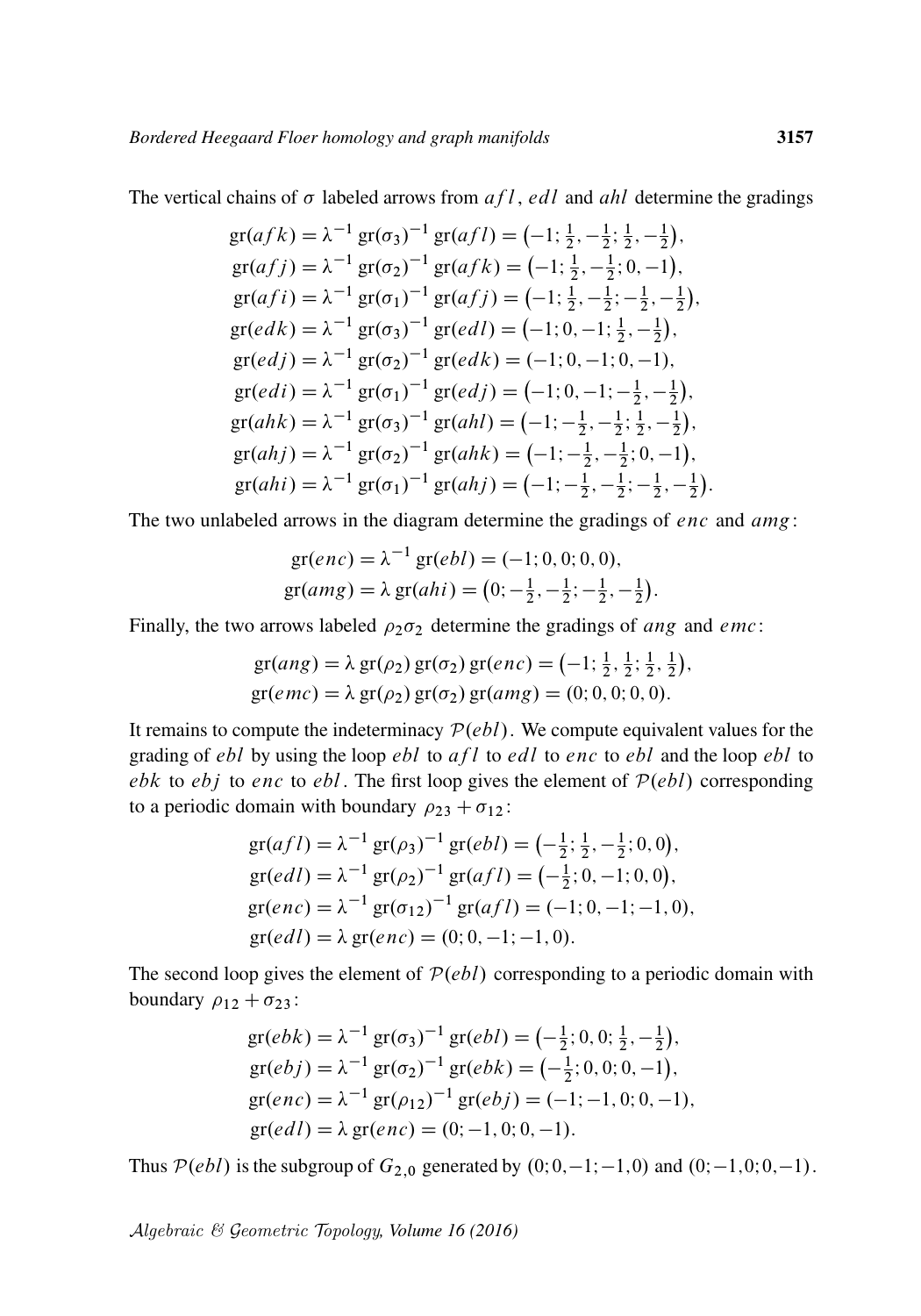# <span id="page-55-0"></span>5 Computing  $\widehat{HF}$  of graph manifolds

This section describes the procedure for computing HF of an arbitrary graph manifold given a connected plumbing graph  $\Gamma$ . For simplicity, we will assume that every vertex of  $\Gamma$  has nonnegative genus. The manifold can be constructed from simpler bordered pieces using two types of gluing: *extension* glues fibers to fibers and base surface to base surface, and *plumbing* glues a fiber of one bundle to a curve in the base of the other bundle. Gluing two  $S^1$ -bundles by extension produces an  $S^1$ -bundle over the surface obtained by gluing the two bases.

In the Heegaard diagram for  $\mathcal{Y}_p$ , recall that  $\alpha_1^{\rho}$  $\frac{\rho}{1}$ ,  $\alpha_2^{\sigma}$  and  $\alpha_1^{\tau}$  parametrize curves in the base surface  $P$ , while  $\alpha_2^{\rho}$  $_2^{\rho}$ ,  $\alpha_1^{\sigma}$  and  $\alpha_2^{\tau}$  parametrize fibers. If we glue two type D boundaries together,  $\alpha_1$  glues to  $\alpha_2$  and vice versa (to combine the relevant modules we would first change one of the boundaries to type A, which switches  $\alpha_1$  and  $\alpha_2$ ). Thus gluing the  $\rho$  boundary of one copy of  $\mathcal{Y}_P$  to the  $\sigma$  boundary of another is extension. Gluing the  $\rho$  boundary to the  $\tau$  boundary is plumbing.

It will be convenient to introduce the bordered manifold  $\bar{\mathcal{Y}}_{\mathcal{P}}$ , the mirror image of  $\mathcal{Y}_{\mathcal{P}}$ . The trimodule  $\widehat{\text{CFD}}^3(\overline{\mathcal{Y}}_{\mathcal{P}})$  can be obtained from  $\widehat{\text{CFD}}^3(\mathcal{Y}_{\mathcal{P}})$  by interchanging ones with threes for all algebra elements and reversing the direction of the arrows. Also,  $\alpha_1$ with threes for all algebra elements and reversing the direction of the arrows. Also,  $\alpha_1$ and  $\alpha_2$  are interchanged on each boundary component.

#### 5A Trivial bundles over surfaces

Recall that each vertex of  $\Gamma$  represents a particular  $S^1$ -bundle over a surface  $S_{g,b}$  with genus g and b boundary components. We first construct the trivial bundle over  $S_{g,b}$ .

If  $g = 0$  and  $b \ge 3$ , then we simply glue copies of  $\mathcal{Y}_P$  by extension until we have the right number of boundary components. The multimodule  $\widehat{CFD}^b$  box tensor products, inserting copies of  $\widehat{CFAA}(\mathbb{I})$  when two ty right number of boundary components. The multimodule  $\widehat{CFD}^b$  is obtained by taking box tensor products, inserting copies of CFAA(I) when two type D boundaries are glued. For instance,  $\widehat{CFD}^4(S^1 \times S_{0,4})$  is given by glued. For instance,  $\widehat{CFD}^4(S^1 \times S_{0,4})$  is given by

$$
\left(\widehat{\mathrm{CFAA}}(\mathbb{I})\boxtimes \widehat{\mathrm{CFD}}^3(\mathcal{Y}_\mathcal{P})\right) \boxtimes \widehat{\mathrm{CFD}}^3(\mathcal{Y}_\mathcal{P}),
$$

 $(\widehat{CFAA}(\mathbb{I}) \boxtimes \widehat{CFD}^3(\mathcal{Y}_P)) \boxtimes \widehat{CFD}^3(\mathcal{Y}_P)$ ,<br>where the tensor products are with respect to the  $\rho$  and  $\sigma$  boundaries on the two copies of  $\widehat{\text{CFD}}^3(\mathcal{Y}_P)$ . The trivial bundle over  $S_{0,1}$  is just the solid torus, which has bordered invariant bordered invariant

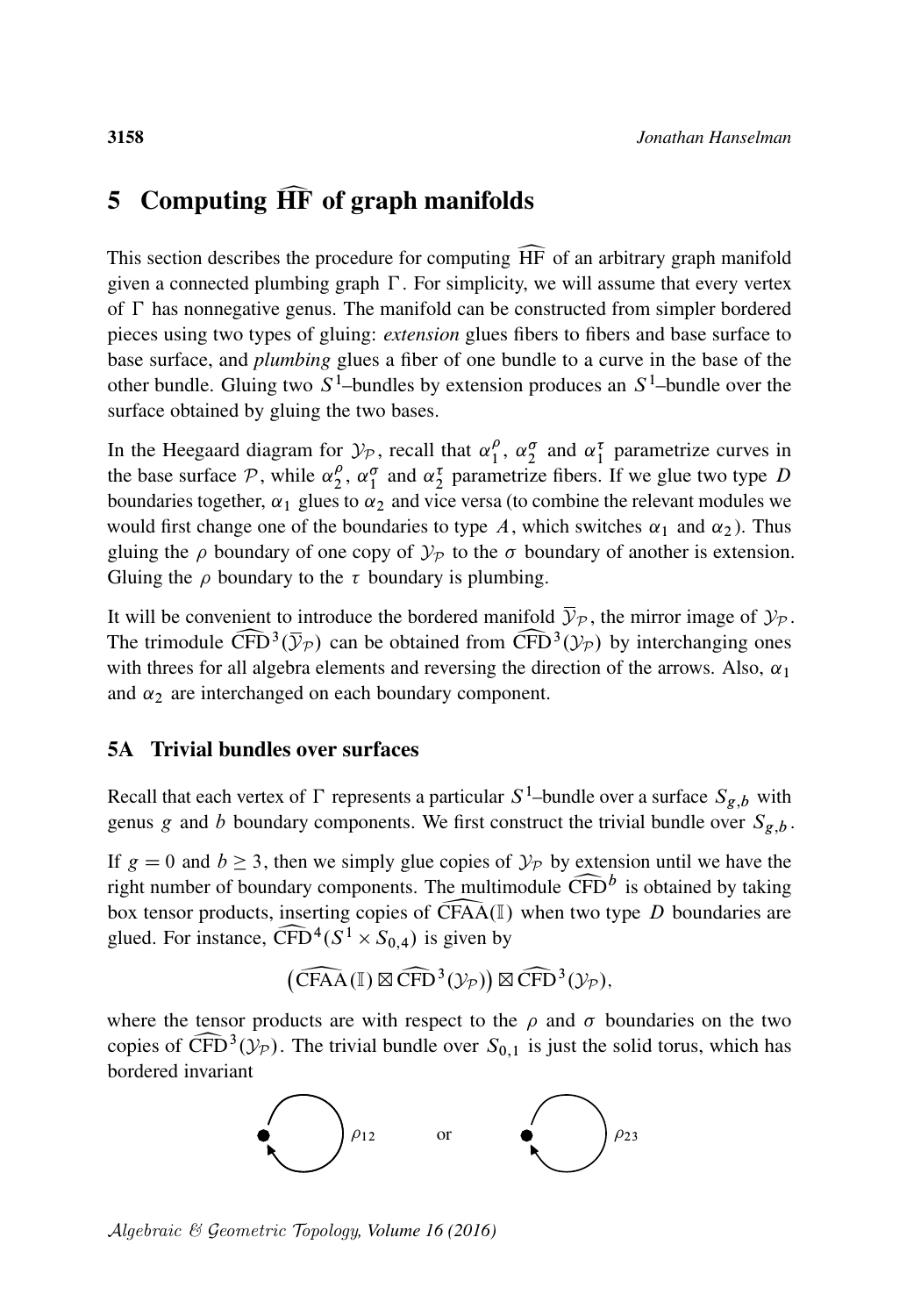<span id="page-56-0"></span>

Figure 21: A Heegaard diagram for  $S_{1,2} \times S^1$  can be obtained by gluing  $\mathcal{H}_{SG}$ and Heegaard diagrams for  $\mathcal{Y}_P$  and  $\bar{\mathcal{Y}}_P$ . Solid red lines indicate  $\alpha$  arcs in the base of each bundle, while dotted red lines correspond to fibers.

depending on whether  $\alpha_1$  parametrizes a curve in the base (left) or a fiber (right) [\[8,](#page-61-2) Section 11.2]. The trivial bundle over  $S_{0,2}$  is the same as the mapping cylinder of the identity map on the torus. The corresponding bimodule CFDD( $\mathbb{I}$ ) is computed in [\[10,](#page-62-16) Proposition 10.1]. Here either  $\alpha$  arc can be the fiber, but  $\alpha_1$  on one boundary is the same as  $\alpha_2$  on the other boundary.

We construct a Heegaard diagram for the trivial bundle over  $S_{1,2}$  as indicated in [Figure 21.](#page-56-0) Notice that we must insert a copy of  $H_{SG}$  when we glue two components of  $\partial \overline{Y}_{\mathcal{P}}$  to each other. The bimodule CFDD( $S^1 \times S_{1,2}$ ) can be computed as follows:

- Change  $\widehat{\text{CFD}}^3(\overline{\mathcal{Y}}_{\mathcal{P}})$  to a type *DDA* trimodule by tensoring with  $\widehat{\text{CFAA}}(\mathbb{I})$  along the  $\sigma$  boundary. along the  $\sigma$  boundary.
- Tensor the type A boundary of the resulting trimodule with  $\widehat{CFDD}(\mathcal{H}_{SG})$ .
- Change the  $\tau$  boundary to type A by tensoring with CFAA(I), and then take the Hochschild homology with respect to the appropriate boundary components, resulting in a type D module.
- Change this module to type A by tensoring with  $\widehat{CFAA}(\mathbb{I})$  and tensor with the  $\tau$  boundary of  $\widehat{\text{CFD}}^3(\mathcal{Y}_p)$ .<br>The result is a time, D.D. bit
- The result is a type DD bimodule with 16 generators. Note that it is still the case that  $\alpha_2^{\rho}$  $\int_{2}^{\rho}$  and  $\alpha_1^{\sigma}$  represent fibers.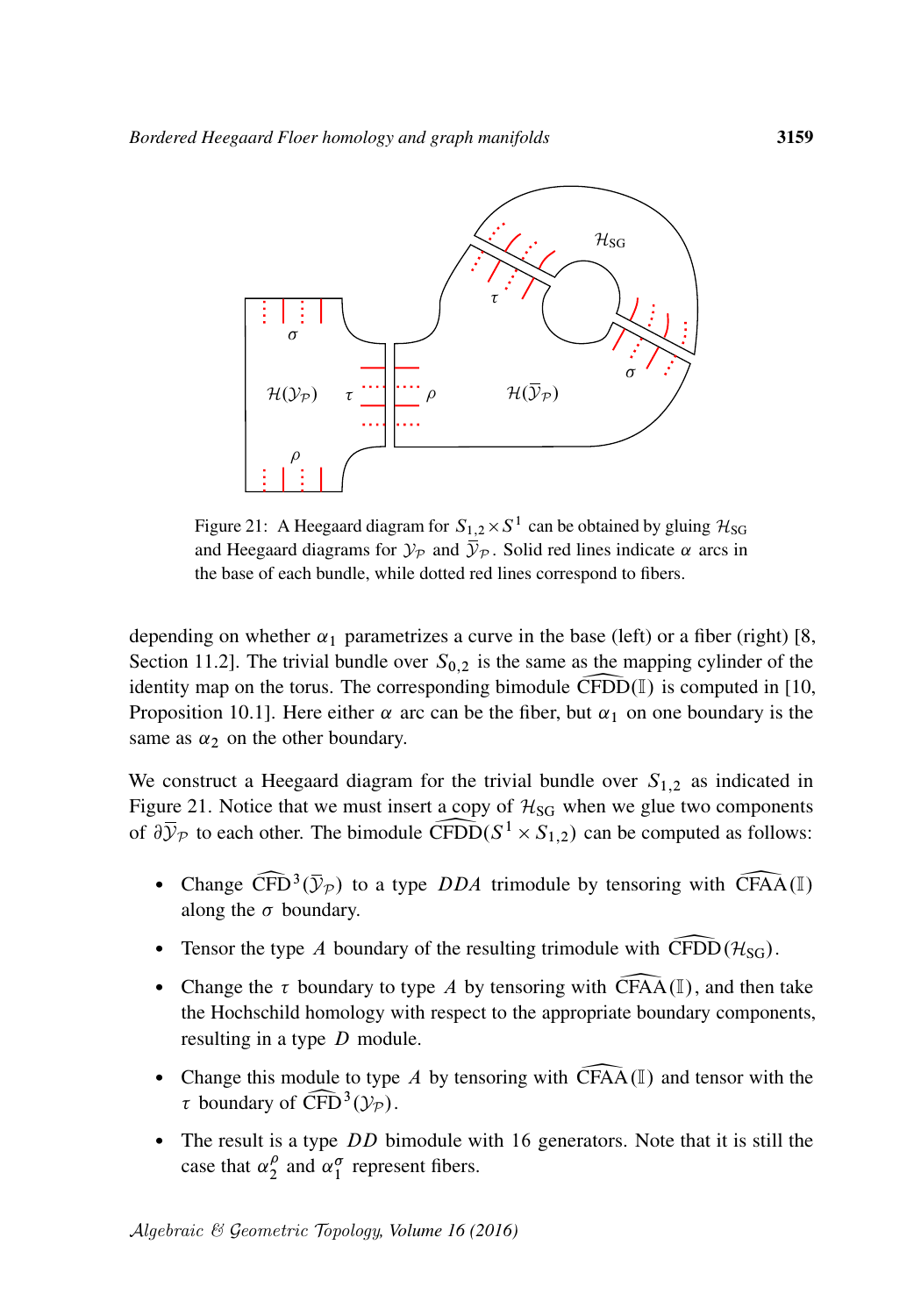For  $b > 0$ , the trivial bundle over  $S_{g,b}$  can now be obtained easily by extending  $S_{0,b}$ with g copies of  $S_{1,2}$ . For the case of  $b = 0$ , we simply extend the trivial bundle over  $S_{g,1}$  by capping off the boundary with the trivial bundle over  $S_{0,1}$ .

#### 5B Nontrivial bundles

In general the bundle associated to a vertex of  $\Gamma$  is nontrivial, with a specified Euler number e. The Euler number of a circle bundle over a surface with boundary is well defined only once a trivialization is chosen on the boundary circles. A trivialization of an  $S^1$ -bundle over a circle is simply a map  $\phi$  from the standard torus  $S^1 \times S^1$  to the bundle. Choosing a trivialization amounts to specifying two curves,  $\gamma_f = \phi(\{*\} \times S^1)$ and  $\gamma_b = \phi(S^1 \times \{*\})$ . We say that  $\gamma_f$  is a fiber and  $\gamma_b$  is a curve in the base surface.

The Euler number for  $S^1$ -bundles over surfaces with boundary is additive under gluing (when the gluing identifies fibers with fibers and base curves with base curves). Thus to understand bundles with arbitrary Euler number it is sufficient to find Euler number  $\pm 1$  bundles over the annulus. Gluing these to a given S<sup>1</sup>-bundle over a surface adds  $\pm 1$  to the Euler number without changing the topology of the base surface.

Given a torus  $T^2 = S^1 \times S^1$ , let a denote the curve  $\{*\} \times S^1$  and let b denote the curve  $S^1 \times \{*\}$ . Let  $\tau_a^{-1} : T^2 \to T^2$  denote the negative Dehn twist about a and consider the mapping cylinder  $M_{\tau_a^{-1}}$ . Now  $M_{\tau_a^{-1}}$  is a  $T^2$  bundle over [0, 1], but there is also a projection of each fiber to  $S^1$  (namely, projection to the first  $S^1$  factor). As a result, we can also view  $M_{\tau_a^{-1}}$  as an  $S^1$  bundle over  $[0, 1] \times S^1$ . We fix a trivialization of this bundle by letting  $(\gamma_f, \gamma_b)$  be  $(a, b)$  on the  $\{0\} \times S^1$  end and  $(\tau_a^{-1}(a), \tau_a^{-1}(b))$ on the  $\{1\} \times S^1$  end.

To compute the Euler number of this bundle, we will think of it as the boundary of  $D^2$ -bundle over  $[0, 1] \times S^1$ . The Euler number is an obstruction to the existence of a nonzero section of this bundle; more precisely, it is the signed intersection number of the zero section of this  $D^2$ -bundle and any section transverse to the zero section. [Figure 22](#page-58-0) depicts a section of a  $D^2$ -bundle over  $[0, 1] \times S^1$ . Over each point in the cylinder (the rectangle, with the top and bottom edges identified) we choose a point in the corresponding  $D^2$  fiber (represented in the figure by a vector). The signed number of zeros of this section is one. It remains to check that the boundary of this  $D^2$ -bundle is  $M_{\tau_a^{-1}}$ .

Over each  $x \in [0, 1]$ , restricting the  $S^1$ -bundle to  $\{x\} \times S^1$  (that is, to a vertical line in [Figure 22\)](#page-58-0) gives a torus; we will identify this with  $T^2$  so that  $\{x\} \times S^1$  identifies with  $b$  and a fiber over a point identifies with  $a$ . The section of the bundle specifies a trivialization over the boundary by taking  $\gamma_f$  to be a fiber and  $\gamma_b$  to be the image of the section. We see that on the left boundary  $\gamma_f = a$  and  $\gamma_b = b$ , and on the right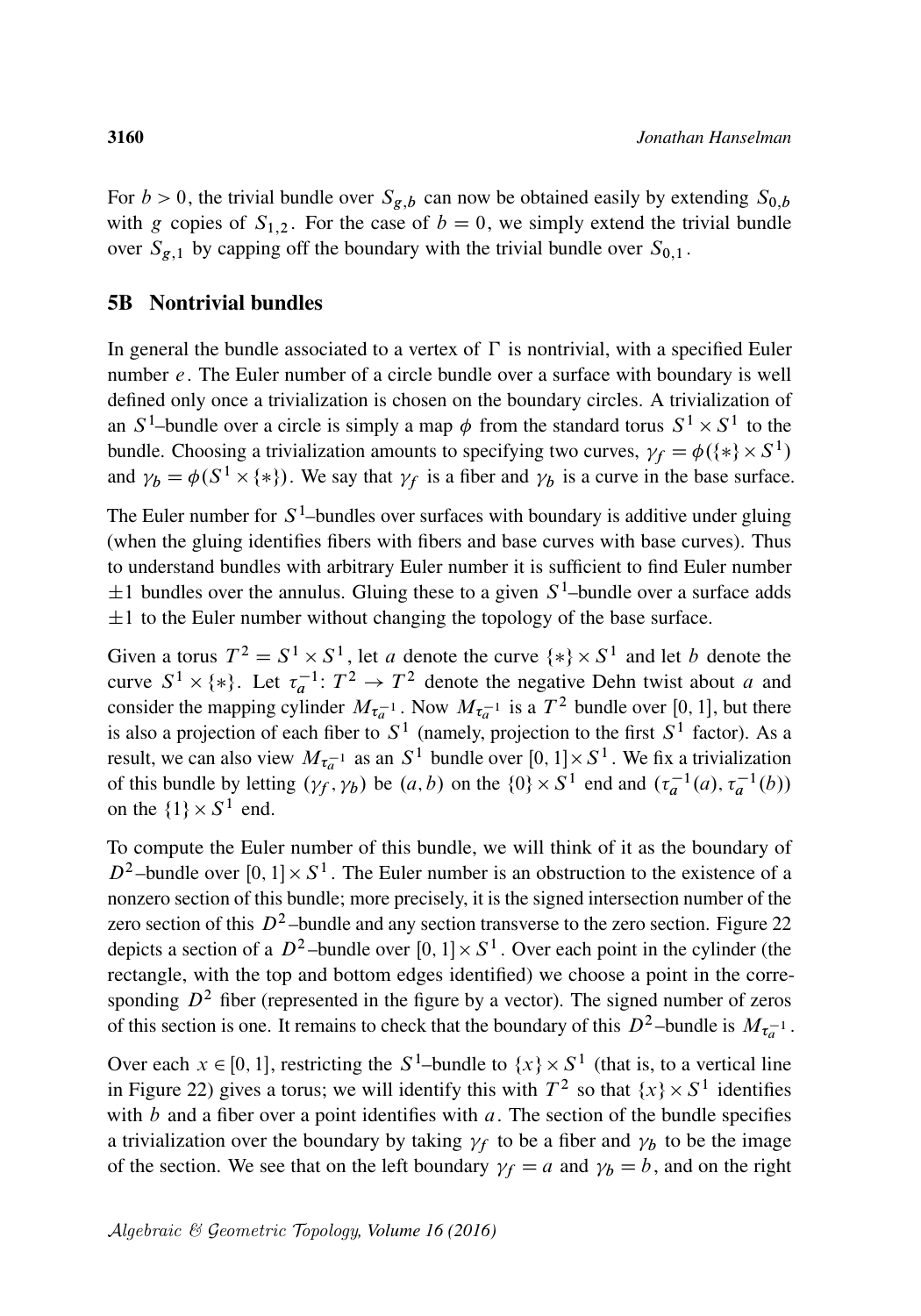<span id="page-58-0"></span>

Figure 22: A section of a  $D^2$ -bundle over the cylinder (center), where the top and bottom edges are identified. The signed number of zeros indicates that the Euler number is  $+1$ . Over each end of the cylinder, the section is nonzero and gives a section of the boundary  $S^1$ -bundle. This specifies a trivialization of the  $S<sup>1</sup>$ -bundle over each end of the cylinder, which is pictured on the tori on the left and right.

boundary  $\gamma_f = \tau_a^{-1}(a) = a$  and  $\gamma_b = \tau_a^{-1}(b)$ , so this bundle corresponds with the mapping cylinder  $M_{\tau_a^{-1}}$ .

Thus, to increase the Euler number of a given  $S^1$ -bundle over a surface, we attach a mapping cylinder of a negative Dehn twist about a curve which is identified with the fiber. In the same way, applying a positive Dehn twist about the fiber has the effect of decreasing the Euler number by 1. The Euler number zero bundles constructed above always have fiber  $\alpha_1$  or  $\alpha_2$ , and the bimodules for Dehn twists about  $\alpha_1$  and  $\alpha_2$  are known [\[10,](#page-62-16) Section 10.2]. By tensoring with enough of these bimodules we can obtain the bordered invariants for arbitrary  $S^1$ -bundles over arbitrary (oriented) surfaces with boundary.

#### 5C Combining vertices

Once multimodules have been determined for each vertex of  $\Gamma$ , they can be combined according to the edges of  $\Gamma$ . If vertices  $v_1$  and  $v_2$  are connected by an edge, choose a boundary component of each circle bundle such that both boundaries have fiber  $\alpha_1$ or both have fiber  $\alpha_2$ . Take the box tensor product (after changing one boundary component to type  $A$ ) to compute the new multimodule. If there is no way to choose a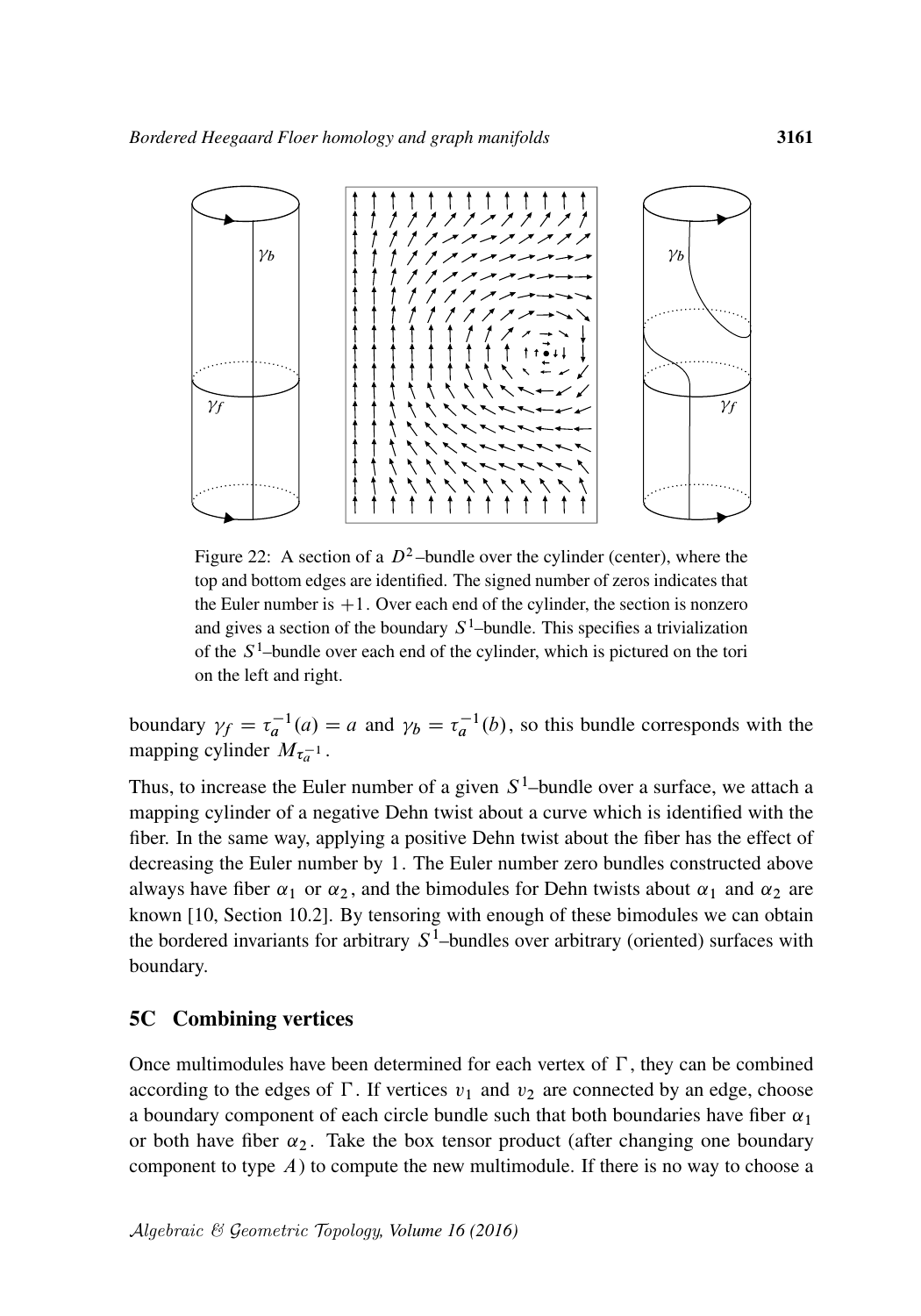<span id="page-59-0"></span>

Figure 23: The fiber direction can be changed by extending at a boundary with  $\mathcal{Y}_\mathcal{P}$  or  $\overline{\mathcal{Y}}_\mathcal{P}$  and an appropriate solid torus. Dotted lines indicate  $\alpha$  arcs which are fibers. The arrangement on the left changes the fiber from  $\alpha_1$  to  $\alpha_2$ , while the arrangement on the right does the opposite.

boundary component with the desired  $\alpha$  arc as fiber, the fiber direction can be changed as follows:

- To change the fiber from  $\alpha_1$  to  $\alpha_2$ , extend the bundle by  $\mathcal{Y}_P$ , attached along the  $\rho$ boundary, with the  $\sigma$  boundary capped off by a solid torus as in [Figure 23](#page-59-0) (left).
- To change the fiber from  $\alpha_2$  to  $\alpha_1$ , extend the bundle by  $\bar{\mathcal{Y}}_{\mathcal{P}}$ , attached along the  $\rho$ boundary, with the  $\sigma$  boundary capped off by a solid torus as in [Figure 23](#page-59-0) (right).

For acyclic graphs any plumbing will work when combining vertices along an edge. In general, however, there is an additional consideration: edges are decorated by a sign, which distinguishes between two plumbing options. In terms of bordered Heegaard diagrams, the difference is between gluing two type D boundaries with fiber  $\alpha_1$  or gluing two boundaries with fiber  $\alpha_2$ . Suppose we orient each boundary component so that the positive fiber direction is to the left of the positive base direction at a fiberbase intersection. Then a type D boundary with fiber  $\alpha_1$  has oriented fiber  $-\alpha_1$  and oriented base  $+\alpha_2$ . Since gluing type D boundaries glues  $\alpha_1$  to  $-\alpha_2$ , this corresponds to the map  $\begin{pmatrix} 0 & 1 \\ 1 & 0 \end{pmatrix}$  in the standard {base, fiber} basis. That is, gluing two boundaries with  $\alpha_1$  fibers corresponds to a + edge. A type D boundary with fiber  $\alpha_2$  has oriented fiber  $+\alpha_2$  and oriented base  $+\alpha_1$ , so gluing two of these boundaries corresponds to the map  $\begin{pmatrix} 0 & -1 \\ -1 & 0 \end{pmatrix}$ .

Once the bundles of two adjacent vertices have been plumbed, the result is no longer an  $S^1$ -bundle. However, continue to keep track of which  $\alpha$  arc is the "fiber" at each boundary component. Repeat the process above to add on successive vertices. If at any point an edge connects to a vertex that has already been incorporated, insert the bimodule CFDD $(H_{SG})$  and take the appropriate Hochschild homology instead of a tensor product.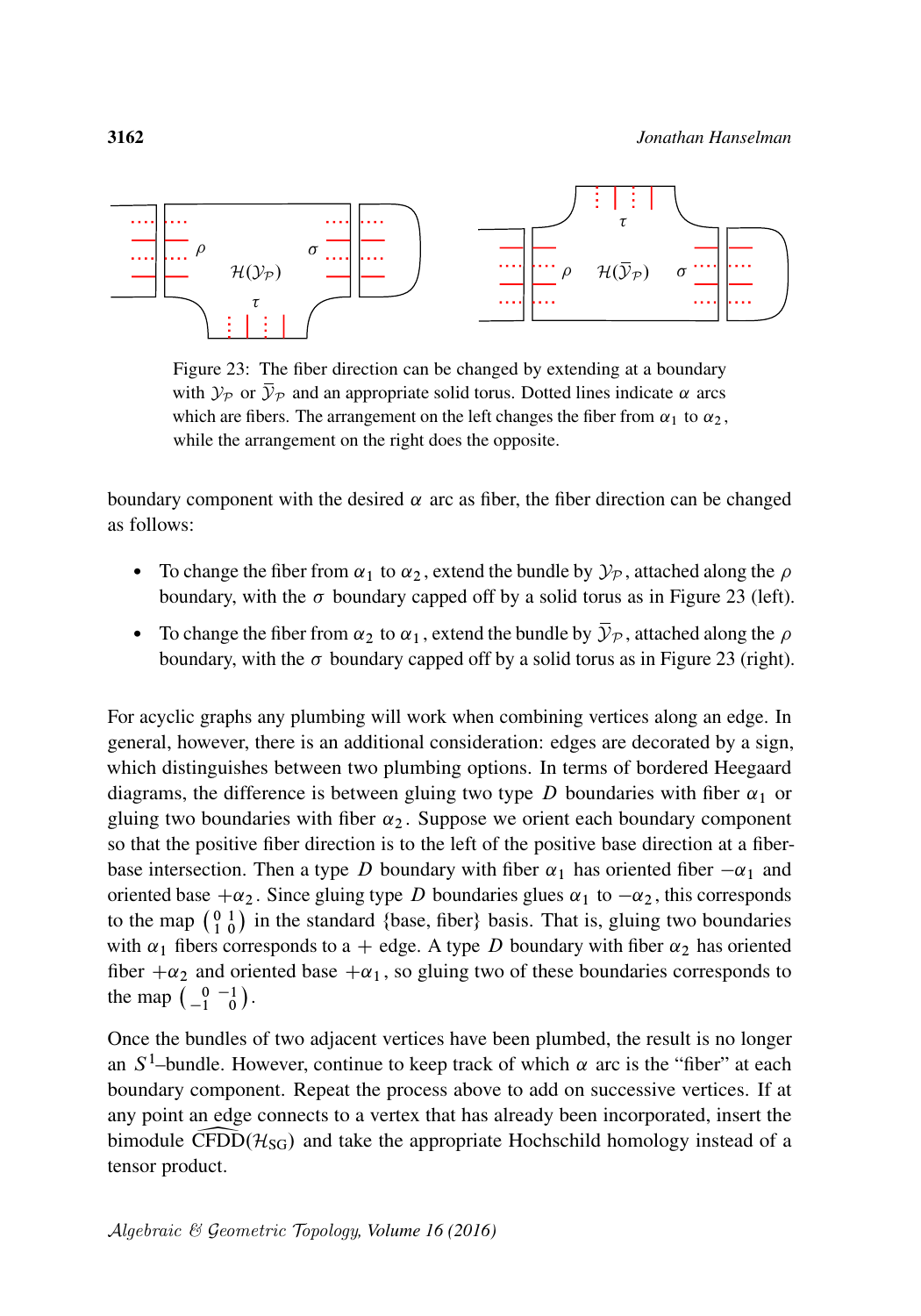<span id="page-60-0"></span>

Figure 24: Plumbing graph for a graph manifold with  $rk(\widehat{HF}) = 213,312$ . The weights on the vertices correspond to Euler numbers; the genus is zero for every vertex and we omit it from the notation.

#### 5D Example computations

The author has implemented a program<sup>[1](#page-60-1)</sup> using the techniques described above to compute the total rank of bHF of a closed graph manifold, or the bordered invariant of a graph manifold with boundary, from a plumbing graph. It can be used, for example, to see that the rank of HF of the manifold represented by the negative definite plumbing tree in [Figure 24](#page-60-0) is 213,312. It is easy to compute  $|H_1|$  from the plumbing graph and see that this manifold is an  $L$ –space. This is as expected; the fact that this plumbing graph corresponds to an  $L$ –space follows from [\[16,](#page-62-13) Theorem C]. With such large homology, this example is near the limit of the current implementation's reach; the computation took roughly 12 hours to run on a personal computer. For small examples, such as the  $E_8$  plumbing for the Poincaré homology sphere or small Brieskorn spheres, computations take fractions of a second.

With this algorithm, we can quickly run computations for large sets of graph manifolds and check, for instance, which are  $L$ –spaces. Consider as an example the plumbing graph  $\Gamma$  below, with weights in the range  $-5 \le a, b \le 5$  and  $-5 \le c, d, e, f \le -2$  (the bound of  $-2$  on the weights of the outer vertices is so that we only consider graphs in normal form, in the notation of [\[18\]](#page-62-15)).



There are 6106 distinct graphs of this form. Of the corresponding 3–manifolds, 5643 are L–spaces. Some of these trees are negative definite, but most are not. To

<span id="page-60-1"></span><sup>&</sup>lt;sup>1</sup>Available at [https://github.com/hanselman/HFhat\\_graph\\_manifolds.](https://github.com/hanselman/HFhat_graph_manifolds)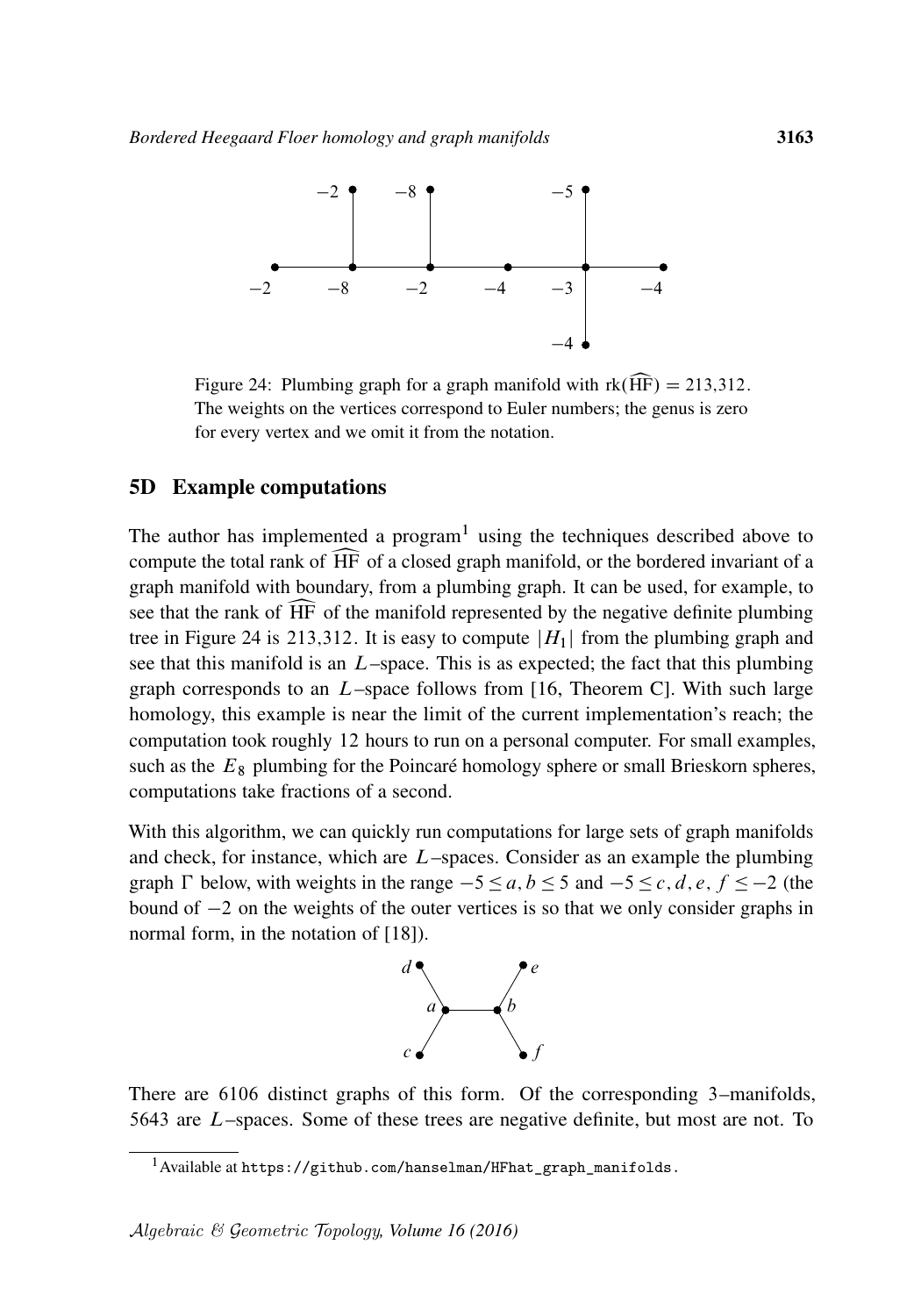<span id="page-61-7"></span>

Figure 25: The manifold corresponding to the graph on the left has the largest  $\widehat{HF}$  of the 6106 examples tested, and it is an  $L$ –space. The graph in the middle gives the smallest difference between  $rk(\widehat{HF})$  and  $|H_1|$  possible for a non-L–space, and the third gives the largest difference among this set of examples.

the author's knowledge, there is currently no other way to compute  $\widehat{HF}$  for these nondefinite examples. Results for a few examples are in [Figure 25.](#page-61-7)

Our final example is the manifold  $\Sigma \times S^1$ , where  $\Sigma$  is the surface of genus two. This manifold can be represented by a plumbing graph with just one vertex and no edges. The vertex carries the weights 2 and 0 for the genus and Euler number, respectively. Evaluating the rank of  $\overline{HF}$  from this graph gives 24, which agrees with the result in [\[5\]](#page-61-8).

### References

- <span id="page-61-6"></span>[1] F Bourgeois, Y Eliashberg, H Hofer, K Wysocki, E Zehnder, *[Compactness results](http://dx.doi.org/10.2140/gt.2003.7.799) [in symplectic field theory](http://dx.doi.org/10.2140/gt.2003.7.799)*, Geom. Topol. 7 (2003) 799–888 [MR](http://msp.org/idx/mr/2026549)
- <span id="page-61-1"></span>[2] S Boyer, C M Gordon, L Watson, *[On L-spaces and left-orderable fundamental groups](http://dx.doi.org/10.1007/s00208-012-0852-7)*, Math. Ann. 356 (2013) 1213–1245 [MR](http://msp.org/idx/mr/3072799)
- <span id="page-61-0"></span>[3] J Hales, D Karabash, M T Lock, *A modification of the Sarkar–Wang algorithm and an analysis of its computational complexity*, preprint (2007) [arXiv](http://msp.org/idx/arx/0711.4405)
- <span id="page-61-5"></span>[4] M Hedden, A S Levine, *Splicing knot complements and bordered Floer homology*, preprint (2012) [arXiv](http://msp.org/idx/arx/1210.7055)
- <span id="page-61-8"></span>[5] S Jabuka, T E Mark, *[On the Heegaard Floer homology of a surface times a circle](http://dx.doi.org/10.1016/j.aim.2008.01.009)*, Adv. Math. 218 (2008) 728–761 [MR](http://msp.org/idx/mr/2414320)
- <span id="page-61-3"></span>[6] A S Levine, *[Knot doubling operators and bordered Heegaard Floer homology](http://dx.doi.org/10.1112/jtopol/jts021)*, J. Topol. 5 (2012) 651–712 [MR](http://msp.org/idx/mr/2971610)
- <span id="page-61-4"></span>[7] R Lipshitz, *[A cylindrical reformulation of Heegaard Floer homology](http://dx.doi.org/10.2140/gt.2006.10.955)*, Geom. Topol. 10 (2006) 955–1097 [MR](http://msp.org/idx/mr/2240908)
- <span id="page-61-2"></span>[8] R Lipshitz, P Ozsváth, D Thurston, *Bordered Heegaard Floer homology: invariance and pairing*, preprint (2011) [arXiv](http://msp.org/idx/arx/0810.0687)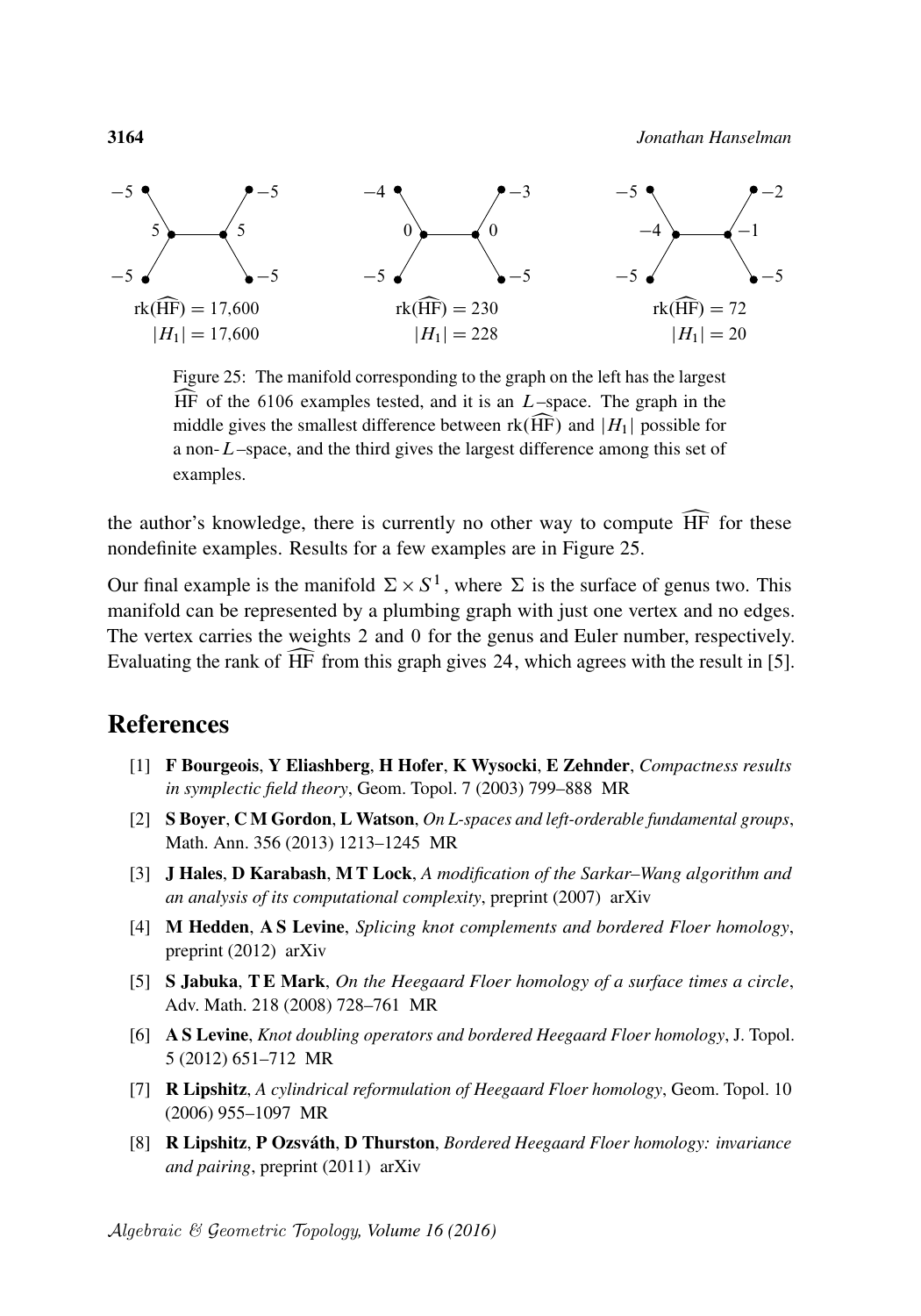- <span id="page-62-6"></span>[9] **R Lipshitz, P S Ozsváth, D P Thurston,** *Computing*  $\widehat{HF}$  [by factoring mapping classes](http://dx.doi.org/10.2140/gt.2014.18.2547), Geom. Topol. 18 (2014) 2547–2681 [MR](http://msp.org/idx/mr/3285222)
- <span id="page-62-16"></span>[10] R Lipshitz, P S Ozsváth, D P Thurston, *[Bimodules in bordered Heegaard Floer](http://dx.doi.org/10.2140/gt.2015.19.525) [homology](http://dx.doi.org/10.2140/gt.2015.19.525)*, Geom. Topol. 19 (2015) 525–724 [MR](http://msp.org/idx/mr/3336273)
- <span id="page-62-17"></span>[11] R Lipshitz, D Treumann, *Noncommutative Hodge-to-de Rham spectral sequence and the Heegaard Floer homology of double covers*, preprint (2012) [arXiv](http://msp.org/idx/arx/1203.2963)
- <span id="page-62-8"></span>[12] P Lisca, A I Stipsicz, *[On the existence of tight contact structures on Seifert fibered](http://dx.doi.org/10.1215/00127094-2009-024)* 3*[–manifolds](http://dx.doi.org/10.1215/00127094-2009-024)*, Duke Math. J. 148 (2009) 175–209 [MR](http://msp.org/idx/mr/2524494)
- <span id="page-62-4"></span>[13] C Manolescu, P Ozsváth, *Heegaard Floer homology and integer surgeries on links*, preprint (2010) [arXiv](http://msp.org/idx/arx/1011.1317)
- <span id="page-62-3"></span>[14] C Manolescu, P Ozsváth, S Sarkar, *[A combinatorial description of knot Floer homol](http://dx.doi.org/10.4007/annals.2009.169.633)[ogy](http://dx.doi.org/10.4007/annals.2009.169.633)*, Ann. of Math. 169 (2009) 633–660 [MR](http://msp.org/idx/mr/2480614)
- <span id="page-62-5"></span>[15] C Manolescu, P Ozsváth, D Thurston, *Grid diagrams and Heegaard Floer invariants*, preprint (2009) [arXiv](http://msp.org/idx/arx/0910.0078)
- <span id="page-62-13"></span>[16] M Mauricio, *On lattice cohomology and left-orderability*, preprint (2013) [arXiv](http://msp.org/idx/arx/1308.1890)
- <span id="page-62-9"></span>[17] A Némethi, *[Lattice cohomology of normal surface singularities](http://dx.doi.org/10.2977/prims/1210167336)*, Publ. Res. Inst. Math. Sci. 44 (2008) 507–543 [MR](http://msp.org/idx/mr/2426357)
- <span id="page-62-15"></span>[18] W D Neumann, *[A calculus for plumbing applied to the topology of complex surface](http://dx.doi.org/10.2307/1999331) [singularities and degenerating complex curves](http://dx.doi.org/10.2307/1999331)*, Trans. Amer. Math. Soc. 268 (1981) 299–344 [MR](http://msp.org/idx/mr/632532)
- <span id="page-62-14"></span>[19] W D Neumann, *Graph* 3*[–manifolds, splice diagrams, singularities](http://dx.doi.org/10.1142/9789812707499_0034)*, from "Singularity theory" (D Chéniot, N Dutertre, C Murolo, D Trotman, A Pichon, editors), World Sci. Publ., Hackensack, NJ (2007) 787–817 [MR](http://msp.org/idx/mr/2342940)
- <span id="page-62-1"></span>[20] **PS Ozsváth, A I Stipsicz, Z Szabó,** [A combinatorial description of the](http://dx.doi.org/10.1093/imrn/rnq182)  $U^2 = 0$  version *[of Heegaard Floer homology](http://dx.doi.org/10.1093/imrn/rnq182)*, Int. Math. Res. Not. 2011 (2011) 5412–5448 [MR](http://msp.org/idx/mr/2855074)
- <span id="page-62-2"></span>[21] P Ozsváth, A I Stipsicz, Z Szabó, *[Combinatorial Heegaard Floer homology and nice](http://dx.doi.org/10.1016/j.aim.2012.04.008) [Heegaard diagrams](http://dx.doi.org/10.1016/j.aim.2012.04.008)*, Adv. Math. 231 (2012) 102–171 [MR](http://msp.org/idx/mr/2935385)
- <span id="page-62-10"></span>[22] P Ozsváth, A Stipsicz, Z Szabó, *Knot lattice homology in L-spaces*, preprint (2012) [arXiv](http://msp.org/idx/arx/1207.3889)
- <span id="page-62-11"></span>[23] P Ozsváth, A I Stipsicz, Z Szabó, *[Knots in lattice homology](http://dx.doi.org/10.4171/CMH/334)*, Comment. Math. Helv. 89 (2014) 783–818 [MR](http://msp.org/idx/mr/3284295)
- <span id="page-62-12"></span>[24] P Ozsváth, A I Stipsicz, Z Szabó, *[A spectral sequence on lattice homology](http://dx.doi.org/10.4171/QT/56)*, Quantum Topol. 5 (2014) 487–521 [MR](http://msp.org/idx/mr/3317341)
- <span id="page-62-7"></span>[25] P Ozsváth, Z Szabó, *[On the Floer homology of plumbed three-manifolds](http://dx.doi.org/10.2140/gt.2003.7.185)*, Geom. Topol. 7 (2003) 185–224 [MR](http://msp.org/idx/mr/1988284)
- <span id="page-62-0"></span>[26] P Ozsváth, Z Szabó, *[Holomorphic disks and knot invariants](http://dx.doi.org/10.1016/j.aim.2003.05.001)*, Adv. Math. 186 (2004) 58–116 [MR](http://msp.org/idx/mr/2065507)